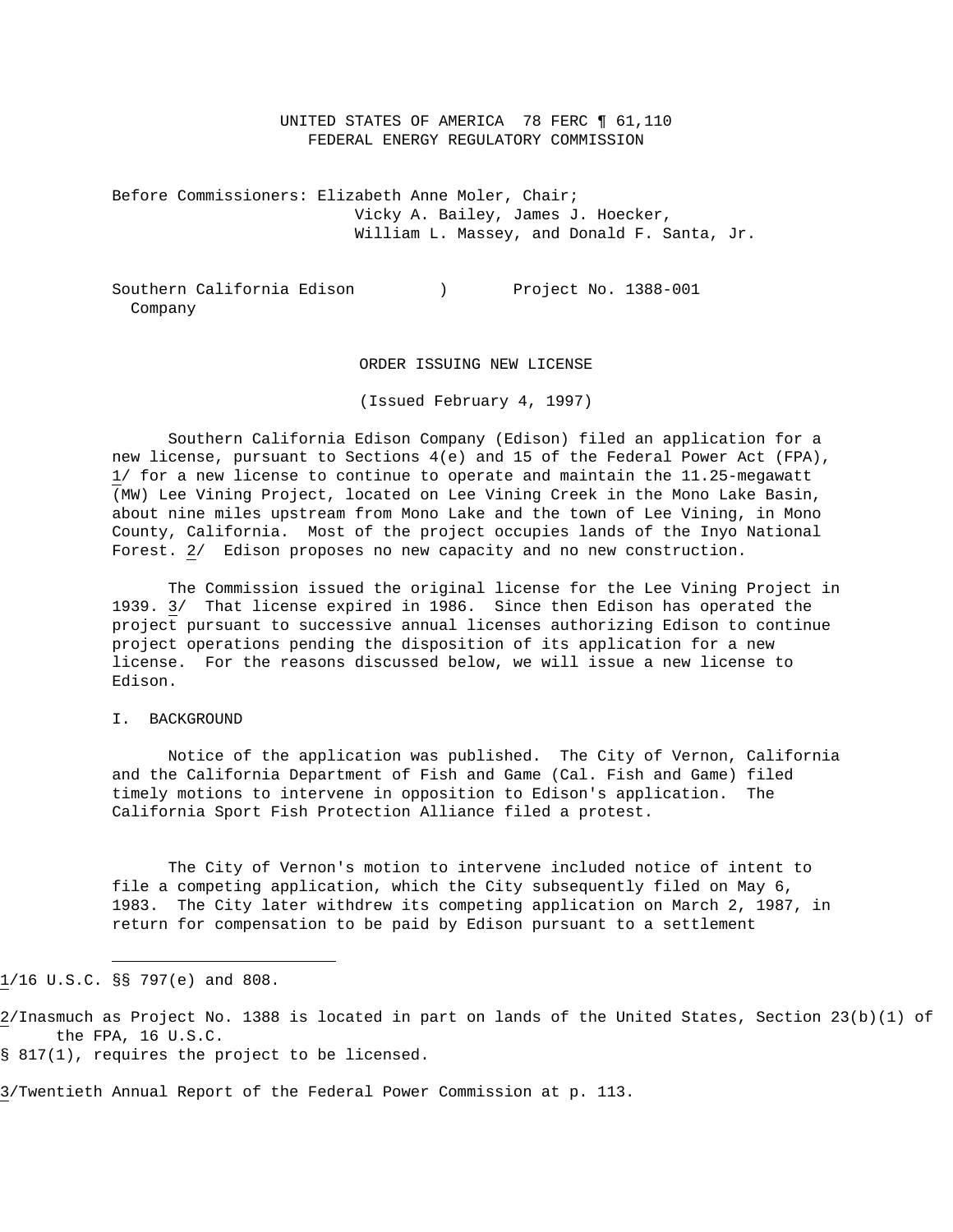| Project No. 1388-001 |  | <u>_</u> |
|----------------------|--|----------|
|----------------------|--|----------|

agreement that was approved by the Commission on October 4, 1988, 4/ under procedures afforded by Section 10 of the Electric Consumers Protection Act. 5/

 Cal. Fish and Game recommended in its motion to intervene that Edison's application be denied unless Edison agreed to change project operating procedures which, alleged Cal. Fish and Game, have in the past damaged fishery resources and riparian vegetation. Cal. Fish and Game subsequently filed, pursuant to Section  $10(j)(1)$  of the FPA, recommendations for the protection and enhancement of fish and wildlife resources, discussed below, which this license adopts in part.

 The California Sport Fish Protection Alliance requested in its protest that Edison conduct fish surveys and instream flow studies, release minimum streamflows, install fish screens, and implement other measures to protect fishery resources and raptors.

 An Environmental Assessment (EA) was issued on March 29, 1993. 6/ The EA contains background information, analysis of impacts, and the basis for the finding of no significant impact on the environment. The concerns raised in comments by intervenors, protesters, and other interested agencies and individuals were considered in preparing the EA. A Safety and Design Assessment was also prepared and is available in the Commission's public file associated with this project.

 All comments received from interested agencies, entities, and individuals have been fully considered in determining whether, and under what conditions, to issue this license.

### II. PROJECT DESCRIPTION

The existing project consists of the 45-foot-high Saddlebag dam,

4/See 45 FERC ¶ 61,011 (1988).

i

- 5/Section 10(a) of ECPA established special procedures designed to encourage existing licensees in nine contested relicensing proceedings, including Project No. 1388, to enter into settlements with municipal applicants, whereby the municipalities could withdraw their competing applications in return for compensation.
- 6/Incorporated by reference into the EA is the Commission's earlier October 5, 1990 cumulative environmental assessment (CEA), which examined the potential cumulative impacts of two other proposed Mono Lake Basin projects, the Legett Project No. 3272 and the Paoha Project No. 3259, in combination with three existing projects, the Lee Vining Project No. 1388, the Lundy Project No. 1390, and the Rush Creek Project

No. 1389. The Commission staff determined in the subsequent March 29, 1993 EA for the Lee Vining Project that there would be no significant cumulative impacts to the target resources of riparian vegetation, riparian-associated wildlife, resident trout, visual quality, and recreation in the Mono Basin as a result of relicensing the Rush Creek Project. (See EA for Project No. 1388 at p. 10.)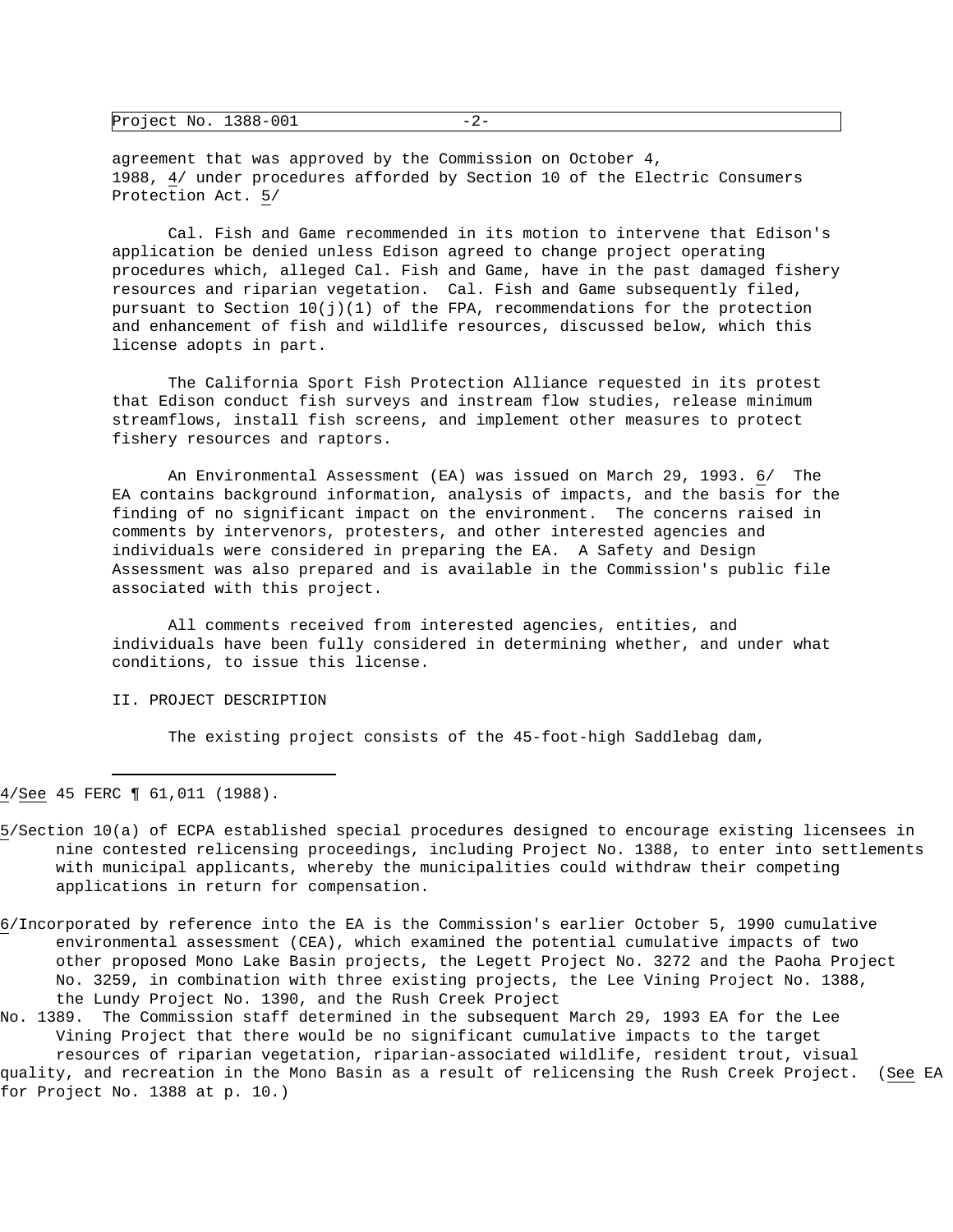| Project No. 1388-001 |  |  |
|----------------------|--|--|
|----------------------|--|--|

impounding the 317-acre Saddlebag Lake, the 27-foot-high Tioga dam and the 19 foot-high Tioga auxiliary dam, impounding the 73-acre Tioga Lake, the 17-foothigh Rhinedollar dam, impounding the 66-acre Ellery Lake (also called Rhinedollar Lake), an intake structure at Rhinedollar dam, a 2,452-foot-long pipeline, a 3,680-foot-long penstock, the Poole powerhouse with a generating unit with a rated capacity of 11.25 MW, a 6.4-mile-long transmission line extending from the Poole powerhouse to the Lee Vining substation, and appurtenant facilities. A more detailed description is contained in Ordering Paragraph (B)(2).

 Both Saddlebag Lake and Tioga Lake drain into Ellery Lake, which is the intake and regulating reservoir for Poole powerhouse. The two lakes have historically been drawn down in the winter to provide storage capacity for spring run-off. Ellery Lake is the forebay for the powerhouse, and its storage level is not as varied as the two upper reservoirs. Water is carried from Ellery Lake to the powerhouse via a flowline and penstock.

### III. APPLICANT'S PLANS AND CAPABILITIES

In accordance with Sections  $10(a)(2)(C)$  and  $15(a)$  of the FPA, 7/ we have evaluated Edison's record as a licensee with respect to the following: (1) consumption efficiency improvement program; (2) compliance history and ability to comply with the new license; (3) safe management, operation, and maintenance of the project; (4) ability to provide efficient and reliable electric service; (5) need for power; (6) transmission services; (7) cost effectiveness of plans; and (8) actions affecting the public.

#### 1. Consumption Efficiency Improvement Program

 Edison's efforts to conserve electricity include: (1) use of all the energy generated by the projects in its system; (2) encouraging its customers to conserve energy; and (3) maintenance of extensive ongoing programs to reduce system peak demand.

 Edison's ongoing plans and activities to promote and achieve conservation include promotion and implementation of (1) state building and appliance standards; (2) supply and demand-side management programs; (3) public agency programs; and (4) electric utility system improvements. Edison's plans meet the statutory requirements of the California Energy Commission (CEC) and conform to the CEC's recommendations on conservation.

 We conclude that Edison is making a satisfactory good faith effort to conserve electric energy.

#### 2. Compliance History and Ability to Comply with the New License

 We have reviewed Edison's license application in order to judge its ability to comply with the conditions of any license issued, and with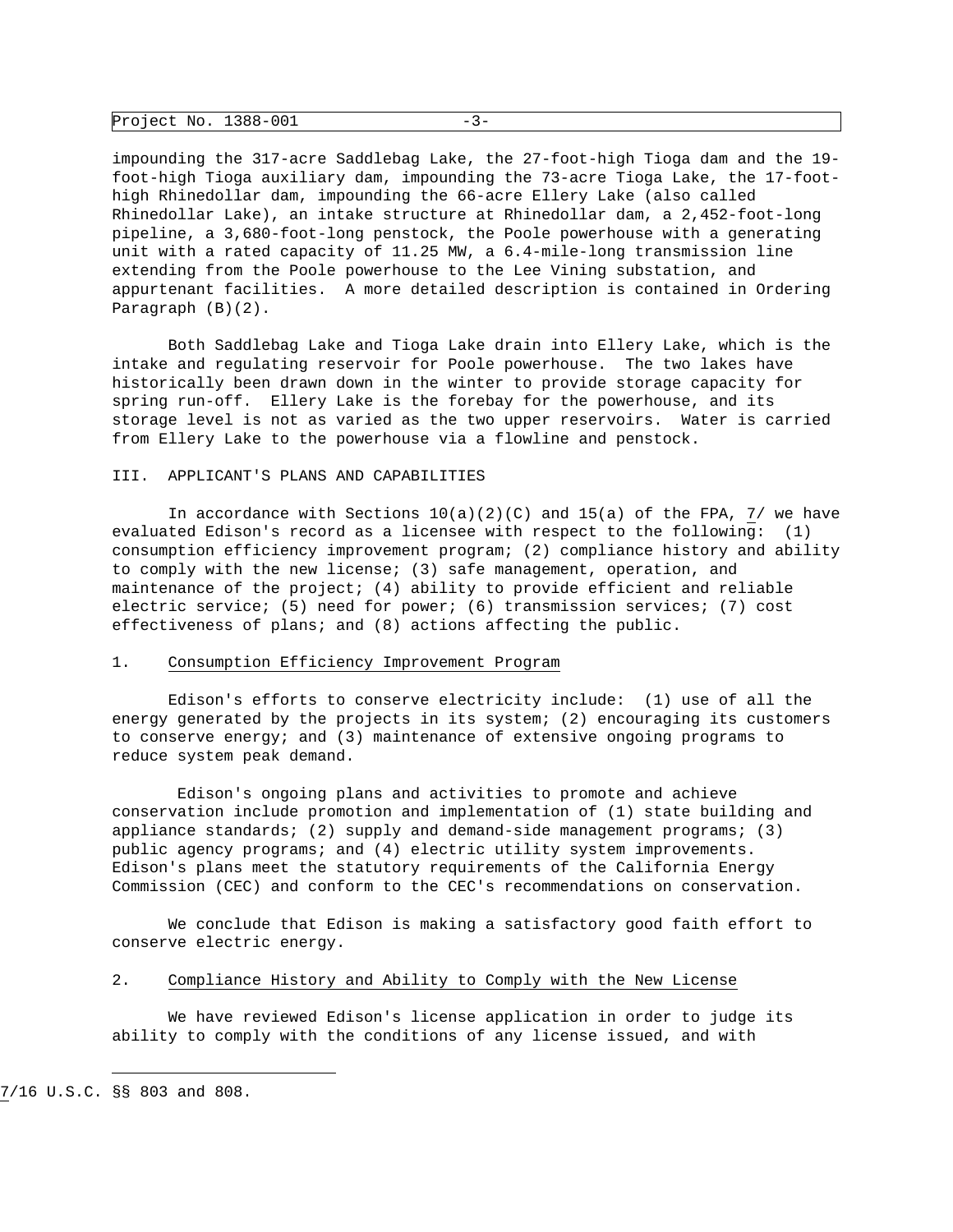| Project No. 1388-001 |  | --- |
|----------------------|--|-----|
|----------------------|--|-----|

applicable provisions of Part I of the FPA. We have also reviewed Edison's record of compliance with the Commission's requirements under its prior license.

 Our review shows that Edison has made a satisfactory record of filing submissions in a timely manner and of generally complying with the terms of its existing license. Therefore, we conclude that Edison will be able to provide the resources and expertise necessary to carry out its plans and comply with all articles, terms, and conditions of the new license and other provisions of Part I of the FPA.

### 3. Safe Management, Operation, and Maintenance

 Edison owns and operates the Lee Vining Project. The project dam and appurtenant facilities are subject to Part 12 of the Commission's regulations (18 C.F.R.) concerning project safety. We have reviewed Edison's management, operation, and maintenance of the project pursuant to the requirements of Part 12 and the associated Engineering Guidelines, including all applicable safety requirements such as warning signs and boat barriers, Emergency Action Plan, and Independent Consultant's Safety Inspection Report. We conclude that the project is being safely managed, operated, and maintained.

# 4. Ability to Provide Efficient and Reliable Electric Service

 Edison coordinates project operation with the Los Angeles Department of Water and Power and the Bishop Creek Water Users Association through development and distribution of monthly water release and operation plans. Edison distributes its monthly generation plans to its inter-company departments and informs agencies not involved in power generation of the water releases.

 We conclude that Edison has demonstrated the ability to provide efficient and reliable electric service.

#### 5. Need for Power

 Edison's operation of the 10 MW Lee Vining Project under the requirements of this license will result in an estimated annual net energy production of 29 gigawatthours of (GWh) of renewable energy.

 The 1996 report of the Western Systems Coordinating Council indicated that utilities in the California-Southern Nevada area plan to add over 2,500 MW of capacity over a 10-year planning period. In 1995 Edison had a peak system load of 17,548 MW and an average system energy requirement of about 81,924 GWh. With an annual generation of 29 GWh, the 11.25 MW Lee Vining Project helps meet a small part of Edison's total generation requirements, and displaces some fossil-fueled generation.

 We conclude that Edison will continue to need power in both the short and long term, and that the Lee Vining Project can contribute to meeting a small part of that need.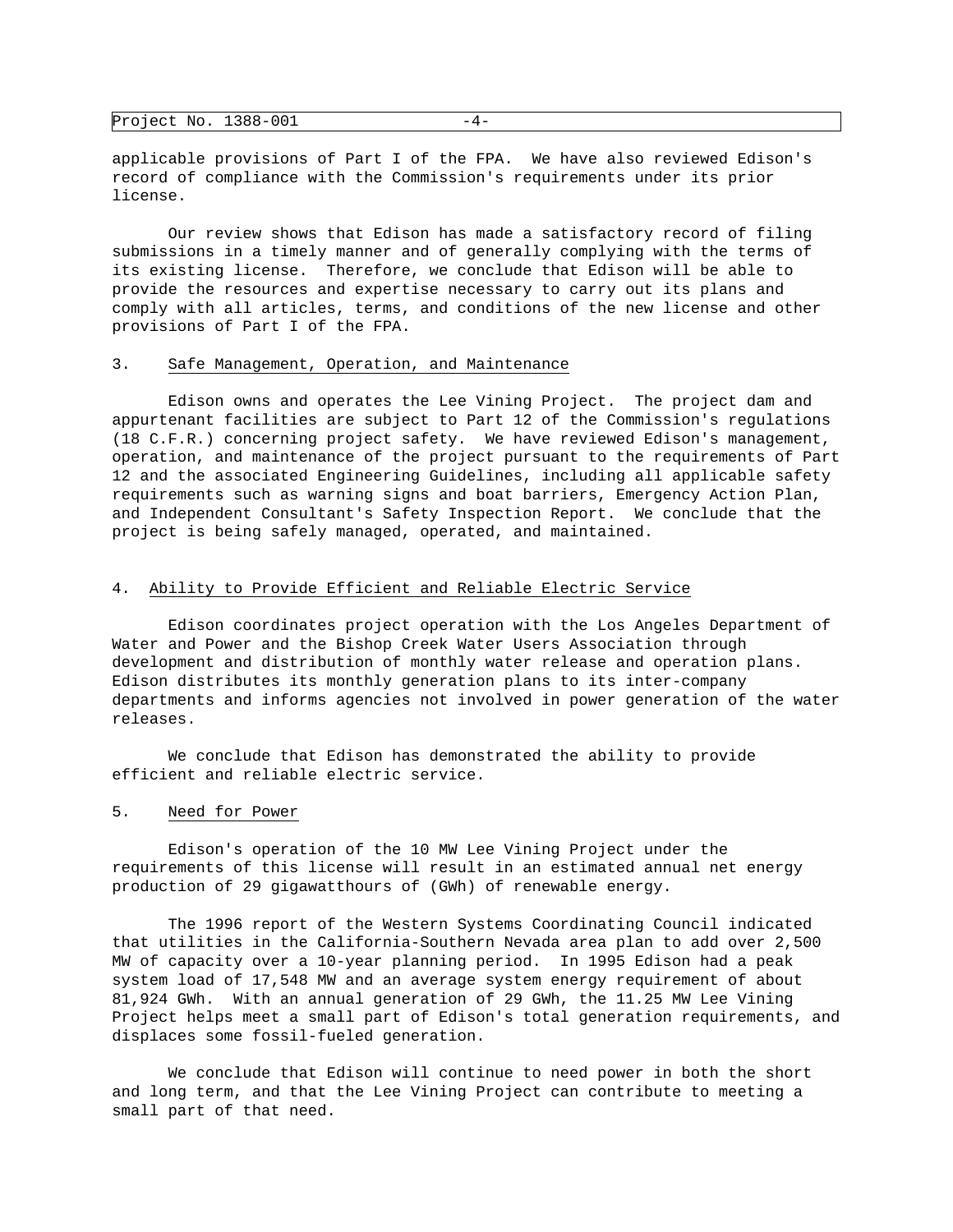### 6. Transmission Services

 The primary transmission line for the Lee Vining Project extends 6.4 miles from the Poole powerhouse through a voltage transformer bank to a substation which connects to Edison's transmission system via a 15.2 mile-long system transmission line. 8/.

 Edison proposes no new power development at the project and contemplates the continued use of the project's low-cost energy on its system. Edison's electrical system is designed to function so that no significant operational or circuit loading impacts would occur with the project out of service. The project's principal benefit to Edison is the project's close proximity to the load it serves. Such proximity minimizes electrical losses and improves area system efficiency.

 We conclude that the existing transmission system is adequate and that licensing the project to continue operations will have no significant effect on the existing or planned transmission system.

# 7. Cost-Effectiveness of Plans

 Edison does not propose any modifications to the project. We conclude that the project, as presently constructed and as Edison proposes to operate it, fully develops and uses the hydropower potential of the site.

### 8. Actions Affecting the Public

 The Lee Vining Project generates electricity which Edison uses to serve its power customers. The project also provides employment and opportunities for a limited amount of recreational fishing. Continued operation of the project will benefit the public.

#### IV. WATER QUALITY CERTIFICATION

Under Section  $401(a)(1)$  of the Clean Water Act, 9/ the Commission may not issue a license for a hydroelectric project unless the state certifying agency has issued water quality certification for the project or has waived certification by failing to act on a request for certification within a reasonable time, not to exceed one year.

By letter dated November 4, 1981, Edison requested water quality

9/33 U.S.C. § 1341(a)(1).

<sup>8/</sup>Under Section 3(11) of the FPA, 16 U.S.C. 796(11), a license project is defined to include that portion of a transmission line transmitting power to the point of junction to an electric distribution system. The 15.2-mile-long line connected to the Lee Vining substation is part of Edison's power distribution system and therefore is not included as part of the project being licensed by this order.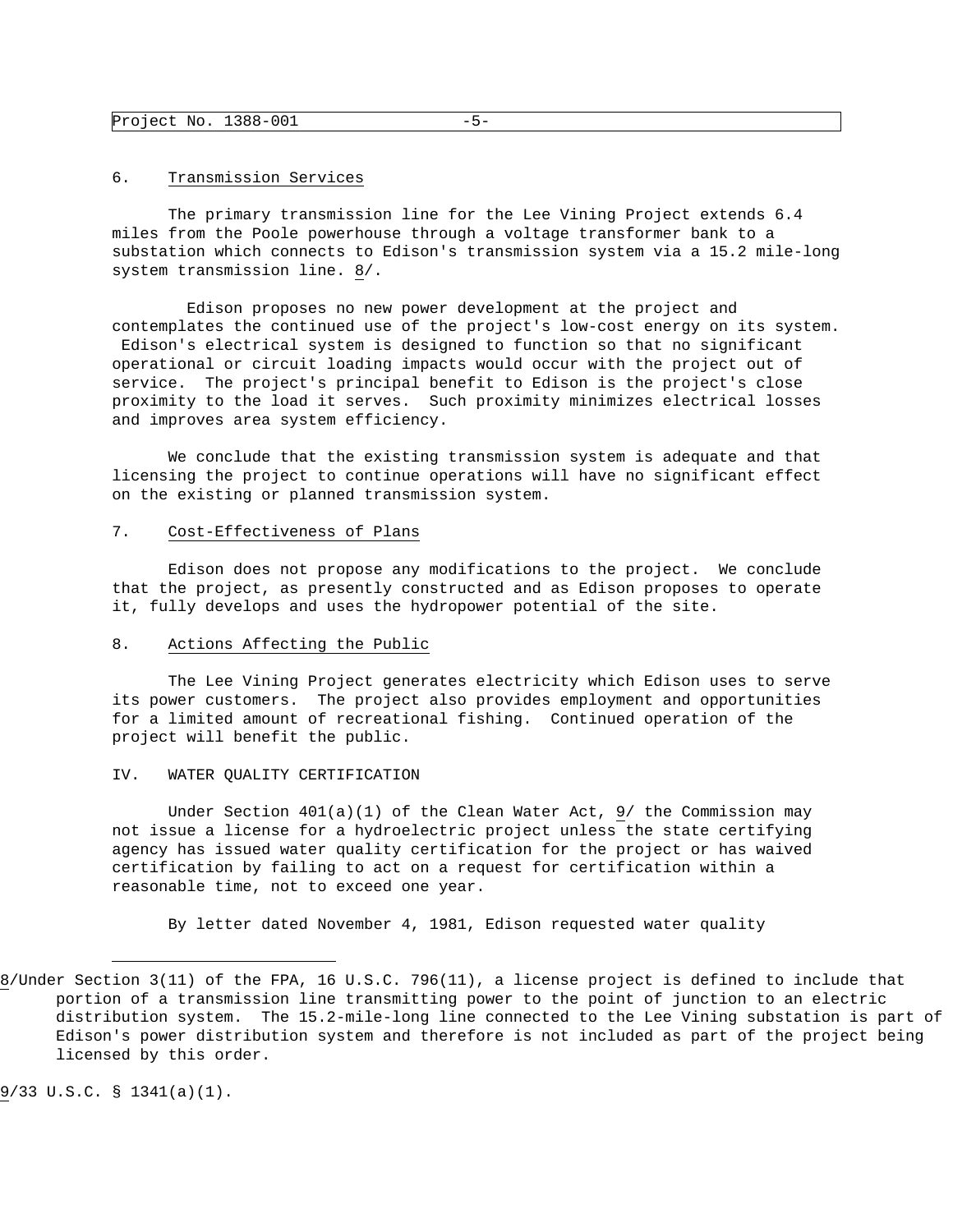| Project No. $1388-001$ | -6- |  |
|------------------------|-----|--|
|------------------------|-----|--|

certification for the Lee Vining Project from the California Regional Water Quality Control Board. By letter dated October 28, 1992, the Water Quality Control Board indicated that water quality certification for the Lee Vining project had been waived.

#### V. PROJECT IMPACTS ON THREATENED OR ENDANGERED SPECIES

 By letter dated September 26, 1996, the U.S. Fish and Wildlife Service provided the Commission with an updated list of threatened or endangered species that may occur in the project area. The updated list contained two species, the threatened bald eagle, which was discussed in the EA, and the peregrine falcon, which was not discussed in the EA.

 As discussed in the EA, the project is expected to have no unavoidable adverse impacts to the bald eagle. 10/ The U.S. Forest Service and the U.S. Department of the Interior's Bureau of Reclamation released peregrine falcons in Lee Vining Canyon in the project vicinity in 1983, 1984, and 1985. The success of these releases was never documented. However, relicensing the Lee Vining Project will not affect any existing or future use of the project for peregrine falcon nesting. The only construction activity, gauge installation, will generate minor, short-term noise unlikely to disturb any falcons that may be nesting in the area. In the EA, the Commission staff concluded that energized parts of the existing 115-kV project transmission line are too far apart to be an electrocution hazard for bald eagles. Peregrine falcons have a shorter wingspan than bald eagles and will not face any electrocution hazard from the project transmission line.

 We conclude that relicensing the project will not affect the endangered peregrine falcon.

### VI. SECTION 4(e) FINDINGS AND CONDITIONS

Section  $4(e)$  of the FPA  $11/$  states the Commission may issue a license only after a finding that the license will not interfere or be inconsistent with the purpose for which the reservation was created or acquired. Section 3(2) of the FPA 12/ defines reservations as including national forests. There is no evidence or allegation in this proceeding to indicate that the relicensing of the Lee Vining Project will interfere with the purposes of Inyo National Forest. We therefore find that this license will not interfere or be inconsistent with the purposes for which the reservation was created.

 FPA Section 4(e) also requires that Commission licenses for projects located within United States reservations include all conditions that the Secretary of the department under whose supervision the reservation falls

i 10/See EA at pp. 36-37.

<sup>11/16</sup> U.S.C. § 797(e).

<sup>12/16</sup> U.S.C. 796(2).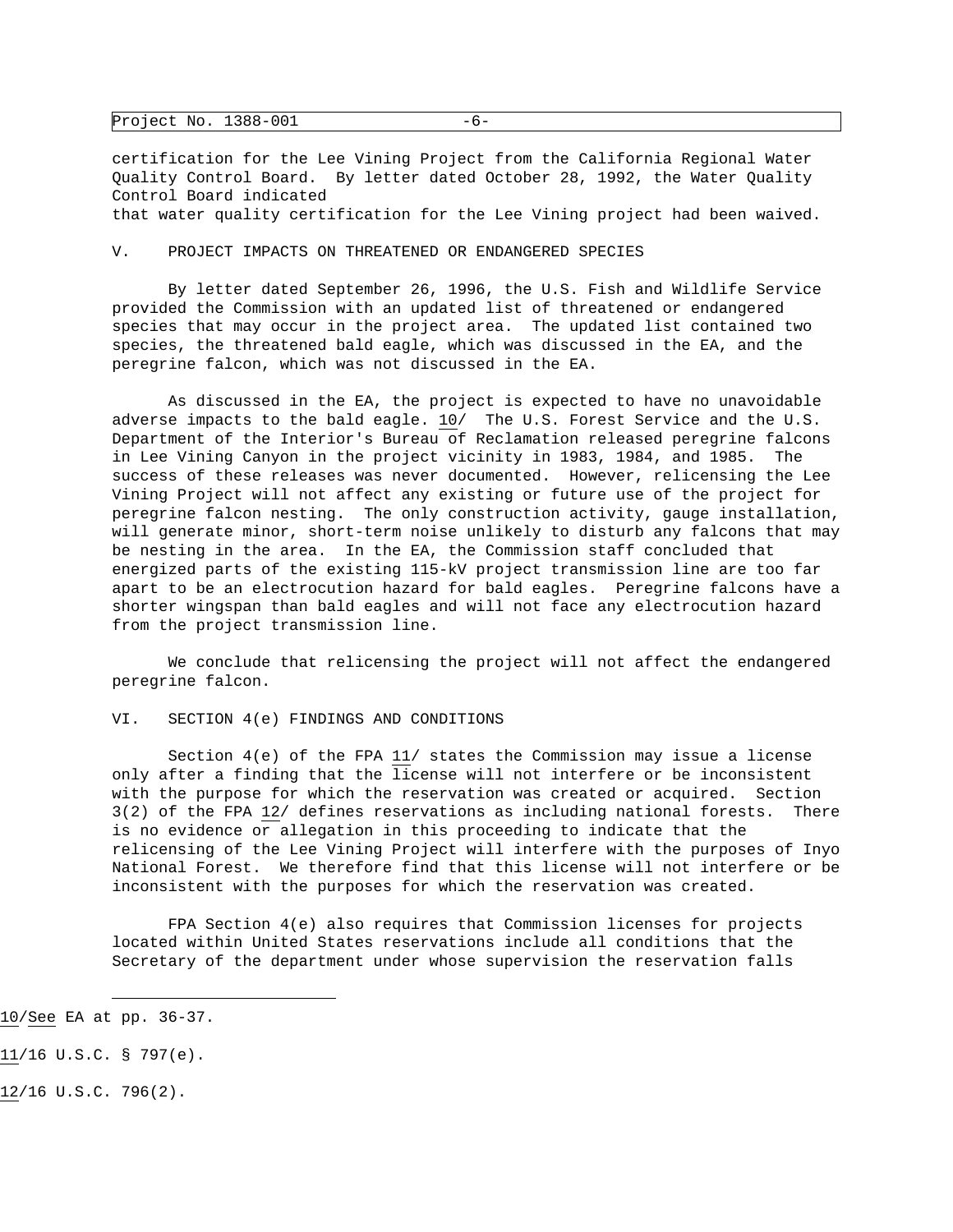| Project No. | 1388-001 | . |  |
|-------------|----------|---|--|
|-------------|----------|---|--|

shall deem necessary for the adequate protection and utilization of such reservation.

 The Lee Vining Project is located partly within the Inyo National Forest, which is under the supervision of the U.S. Forest Service. Pursuant to Section 4(e), the Forest Service, by letter dated May 14, 1993, submitted terms and conditions to be included in any new license for the project. Thereafter, Edison filed with the Forest Service an appeal of the conditions. On December 21, 1993, 13/ the Forest Service, in a final decision on the appeal, issued revised Section 4(e) conditions, which are set forth in Appendix A to this order.

 On February 3, 1994, Edison appealed the revised Section 4(e) conditions to the Forest Service. Forest Service action on the appeal of the revised conditions is still pending. Ordering Paragraph (D) of this order therefore reserves the Commission's authority to amend the license as appropriate in light of the Forest Service's ultimate disposition of Edison's appeal of the revised conditions.

 The Forest Service's revised Section 4(e) conditions, as set forth in Appendix A to this order, require Edison to:

 (1) Obtain the Forest Service's written approval for all final project design plans and any project changes and consult with the Forest Service annually about the project (Conditions 1, 2, and 3);

 (2) Provide minimum flow releases to protect fisheries and riparian resources (Condition 4);

 (3) Install and continuously operate measurement devices to ensure that the streamflow requirements of Condition 4 and the reservoir level requirements of Condition 6 below are complied with (Condition 5);

(4) Maintain certain reservoir levels (Condition 6);

 (5) Implement a riparian and aquatic resource monitoring plan (Condition 7);

 (6) Implement a hazardous substance plan (Condition 8);

- (7) Implement an erosion control plan (Condition 9);
- (8) Implement a spoil disposal plan (Condition 10);
- (9) Implement a visual resources protection plan

<sup>13/</sup>The letter was filed on January 3, 1994.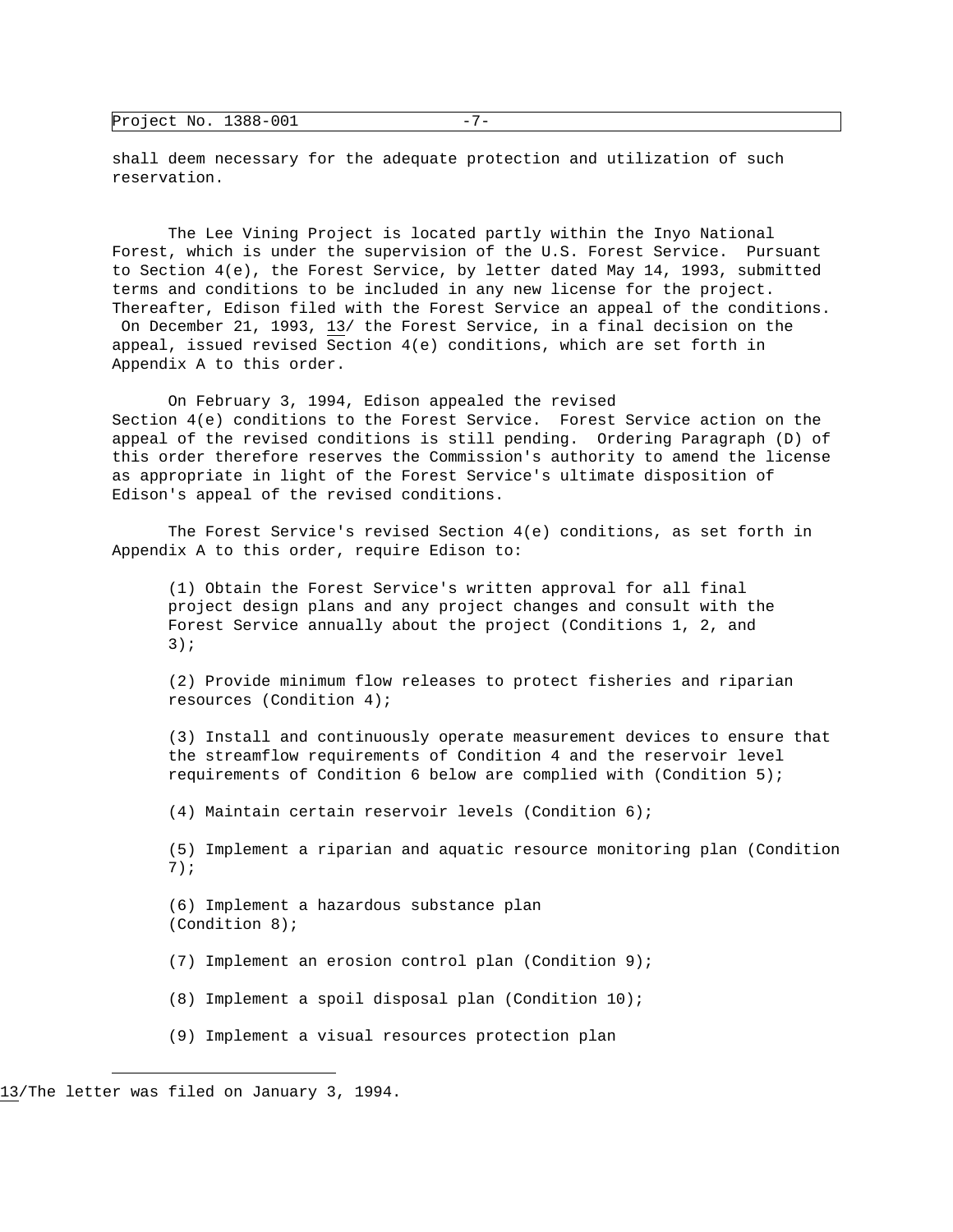(Condition 11);

 (10) Implement a sensitive and threatened and endangered species protection plan (Condition 12);

(11) Implement a cultural resources management plan (Condition 13); and

(12) Obtain a Forest Service special-use authorization (Condition 14).

 Forest Service Conditions 1 though 6 require, among other things, that Edison's plans and studies and functional design drawings be reviewed, accepted, and approved by the Forest Service. In Escondido Mutual Water co. v. LaJolla Band of Mission Indians, 14/ the Supreme Court made it clear that the Commission has no authority to decide whether conditions imposed under Section 4(e) are either reasonable or lawful. The Commission must include the Section 4(e) conditions and defer to the Courts of Appeals to determine their validity. 15/ However, under the statutory mandate of the Federal Power Act the Commission cannot relinquish its responsibility to assess the project's plans and designs. The Commission's final approval authority over plans and studies is therefore specifically retained in Articles 401 and 407 of this license.

 Condition 14 of the Forest Service's Section 4(e) conditions requires Edison to obtain a special use authorization before Edison may start any landdisturbing activities. Section 2401 of the Energy Policy Act of 1992 16/ amended Section 501 of the Federal Land Policy and Management Act of 1976 (FLPMA) 17/ to add a new subsection which provides that:

(d) With respect to any project or portion thereof that was licensed pursuant to, or granted an exemption from, part I of the Federal Power Act which is located on lands subject to a reservation under section 24 of the Federal Power Act and which did not receive a permit, right-of-way or other approval under this section prior to enactment of this subsection, no such permit, right-of-way, or other approval shall be required for continued operation, including continued operation pursuant to section 15 of the Federal Power Act, of such project unless the Commission determines that such project involves the use of any additional public lands or National Forest lands not subject to such

i 14/466 U.S. 765 (1984).

16/Pub. L. No. 102-486, 106 Stat. 3096 (October 24, 1992).

17/43 U.S.C. § 1761.

<sup>15/</sup>Id. at 777. The only exception to this rule is that the Commission need not include conditions that do not relate to the reservation on which project works are to be located or which relate to project works that are not located on a reservation. See id. at 780-81; Minnesota Power & Light Co., 75 FERC 1 61, 477-48 (1996).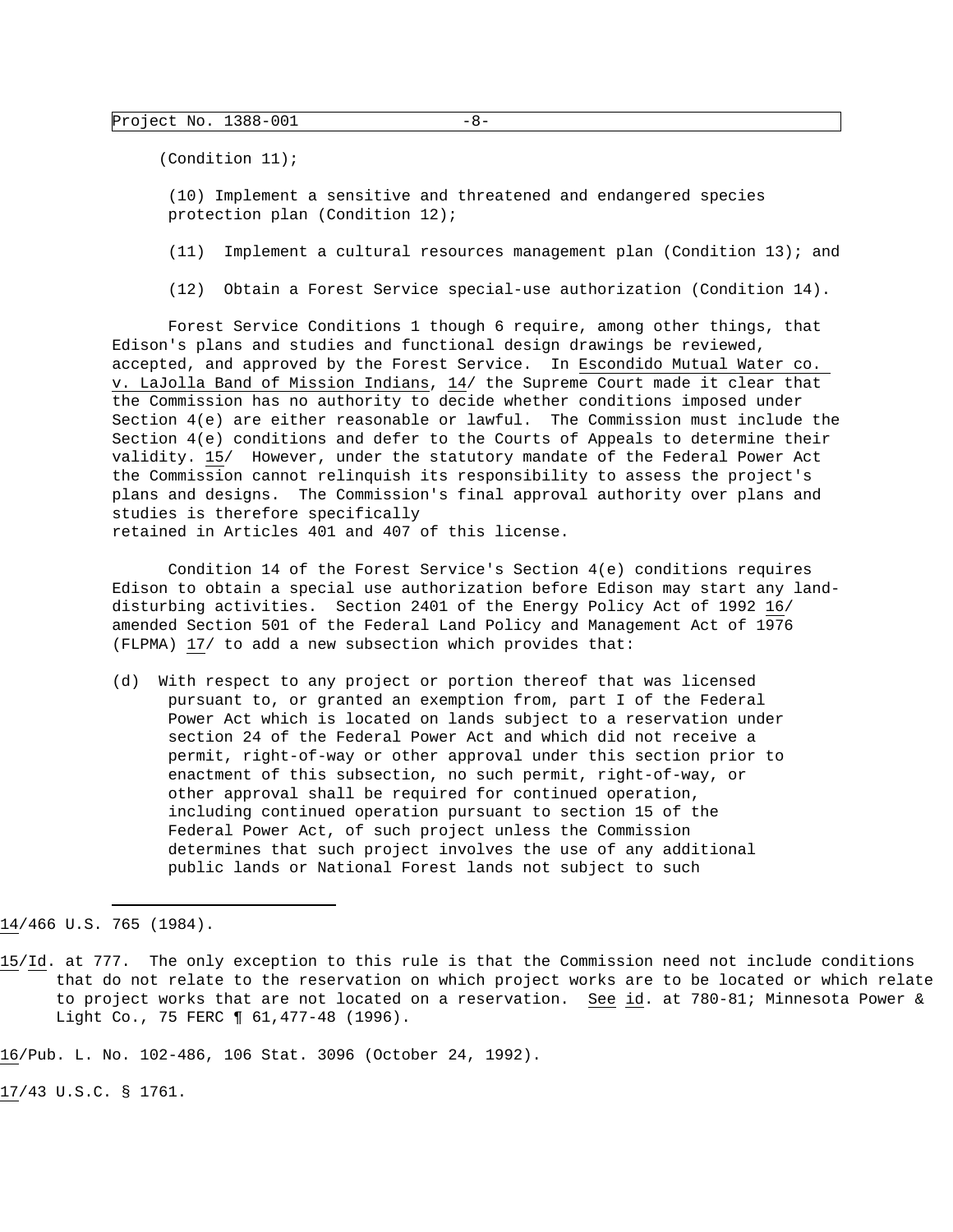reservation.

 The Forest Service indicates in its December 21, 1993 letter submitting Section 4(e) conditions that special use permits authorizing use of the project's conduit and powerhouse were issued by the Forest Service on May 24, 1915, and August 8, 1916. 18/ Since these permits were not issued under Section 501 of FLPMA, and since this relicensing proceeding does not involve the use of any additional public lands or National Forest lands, Condition 14 cannot be a part of this license. 19/

VII. RECOMMENDATIONS OF FEDERAL AND STATE FISH AND WILDLIFE AGENCIES AND THE SECTION 10(j) PROCESS

Section  $10(j)(1)$  of the FPA 20/ requires the Commission, when issuing a license, to include conditions based upon recommendations of federal and state fish and wildlife agencies submitted pursuant to the Fish and Wildlife Coordination Act, 21/ to "adequately and equitably protect, mitigate damages to, and enhance, fish and wildlife (including related spawning grounds and habitat)" affected by the project.

 If the Commission believes that any such recommendation may be inconsistent with the purposes and requirements of Part I of the FPA or other applicable law, Section  $10(j)(2)$  requires the Commission and the agencies to attempt to resolve any such inconsistency giving due weight to the recommendations, expertise and statutory responsibilities of such agencies. If the Commission then does not adopt a recommendation, it must explain how the recommendation is inconsistent with applicable law and how the conditions selected by the Commission adequately and equitably protect, mitigate damages to, and enhance fish and wildlife.

 A number of recommendations were filed by Cal. Fish and Game pursuant to Section  $10(j)$ . The new license issued herein contains conditions consistent with Cal. Fish and Game's recommendations that Edison: (1) maintain a minimum instream flow of five cubic feet per second (cfs) or the natural flow of Lee Vining Creek at Saddlebag Dam, whichever is less, and install gauges at inflow streams to Saddlebag Lake to determine the natural flow of Lee Vining Creek at

20/16 U.S.C. §803(j)(1).

i

21/16 U.S.C. § 661 et seq.

<sup>18/</sup>See the Forest Service's letter submittal of revised Section 4(e) conditions, dated December 21, 1993, Enclosure I-A, at pp. 11-12.

<sup>19/</sup>See Henwood Associates, Inc., 63 FERC ¶ 61,227 (1993); Pacific Gas and Electric Co., 69 FERC ¶ 61,070 (1994). We assume that the broad and comprehensive requirements of Conditions 1 through 13 of the Forest Service's Section 4(e) conditions, which are included in the license issued herein, continue to support the Forest Service's lack of objection to a new license for Project No. 1388 within what it is managing as a potential study river (see discussion infra).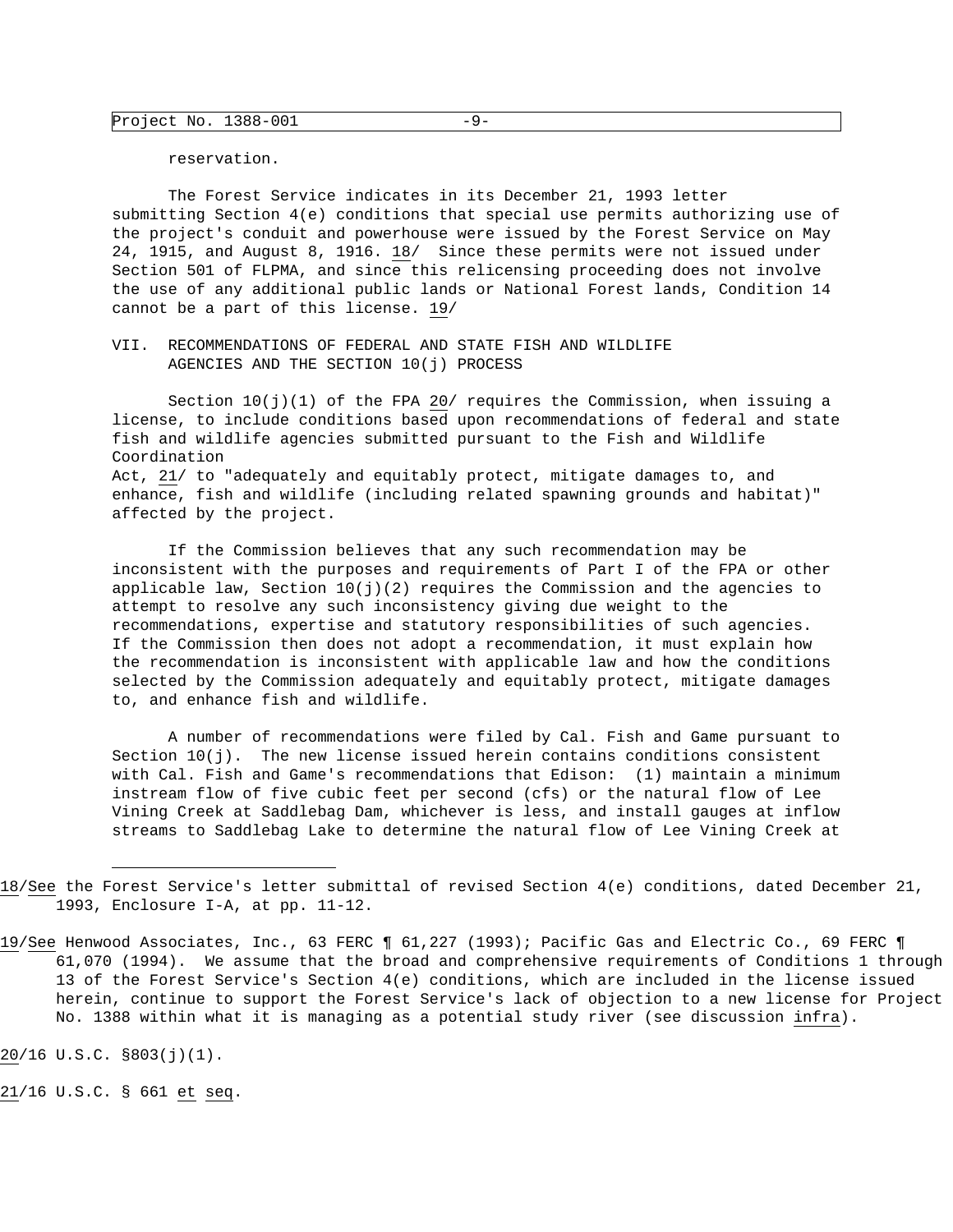| Project No. 1388-001 |  | . |
|----------------------|--|---|
|----------------------|--|---|

Saddlebag Dam; (2) maintain a minimum instream flow of three cfs or the natural flow of Glacier Creek at Tioga Dam, whichever is less, and install gauges at Glacier Creek upstream from Tioga Lake to monitor such flows; (3) install and maintain appropriate stream gauges to measure all instream bypass flows in locations chosen by joint agreement among Cal. Fish and Game, the Forest Service, and the licensee; and (4) raptor-proof transmission line structures to prevent bird losses. 22/

 Cal. Fish and Game also recommended that Edison: (1) maintain a minimum instream flow of 30 cfs as measured below the confluence of the Poole Powerhouse tailrace with Lee Vining Creek; (2) allow no greater than a plus or minus ten percent variation in the release from Saddlebag Dam from October 15 through April 1 to protect trout, trout eggs and larvae;

and (3) install and maintain a Cal. Fish and Game-approved fish screen on the water conveyance intake at Ellery Lake. The Commission staff made a preliminary determination that these three recommendations were inconsistent with, or outside the scope of, Section  $10(j)$ . These inconsistencies, however, were subsequently resolved at a meeting between the Commission staff and Cal. Fish and Game held on February 4, 1994.

 The Commission staff and Cal. Fish and Game agreed at the meeting that the revised Section 4(e) conditions submitted by the Forest Service would adequately address the need for minimum flows below the Poole Powerhouse. Condition 4 of the Forest Service's revised Section 4(e) conditions, which are part of this license, requires the maintenance of a continuous minimum flow release below the Poole Powerhouse of 27 cfs from August through May, and 89 cfs during June and July.

 Cal. Fish and Game and the Commission staff agreed that the minimum flow requirements of the Forest Service's Section 4(e) Condition 4 would ensure implementation of Cal. Fish and Game's recommendation regarding releases from Saddlebag Dam. License Article 405 states that, subject to the requirements of the Forest Service's Section 4(e) conditions, flow releases may not be varied by more than plus or minus 10 cfs from the average daily flow in early October. The Forest Service's Section 4(e) Condition 4 also provides that if Edison and the Forest Service can't agree on a month-to-month minimum flow regime, then a year-long minimum flow release will be calculated and established for the year in question.

 As an alternative to the recommendation for fish screens at Ellery Lake, the Commission staff and Cal. Fish and Game agreed at the Section 10(j)

<sup>22/</sup>With the exception of its recommendation for raptor-proofing transmission lines, the substance of Cal. Fish and Game's recommendations are contained in the Forest Service Section 4(e) Conditions 3 and 5, adopted herein. Raptor electrocution generally only occurs on powerlines of 69 kV or less, where the distance between lines is less than 60 inches. Being more than 60 inches apart, the Lee Vining Project's 115 kV transmission lines are too far apart to constitute an electrocution hazard to raptors. See EA at p. 36.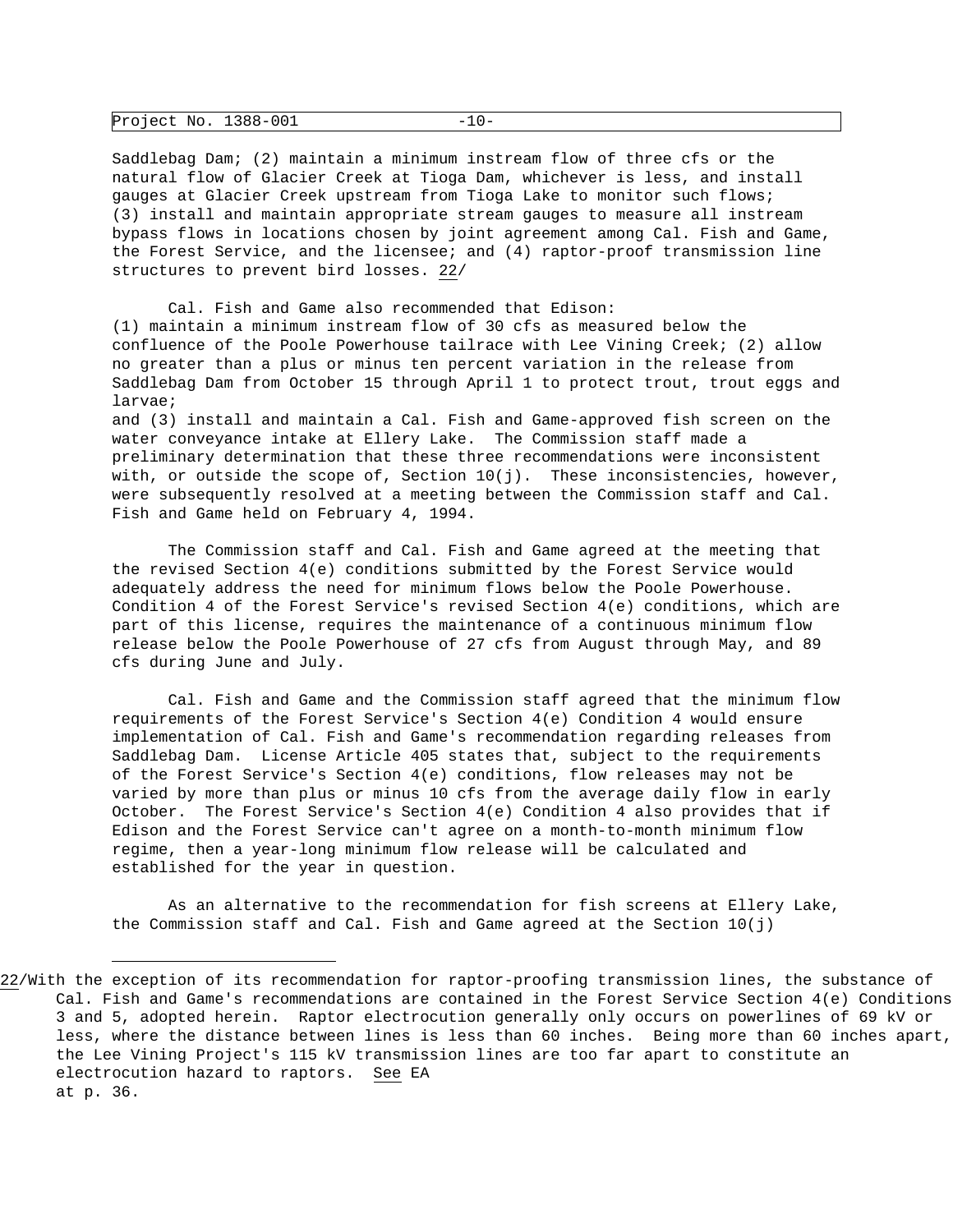| Project No. 1388-001 |  |  |
|----------------------|--|--|
|----------------------|--|--|

meeting that, inasmuch as approximately 12 percent of the fish stocked in Ellery Lake at the project are annually entrained and probably killed, Edison should annually fund 12 percent (about \$2,400 annually) of Cal. Fish and Game's fish stocking efforts for Ellery Lake.

 While prevention or reduction of adverse impacts is the preferred alternative, where, as in this instance, the project's unmitigable adverse impacts to fishery resources do not warrant denying the license and direct mitigation measures such as fish screens would entail costs significantly disproportionate to the replacement cost of the lost fish, it is appropriate to consider the use of compensatory mitigation and the licensee's funding thereof. 23/ License Article 406 therefore requires Edison to annually fund 12 percent of Cal. Fish and Game's fish stocking efforts for Ellery Lake.

 Another measure discussed at the meeting to protect the fishery resource was the proposal that whenever the project increases flows below the powerhouse tailrace or project dams, the ramping rate (rate of flow increase) should be 20 percent of the existing flow as measured over a 24-hour period, and whenever the project decreases flows below the project's facilities, the

ramping rate should be 15 percent of the existing flow over a 24-hour period.

 Cal. Fish and Game's recommended ramping rate, however, would overly restrict project operations and would at times be beyond the operating capability of the project's existing equipment. More to the point, the recommendation is not needed in light of the Forest Service's Condition 4 that has been included in this license. The Commission staff's analysis in the EA indicated that allowing only a plus or minus 10 percent cfs change in flows over a 24-hour period, a restriction subsequently adopted in the Forest Service's Condition 4, will protect fishery resources and ensure ramping flows within the operating capability of the project. 24/ Condition 4's minimum flow requirements should therefore ensure that no sudden and dramatic increases or decreases in streamflows will occur in the project's bypassed reach below the project's dams or in Lee Vining Creek below the project tailrace, and should adequately prevent fish stranding and protect fish during the critical spawning and incubation period of October 15 to April 1.

VIII. WILD AND SCENIC RIVERS SYSTEM

 The Wild and Scenic Rivers Act 25/ prohibits the Commission from licensing any hydroelectric project that is on or directly affects rivers Congress has designated for either inclusion in the Wild and Scenic Rivers System or study for potential inclusion in the System (study rivers). In its

23/See Ohio Power Company, 71 FERC ¶ 61,092 (1995).

24/See EA for Project No. 1388 at pp. 29-30.

25/16 U.S.C. §§ 1271-87.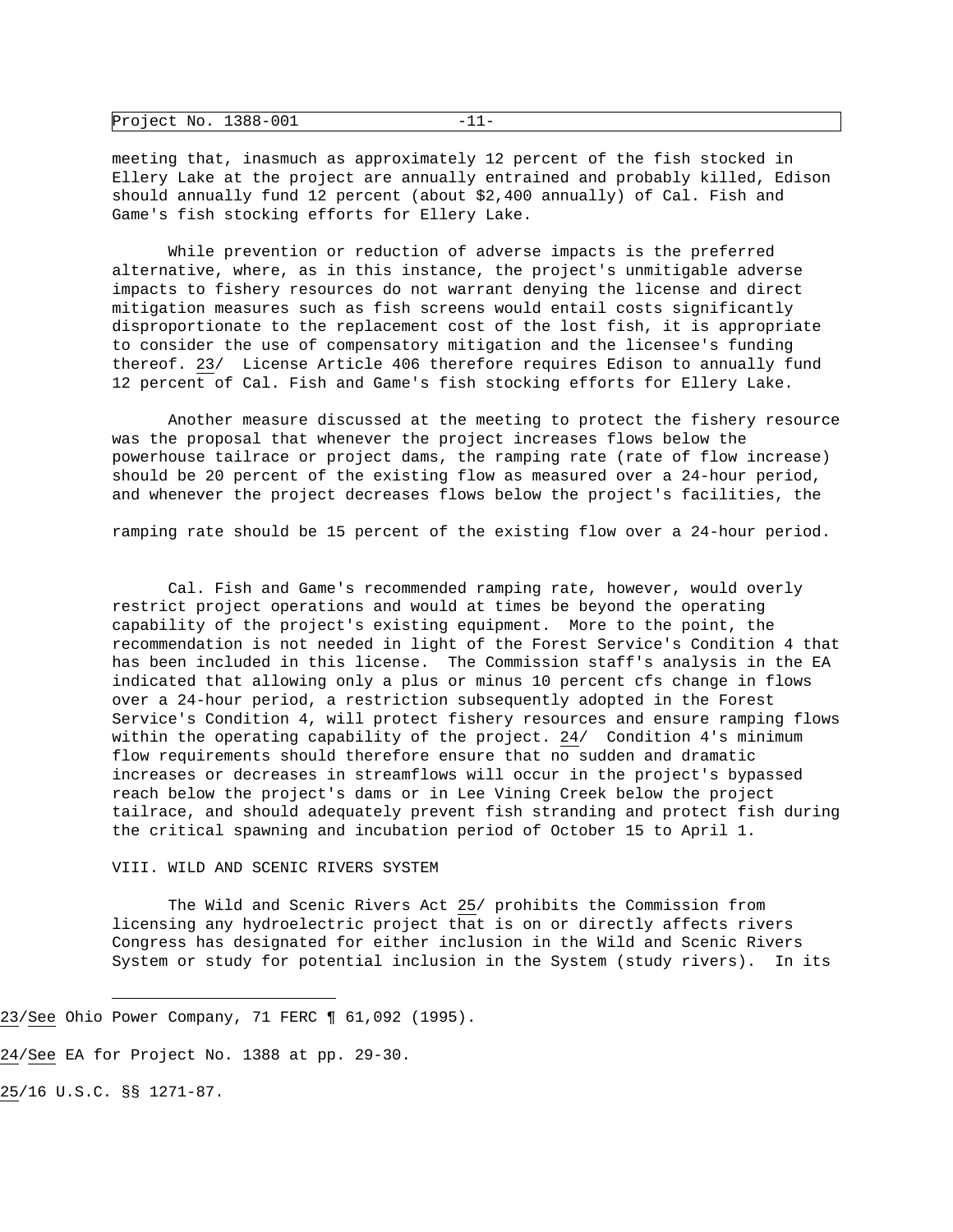| Project No. 1388-001 |  |  |
|----------------------|--|--|
|----------------------|--|--|

letter to the Commission dated December 21, 1993, submitting conditions to be included in the license pursuant to Section 4(e), the Forest Service indicated that it had determined subsequent to issuance of the EA that the corridor of Lee Vining Creek between the Poole Powerhouse and a downstream Los Angeles Department of Water and Power diversion was eligible for inclusion in the National Wild and Scenic Rivers System.

 Pursuant to the 1988 Land Resource Management Plan for the Inyo National Forest, areas that the Forest Service earmarks as a potential study or designated river are managed to protect their suitability for such designation. However, the Forest Service indicated that none of the project development alternatives studied in the EA, including that approved in this order, would affect the eligibility of the river corridor for such designation. 26/ The Forest Service concluded by stating that it has no objection to a new license being issued for the project, subject to certain conditions for the protection of lands and resources affected by the project.

#### IX. COMPREHENSIVE PLANS

Section  $10(a)(2)(A)$  of the FPA, 16 U.S.C. § 803(a)(2)(A), requires the Commission to consider the extent to which a project is consistent with federal or state comprehensive plans for improving, developing, or conserving a waterway or waterways affected by the project. 27/ Under Section  $10(a)(2)(A)$ , federal and state agencies filed 32 plans that address various resources in California. Of these, the Commission staff identified and reviewed five plans that are relevant to the Lee Vining Project. 28/ The project does not conflict with any of these comprehensive plans.

#### X. COMPREHENSIVE DEVELOPMENT

Sections  $4(e)$  and  $10(a)(1)$  of the FPA 29/ require the Commission, in acting on applications for a license, to give equal consideration to the power development purposes and to the purposes of energy conservation, the protection, mitigation of damage to, and enhancement of fish and wildlife, the protection of recreational opportunities, and the preservation of other aspects of environmental quality. Any license issued shall be such as in the

27/Comprehensive plans for this purpose are defined at 18 C.F.R. § 2.19 (1996).

29/16 U.S.C. §§ 797(e) and 803(a)(1).

<sup>26/</sup>See the Forest Service's letter submittal of revised Section 4(e) conditions, dated December 21, 1993, Enclosure 1 at pp. 5-7.

<sup>28/</sup>The California Water Plan: Projected Use and Available Water Supplies to 2010, 1983, California Department of Water Resources; California Water: Looking to the Future, 1987, California Department of Water Resources; Recreation Needs in California, 1983, California Department of Parks and Recreation; Inyo National Forest Land Resource Management Plan, 1988, Forest Service, U.S. Department of Agriculture; and Inyo National Forest Environmental Impact Statement for the Land and Resource Management Plan, 1988, Forest Service, U.S. Department of Agriculture.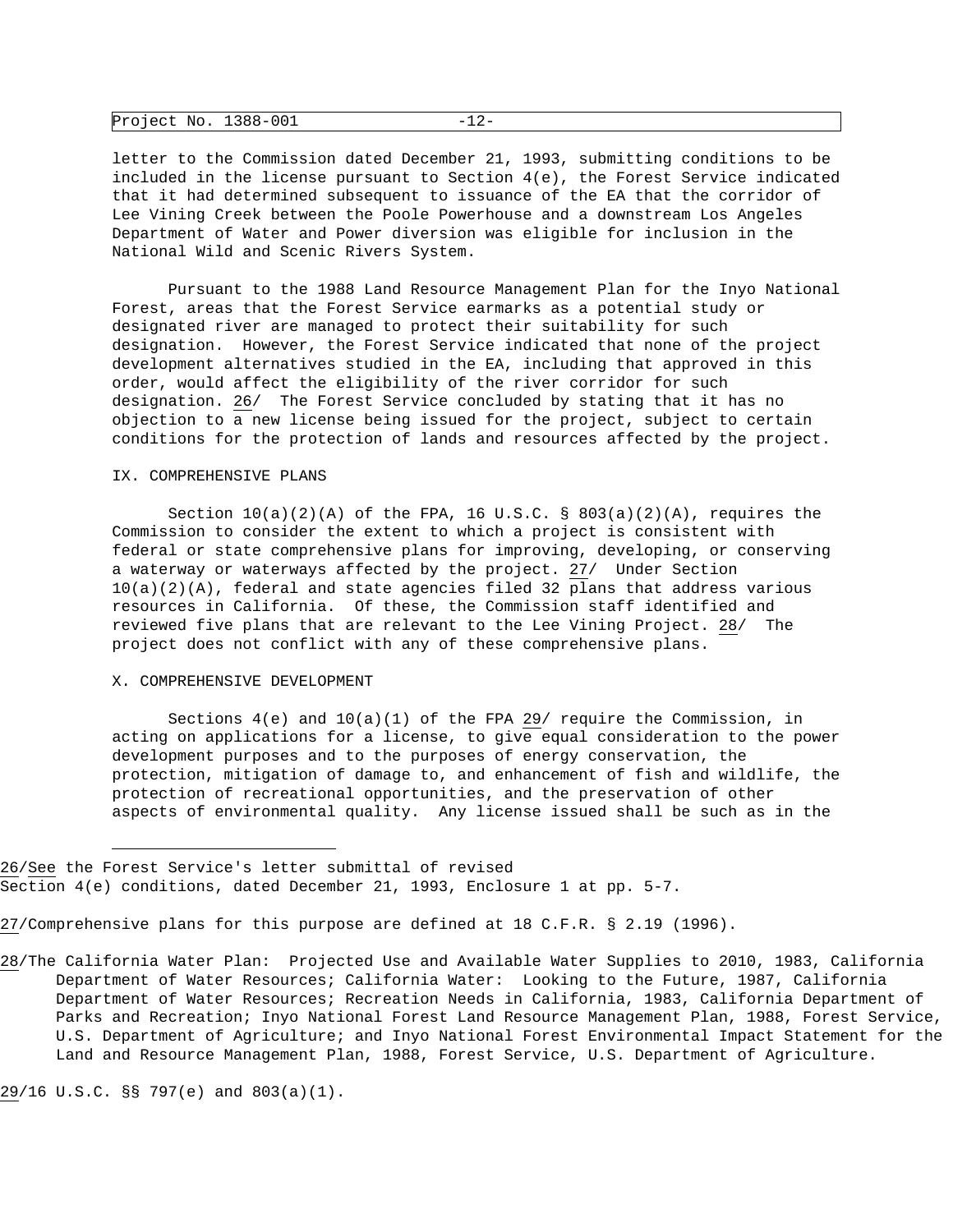| Project No. 1388-001 |  |  |
|----------------------|--|--|
|----------------------|--|--|

Commission's judgement will be best adapted to a comprehensive plan for improving or developing a waterway or waterways for all beneficial public uses. The decision to license this project, and the terms and conditions included herein, reflect such consideration.

 We have considered the proposed project, enhancement measures recommended by intervenors and by the Commission staff, and the alternative of continuing the project operations authorized in the original license. From our independent analysis of the environmental and economic effects of the alternatives, we have selected the applicant's proposed project, plus the staff's recommended additional measures, as the preferred alternative. We have selected this option because these measures will protect and enhance water quality and fishery resources while continuing to generate electricity from a renewable resource. The project's economic and environmental benefits outweigh its costs.

 The EA analyzed the effects associated with the issuance of a new license for the Lee Vining Project, and the EA recommends a variety of measures to protect and enhance the environmental resources, which, as discussed above, we adopt. We conclude that issuance of a new license for the Lee Vining Project will not constitute a major federal action significantly affecting the quality of the human environment.

 In determining whether a proposed project will be best adapted to a comprehensive plan for developing a waterway for beneficial public purposes, pursuant to Section  $10(a)(1)$  of the FPA, the Commission considers a number of public interest factors, including the economic benefits of project power.

 Under our approach to evaluating the economics of hydropower projects, as articulated in Mead Corp., 30/ we employ an analysis that uses current costs to compare the costs of the project and likely alternative power without regard to forecasts of potential future inflation, escalation, or deflation beyond the license issuance date. The basic purpose of our analysis is to provide a general estimate of the potential power benefits and the costs of a project, and reasonable alternatives to project power. The estimate helps to support an informed decision concerning what is in the public interest with respect to a proposed license.

 In making these determinations, we considered the project with the applicant's mitigative proposals, with intervenor-recommended enhancement measures, and with the Commission's mitigative proposals. Based on current economic conditions, without future escalation or inflation, with the conditions we have adopted, the annual value to Edison of power from the project will be about \$860,000 annually (about 29.7 mills/kWh). We base our estimate of the project's energy benefits on cost information provided by Edison in August of 1996. The cost of replacing the project's dependable capacity is \$111 per kW-year. The annual cost of operating the project is about \$695,000 (24 mills/kWh). To determine whether

i 30/72 FERC ¶ 61,027 (1995).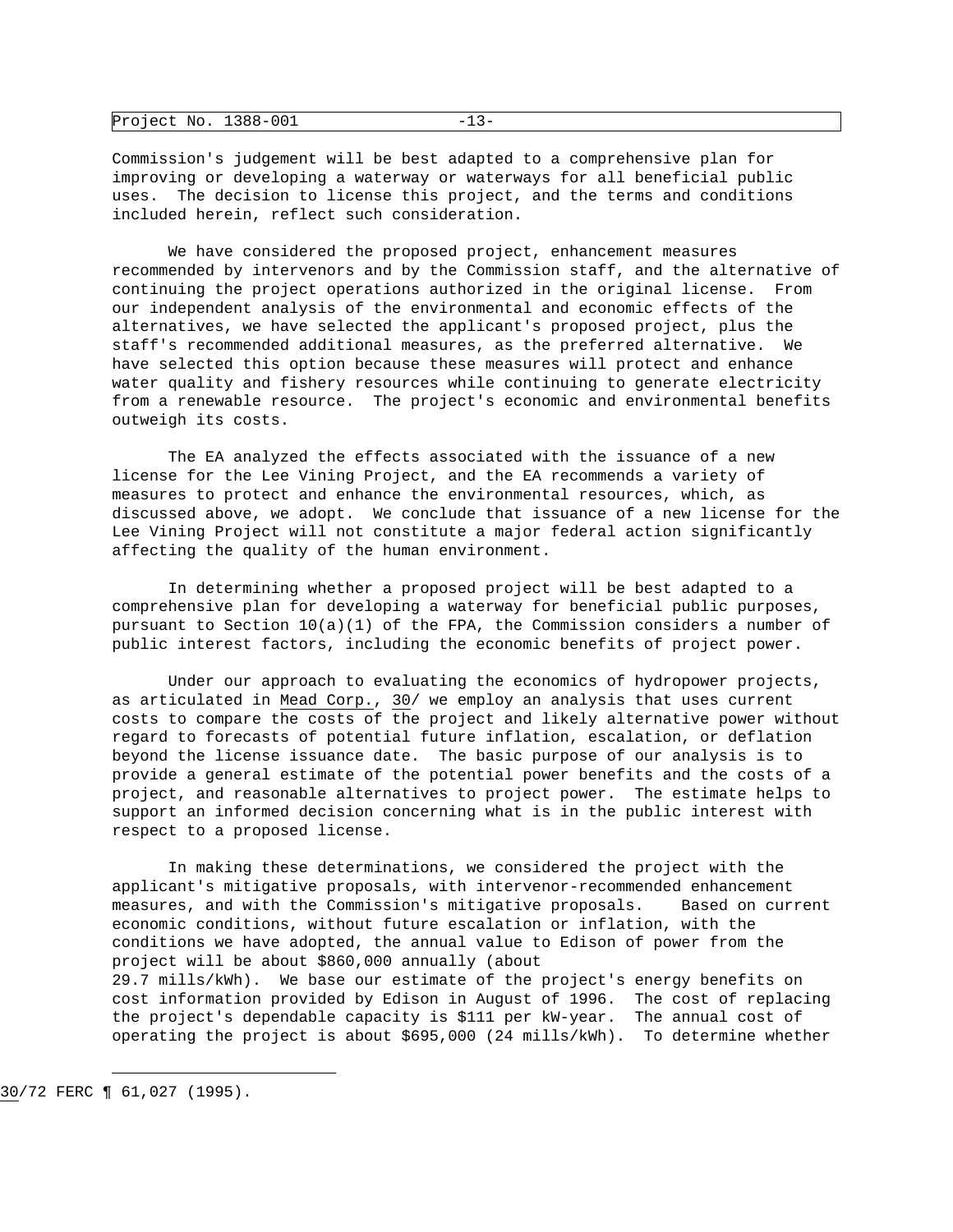| Project No. $1388-001$ | $-14-$ |
|------------------------|--------|
|------------------------|--------|

the project is economically beneficial, we subtract the project cost from the current value of the project power. We find that the cost of power from the project will be about \$165,000 (5.7 mills/kWh) less than the current cost of alternative power. The project is therefore economically beneficial.

### XI. LICENSE TERM

 Section 15 of the FPA 31/ specifies that any license issued shall be for a term that the Commission determines to be in the public interest, but not less than 30 years nor more than 50 years. The Commission's policy is to establish 30-year terms for projects with little or no redevelopment, new construction, new capacity, or environmental mitigative or enhancement measures; 40-year terms for projects with a moderate amount thereof; and 50 year terms for those projects with an extensive amount thereof. 32/ The environmental mitigation and enhancement costs of the new license for the Lee Vining Project warrant a term of 30 years, effective the first day of the month in which this license is issued.

### XII. SUMMARY

 Background information, analysis of impacts, support for related license articles, and the basis for our finding of no significant impact on the environment are contained in the EA.

 The design of the project is consistent with the engineering safety standards governing dam safety. The project will be safe if operated and maintained in accordance with the requirements of this license. Analysis of related issues is provided in the Safety and Design Assessment, which is available in the Commission's public file for this project.

### The Commission orders:

 (A) This license is issued to Southern California Edison Company (licensee) for a period of 30 years, effective the first day of the month in which this order is issued, to operate and maintain the Lee Vining Project. This license is subject to the terms and conditions of the FPA, which is incorporated by reference as part of this license, and subject to the regulations the Commission issues under the provisions of the FPA.

(B) The project consists of:

 (1) All lands, to the extent of the licensee's interests in those lands, enclosed by the project boundary shown by exhibits G-1 through G-10 (FERC Drawing numbers 1 through 10).

(2) Project works consisting of: (a) the existing 45-foot-high, 600-

31/16 U.S.C. § 808(e)

i

32/See, e.g., Mead Corp., supra.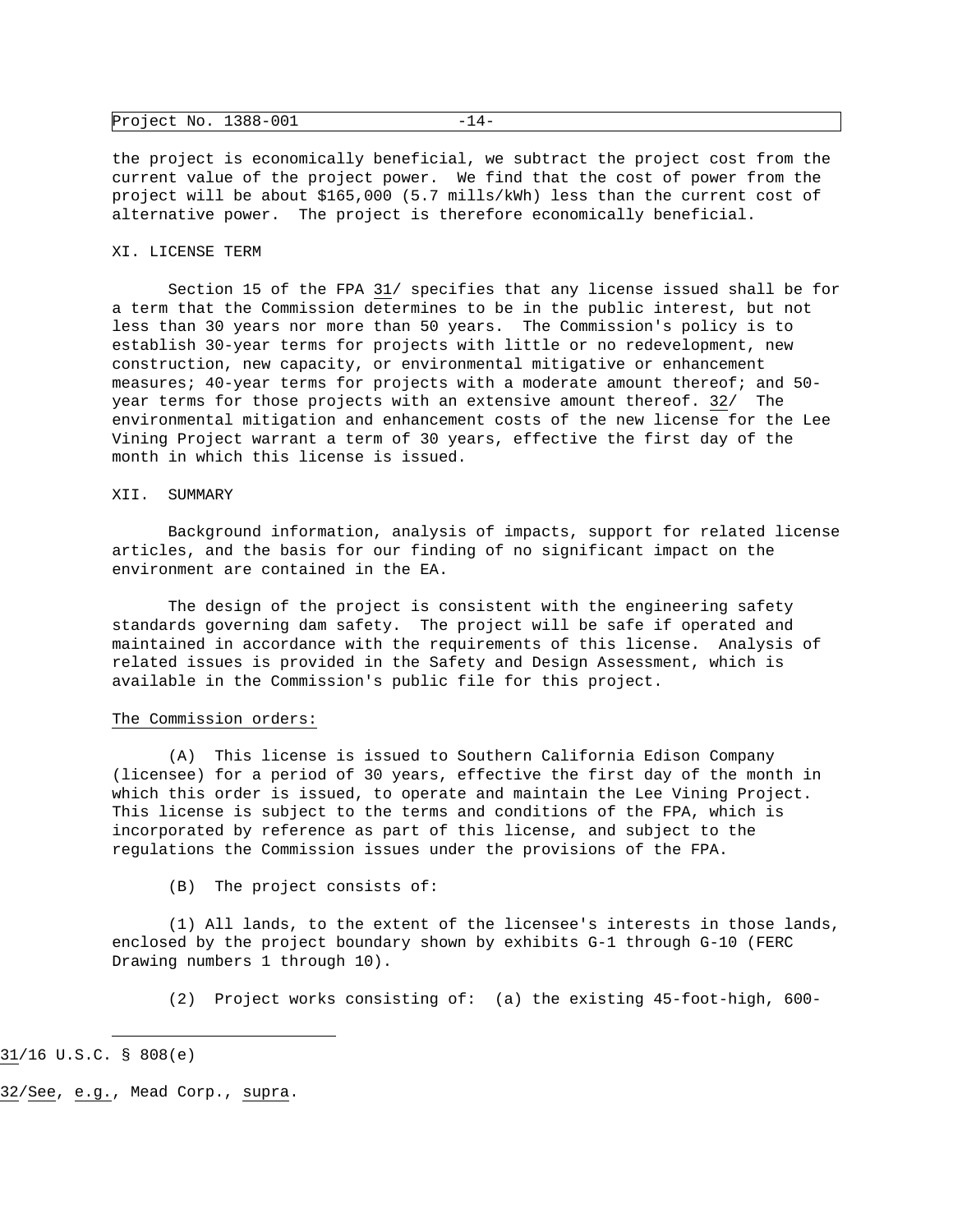| Project No. 1388-001 |  |  |
|----------------------|--|--|
|----------------------|--|--|

foot-long, redwood faced, rockfill Saddlebag dam, impounding 317-acre Saddlebag Lake; (b) the existing 27-foot-high, 270-foot-long, redwood faced, rockfill Tioga dam, impounding 73-acre Tioga Lake; (c) the existing 19-foothigh, 50-foot-long, constant radius concrete arch Tioga auxiliary dam; (d) the existing 17-foot-high, 437-foot-long rockfill Rhinedollar dam, impounding 66 acre Rhinedollar Lake (Ellery Lake); (e) the existing concrete intake structure at Rhinedollar dam; (f) the existing 2,452-foot-long, 48-inchdiameter pipeline; (g) the existing 3,680-foot-long, 42-inch to 28-inchdiameter steel penstock; (h) the existing Poole powerhouse containing one generating unit with a rated capacity of  $10,000$  kilowatts (kW); (i) the existing 6.4-mile-long, 115-kV transmission line from the Poole powerhouse to the Lee Vining Substation; and (j) appurtenant structures.

 The project works generally described above are more specifically described in Exhibit A of the application, sections A.1 through A.5, consisting of four typewritten pages, describing the project electrical and mechanical facilities of the project, and shown by the following exhibits:

| Drawing | FERC No.<br>$1388 -$ | Showing                           |
|---------|----------------------|-----------------------------------|
|         |                      |                                   |
| $F - 1$ | 11                   | Saddlebag dam                     |
| $F - 2$ | 12                   | Tioga dam                         |
| $F - 3$ | 13                   | Rhinedollar dam                   |
| $F - 4$ | 14                   | Flowline Penstock Details         |
| $F - 5$ | 15                   | Poole powerhouse Plot Plan        |
| F-6     | 16                   | Poole powerhouse Plan and Section |

 (3) All of the structures, fixtures, equipment, or facilities used to operate or maintain the project and located within the project boundary, all portable property that may be employed in connection with the project and located within or outside the project boundary, and all riparian or other rights that are necessary or appropriate in the operation or maintenance of the project.

 (C) Exhibits A, F, and G described above are approved and made part of the license.

 (D) This license is subject to the conditions (except Condition 14) submitted by the U.S. Forest Service under Section 4(e) of the FPA, as those conditions are set forth in Appendix A to this order. The Commission reserves the right to amend this ordering paragraph and Appendix A to this order as appropriate in light of the Forest Service's ultimate disposition of the appeals of the Section 4(e) conditions, and to make whatever additional conforming changes in the license may be necessitated by any such amendment. For the reasons discussed above, Condition 14 is not incorporated into this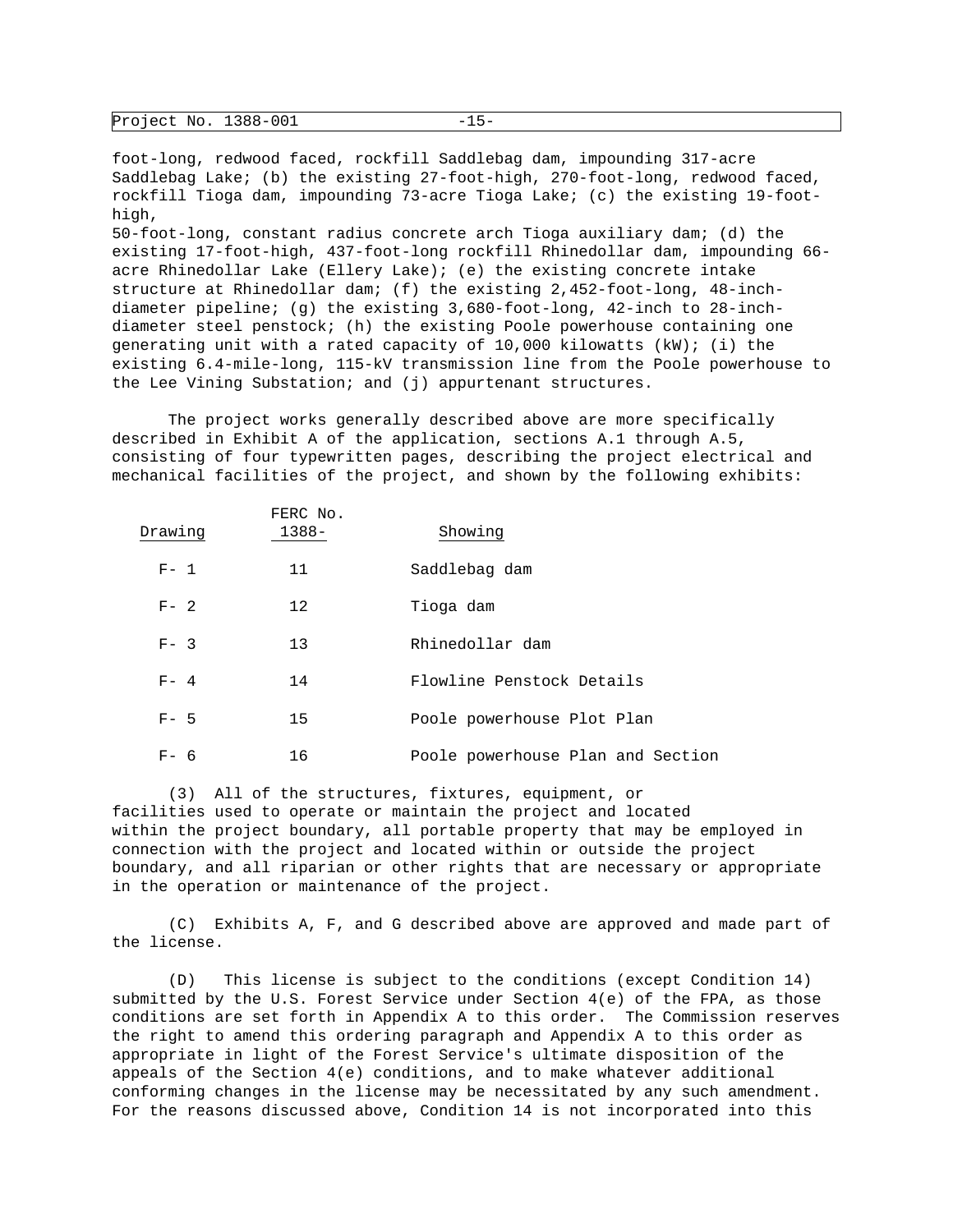license.

 (E) This license is subject to the articles set forth in Form L-1 (October 1975), entitled "Terms and Conditions of License for Constructed Major Project Affecting Lands of the United States," and the following additional articles:

 Article 201. The licensee shall pay the United States the following charges, effective the first day of the month in which this order is issued.

 (a) For purposes of reimbursing the United States for the cost of administering Part I of the Federal Power Act, a reasonable amount as determined in accordance with the provisions of the Commission's regulations in effect from time to time. The authorized installed capacity for that purpose is 11,250 kilowatts.

 (b) Recompensing the United States for use, occupancy, and enjoyment of 752.55 acres of its lands, other than for transmission line right-ofway.

 Article 202. Pursuant to Section 10(d) of the FPA , a specified reasonable rate of return upon the net investment in the project shall be used for determining surplus earnings of the project for the establishment and maintenance of amortization reserves. The licensee shall set aside in a project amortization reserve account at the end of each fiscal year one half of the project surplus earnings, if any, in excess of the specified rate of return per annum on the net investment. To the extent that there is a deficiency of project earnings below the specified rate of return per annum for any fiscal year, the licensee shall deduct the amount of that deficiency from the amount of any surplus earnings subsequently accumulated, until absorbed. The licensee shall set aside one-half of the remaining surplus earnings, if any, cumulatively computed, in the project amortization reserve account. The licensee shall maintain the amounts established in the project amortization reserved account until further order of the Commission.

 The specified reasonable rate of return used in computing amortization reserves shall be calculated annually based on current capital ratios developed from an average of 13 monthly balances of amounts properly includible in the licensee's long-term debt and proprietary capital accounts as listed in the Commission's Uniform System of Accounts. The cost rate for such ratios shall be the weighted average cost of long-term debt and preferred stock for the year, and the cost of common equity shall be the interest rate on 10-year government bonds (reported as the Treasury Department's 10 year constant maturity series) computed on the monthly average for the year in question plus four percentage points (400 basis points).

 Article 203. Within 45 days of the issuance date of the license, the licensee shall file a complete original set and two complete duplicate sets of aperture cards of all the approved drawings, and a third, partial duplicate set of aperture cards showing only the Exhibit G drawings. The set of originals must be reproduced on silver or gelatin 3mm microfilm. The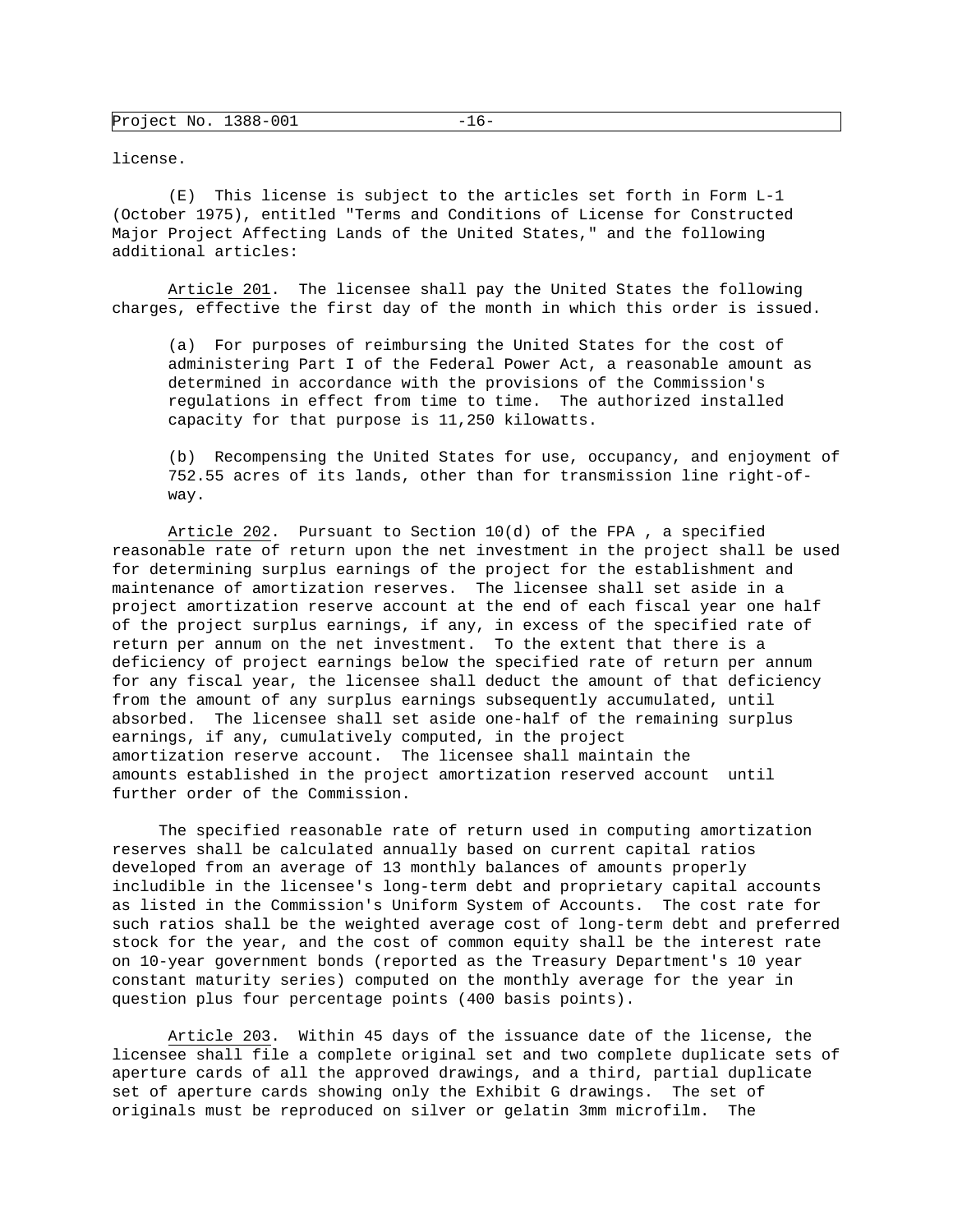| Project No. 1388-001 |  |
|----------------------|--|
|                      |  |

duplicate sets are copies of the originals made on diazo-type microfilm. All microfilm must be mounted on type  $D(3-1/4" x 7-3/8")$  aperture cards. The licensee shall submit two copies of Form FERC-587 with aperture cards.

 Prior to microfilming, the FERC Drawing Number shall be shown in the margin below the title block of the approved drawing. After mounting, the FERC Drawing Number must be typed on the upper right corner of each aperture card. Additionally, the Project Number, FERC Exhibit (e.g., F-1, G-1, etc.), Drawing Title, and date of issuance of this license must be typed on the upper left corner of each aperture card.

 The complete original set and one complete duplicated set of aperture cards, and one copy of the Form FERC-587, must be filed with the Secretary of the Commission, ATTN: Division of Licensing and Compliance/ERB. The second complete set of aperture cards shall be filed with the Commission's San Francisco Regional Office. The third partial duplicate set of aperture cards (Exhibit G only) and the remaining copy of Form FERC-587 shall be filed with the Bureau of Land Management Office at the following address:

> State Director California State Office Bureau of Land Management Branch of Adjudication and Records (CA-943.5) attn: FERC Withdrawal Recordation 2135 Butano Drive Sacramento, CA 95825-0451

 Article 401. Within six months of the date of issuance of this license, the licensee shall file with the Commission for approval a detailed plan to bury the approximately 0.8-mile section of telephone line that crosses the meadow at Aspen campground and that is visible from the Poole powerhouse access road. The plan shall include, at a minimum, design drawings and a construction schedule.

 The licensee shall prepare the plan after consultation with the Forest Service. The licensee shall include with the plan documentation of consultation, copies of comments and recommendations on the completed plan after it has been prepared and provided to the Forest Service, and specific descriptions of how the agency's comments are accommodated by the plan. The licensee shall allow a minimum of 30 days for the agency to comment and make recommendations before filing the plan with the Commission. If the licensee does not adopt a recommendation, the filing shall include the licensee's reasons based on standard engineering principles and conditions at the site.

 The Commission reserves the right to require changes to the plan. No land-disturbing activities shall begin until the Commission notifies the licensee that the plan is approved. Upon Commission approval, the licensee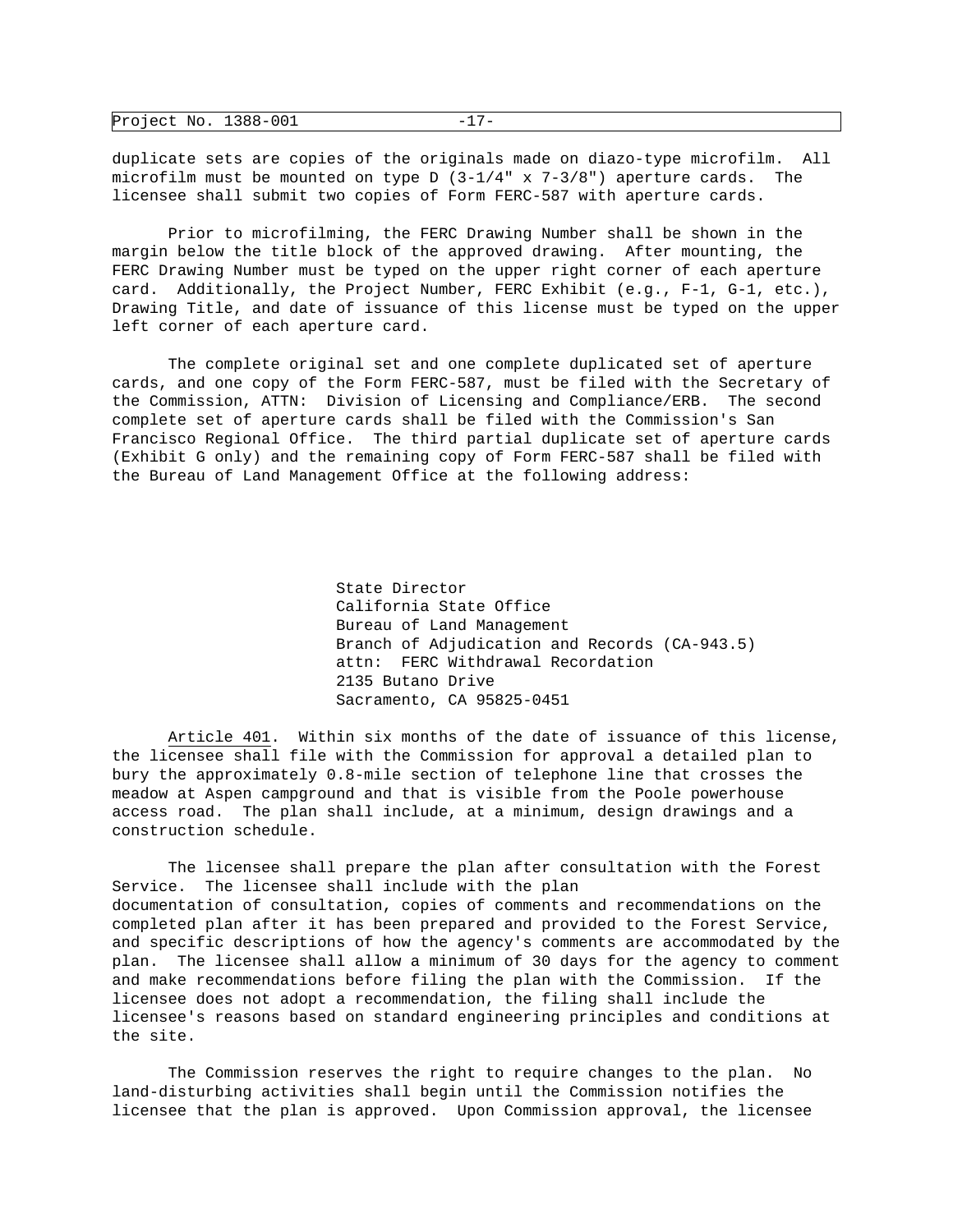| Project No. 1388-001 |  |  |
|----------------------|--|--|
|----------------------|--|--|

shall implement the plan, including any changes required by the Commission.

 Article 402. At least 90 days before the start of any land-disturbing or land-clearing activities at the project, the licensee shall file with the Commission a plan to revegetate disturbed areas with plant species beneficial to wildlife.

 The plan shall describe the location of the areas to be revegetated and at a minimum shall include: (1) a description of the plant species used and planting densities; (2) the use of locally collected and/or native plant species; (3) a description of local native plant sources, including donor sites and propagation methods and/or native plant nurseries; (4) fertilization and irrigation requirements; (5) a monitoring program to evaluate the effectiveness of the plantings; (6) provisions for filing monitoring reports with the Commission; (7) a description of procedures to be followed if monitoring reveals that the revegetation is not successful; and (8) an implementation schedule that provides for revegetation as soon as practicable after the beginning of land-clearing and land-disturbing activities within the disturbed area.

 The licensee shall prepare the plan taking fully into account the erosion, dust, slopes, and sediment control plan prepared pursuant to license Article 407, and after consultation with the U.S. Fish and Wildlife Service, the Forest Service, and the California Department of Fish and Game. The licensee shall include with the plan documentation of consultation, copies of comments and recommendations on the completed plan after it has been prepared and provided to the agencies, and specific descriptions of how the plan accommodates the agencies' comments. The licensee shall allow a minimum of 30 days for the agencies to comment and to make recommendations before filing the plan with the Commission. If the licensee does not adopt a recommendation, the filing shall include the licensee's reasons based on project-specific information.

 The Commission reserves the right to require changes to the plan. No land-disturbing activities shall begin until the Commission notifies the licensee that the plan is approved. Upon Commission approval, the licensee shall implement the plan, including any changes required by the Commission.

 Article 403. The flows required by Condition 4 in Appendix A to this order may be temporarily modified if required by operating emergencies beyond the control of the licensee, or for short periods upon agreement among the licensee, the California Department of Fish and Game, and the Forest Service.

 Article 404. The licensee shall comply with the requirements of Condition 4 in Appendix A to this order. The Commission reserves the right to require changes to project operations to ensure compliance with Condition 4.

 Article 405. The licensee shall limit water level fluctuations below project facilities by not varying flow releases from the project's dams and tailrace between October 15 and April 1 by more than or less than 10 cubic feet per second from the average daily flow in early October (between October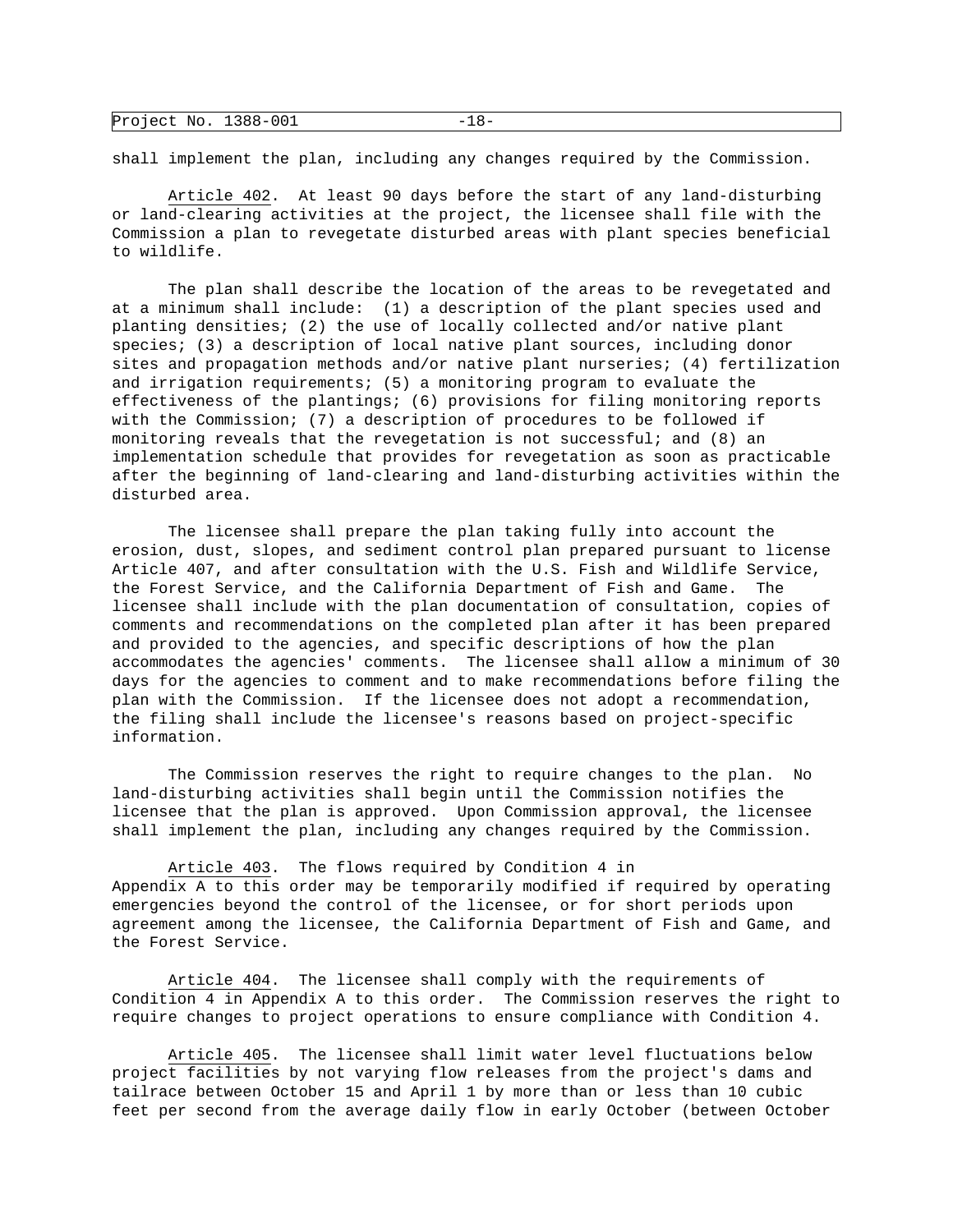| Project No. 1388-001 |  |  |
|----------------------|--|--|
|----------------------|--|--|

1 and October 14), subject to other minimum flow requirements as specified in Condition 4 in Appendix A to this order.

 Article 406. By December 31 of each year following the issuance of this license, the licensee shall pay the California Department of Fish and Game (Cal. Fish and Game), a sum equal to 12 percent of the cost of Cal. Fish and Game's annual fish stocking expenses for Ellery Lake or \$2,400 in 1994 dollars, adjusted annually by the previous year's consumer price index (CPI), whichever is less, to finance trout stocking in Ellery Lake. Within 90 days of providing funds, the licensee shall file with the Commission documentation that: (1) the funds were paid to Cal. Fish and Game and (2) that Cal. Fish and game used the funds for fish stocking purposes.

 Article 407. At least 90 days before the start of any land-disturbing or land-clearing activities associated with installation of flow gages or burying the telephone line pursuant to Condition No. 5 in Appendix A and Article 401 to this license, the licensee shall file with the Commission for approval a plan to control erosion and to minimize the quantity of sediment resulting from land disturbance.

 The plan shall be based on actual site geological, soil, and groundwater conditions and on project design, and shall include, at a minimum, the following:

- (a)a description of the actual site conditions;
- (b)measures proposed to control erosion and to minimize the quantity of sediment resulting from land disturbance;
- (c)detailed descriptions, functional design drawings, and specific topographic locations of all control measures; and
- (d)a specific implementation schedule and details for monitoring and maintenance programs for the land disturbance.

 The licensee shall prepare the plan after consultation with the Forest Service. The licensee shall include with the plan documentation of consultation and copies of comments and recommendations on the completed plan after it has been prepared and provided to the agency, and specific descriptions of how the agency's comments are accommodated by the plan. The licensee shall allow a minimum of 30 days for the agency to comment and to make recommendations before filing the plan with the Commission. If the licensee does not adopt a recommendations, the filing shall include the licensee's reasons, based on geological, soil, and groundwater conditions at the site.

 The Commission reserves the right to require changes to the plan. No land-disturbing or land-clearing activities shall begin until the licensee is notified by the Commission that the plan is approved. Upon Commission approval, the licensee shall implement the plan, including any changes required by the Commission.

Article 408. The licensee, before starting any future land-clearing or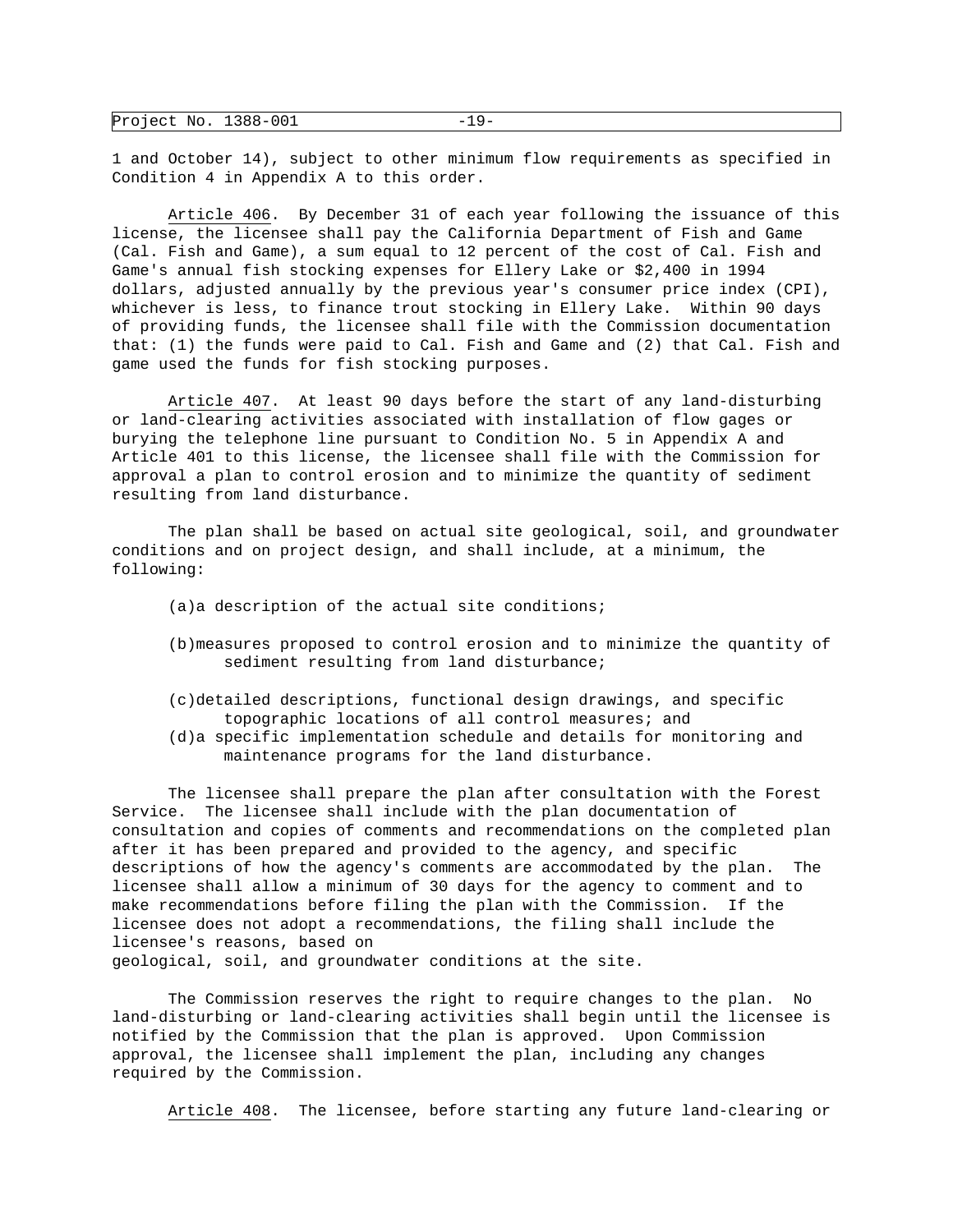| Project No. 1388-001 |  |  |
|----------------------|--|--|
|----------------------|--|--|

land-disturbing activities associated with the project, shall consult with the California State Historic Preservation Officer (SHPO) and the U.S. Forest Service and shall conduct a cultural resources survey of the affected areas. The licensee shall file the following: (1) a report containing the survey results; (2) a cultural resources management plan, approved by the Commission, to avoid or mitigate impacts to any significant archaeological or historic sites identified during the survey; and, (3) the written comments of the SHPO and the Forest Service on the report and the plan.

 If the licensee discovers any previously unidentified archaeological or historic sites during the course of constructing, developing, or operating project works or other clearing or land-disturbing activities in the vicinity of the sites, the licensee shall consult with the SHPO and Forest Service and shall file for Commission approval a cultural resources management plan to avoid or mitigate impacts to significant resources, together with the written comments of the SHPO and Forest Service on the plan.

 Upon Commission approval, the licensee shall implement the plan. The survey and the plan shall be based on the recommendations of the SHPO and Forest Service, shall be conducted and prepared by a qualified cultural resources specialist, and shall adhere to the Secretary of the Interior's Guidelines for Archaeology and Historic Preservation.

 The report and plan shall contain the following: (1) a description of each discovered site, indicating whether it is listed or eligible to be listed on the National Register of Historic Places; (2) a description of the potential effect of each discovered site; (3) proposed measures for avoiding or mitigating the effects; (4) documentation of the nature and extent of consultation with the SHPO and Forest Service; and (5) a schedule for mitigating effects and conducting additional studies. The Commission may require changes to the plan.

 The licensee shall not implement a cultural resources management plan or begin any land-clearing or land-disturbing activities until informed by the Commission that the requirements of this article have been fulfilled.

 Article 409. At least 90 days before the start of any land-disturbing or land-clearing activities at the project, the licensee shall file for Commission approval a plan to protect the following sensitive plants: Masonic Mountain jewelflower (Streptanthus oliganthus), Utah monkeyflower (Mimulus glabratus var. utahensis), Mono milkvetch (Astragalus monoensis), Tahoe draba (Draba asterophora var. asterophora), Tiehm's rock cress (Arabis tiehmii), Bodie Hills draba (Draba quadricostata), nodding buckwheat (Eriogonum nutans var. nutans), Mono Lake lupine (Lupinus duranii), snow willow (Salix reticulata spp. nivalis), and Mono buckwheat (Eriogonum ampullaceum).

 The plan shall include the results of botanical surveys of all areas disturbed by installing streamflow gages or moving project telephone lines. The plan also shall include a description of measures to protect any sensitive plants and an implementation schedule for the protection measures.

The licensee shall prepare the plan taking fully into account the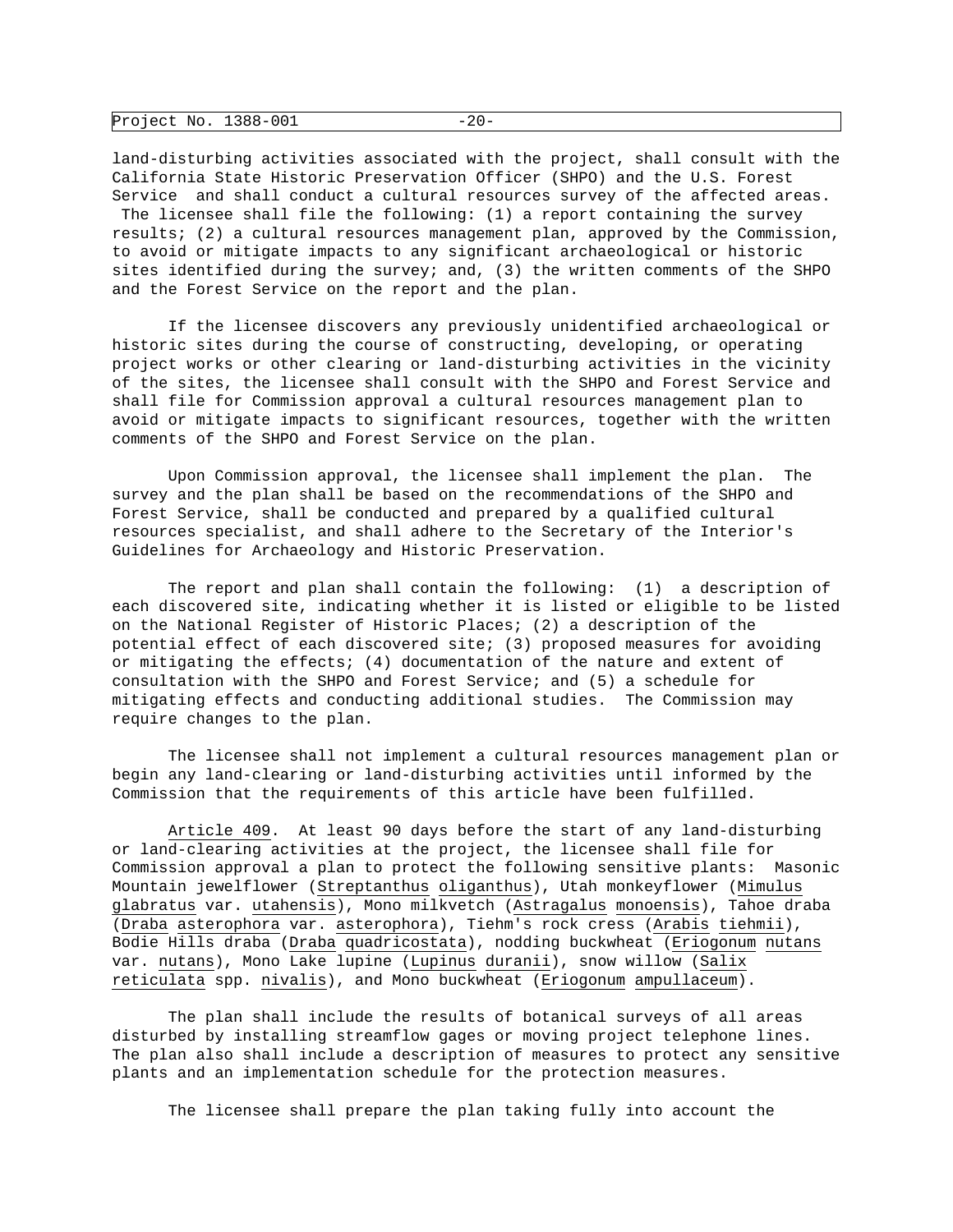| Project No. 1388-001 |  |  |
|----------------------|--|--|
|----------------------|--|--|

erosion and sediment control plan and the revegetation plan prepared pursuant to this license, and after consultation with the U.S. Fish and Wildlife Service, the California Department of Fish and Game, and the Forest Service. The licensee shall include with the plan documentation of consultation and copies of comments and recommendations on the completed plan after it has been prepared and provided to the agencies, and specific descriptions of how the plan accommodates the agencies' comments. The licensee shall allow a minimum of 30 days for the agencies to comment and to make recommendations before the licensee files the plan with the Commission. If the licensee does not adopt a recommendation, the filing shall include the licensee's reasons based on project-specific information.

 The Commission reserves the right to require changes to the plan. No land-disturbing activities shall begin until the licensee is notified by the Commission that the plan is approved. Upon Commission approval, the licensee shall implement the plan, including any changes required by the Commission.

 Article 410. (a) In accordance with the provisions of this Article, the licensee shall have the authority to grant permission for certain types of use and occupancy of project lands and waters and to convey certain interests in project lands and waters for certain types of use and occupancy, without prior Commission approval. The licensee may exercise the authority only if the proposed use and occupancy is consistent with the purposes of protecting and enhancing the scenic, recreational, and other environmental values of the project. For those purposes, the licensee shall also have continuing responsibility to supervise and control the use and occupancies for which it grants permission, and to monitor the use of, and ensure compliance with the covenants of the instrument of conveyance for, any interests that it has conveyed, under this Article. If a permitted use and occupancy violates any condition of this Article or any other condition imposed by the licensee for protection and enhancement of the project's scenic, recreational, or other environmental values, or if a covenant of a conveyance made under the authority of this Article is violated, the licensee shall take any lawful action necessary to correct the violation. For a permitted use or occupancy, that action includes, if necessary, canceling the permission to use and

occupy the project lands and waters and requiring the removal of any noncomplying structures and facilities.

 (b) The type of use and occupancy of project lands and water for which the licensee may grant permission without prior Commission approval are: (1) landscape plantings; (2) non-commercial piers, landings, boat docks, or similar structures and facilities that can accommodate no more than 10 watercraft at a time and where said facility is intended to serve singlefamily type dwellings; (3) embankments, bulkheads, retaining walls, or similar structures for erosion control to protect the existing shoreline; and (4) food plots and other wildlife enhancement. To the extent feasible and desirable to protect and enhance the project's scenic, recreational, and other environmental values, the licensee shall require multiple use and occupancy of facilities for access to project lands or waters. The licensee shall also ensure, to the satisfaction of the Commission's authorized representative,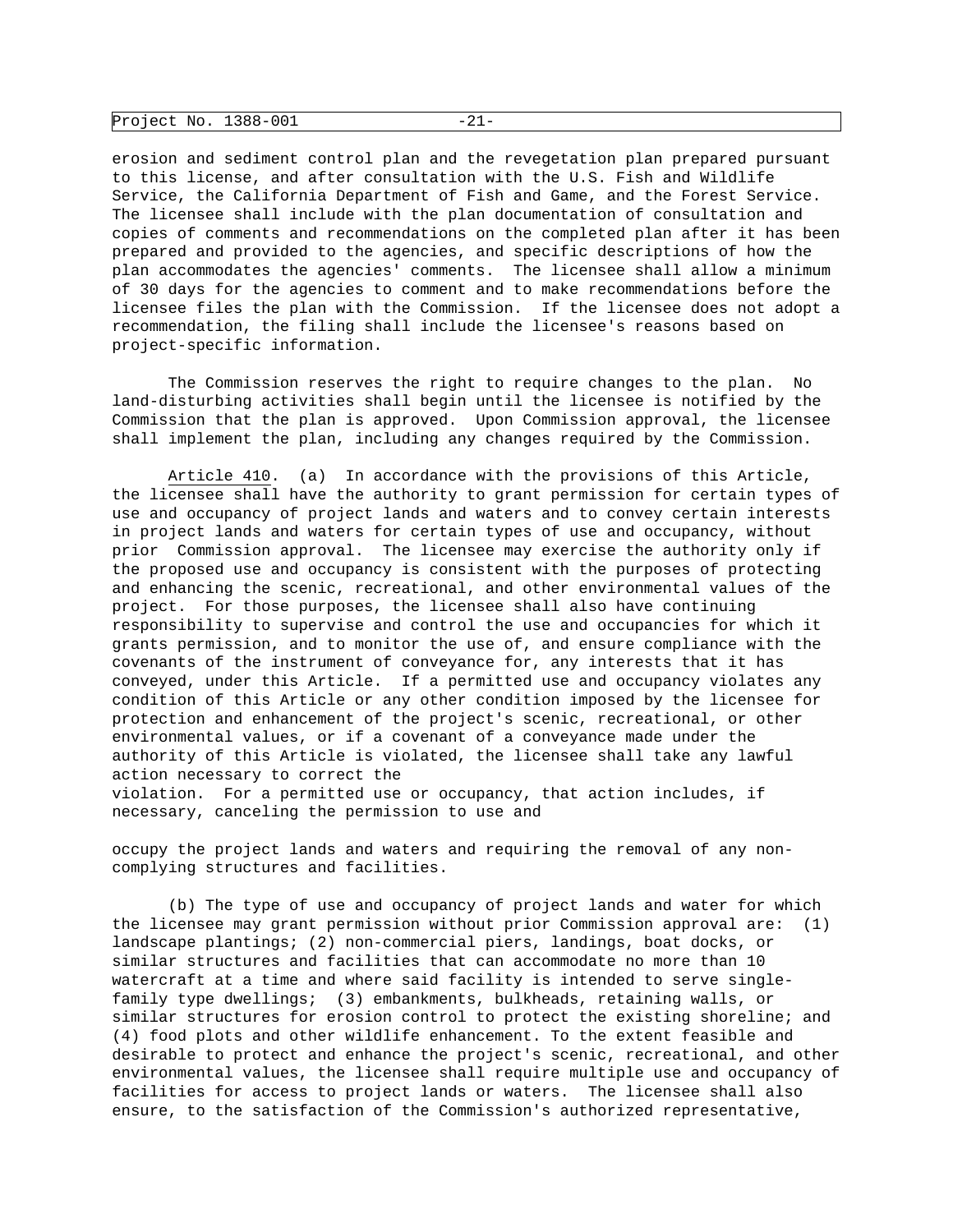| Project No. 1388-001 |  |  |
|----------------------|--|--|
|----------------------|--|--|

that the use and occupancies for which it grants permission are maintained in good repair and comply with applicable state and local health and safety requirements. Before granting permission for construction of bulkheads or retaining walls, the licensee shall: (1) inspect the site of the proposed construction, (2) consider whether the planting of vegetation or the use of riprap would be adequate to control erosion at the site, and (3) determine that the proposed construction is needed and would not change the basic contour of the reservoir shoreline. To implement this paragraph (b), the licensee may, among other things, establish a program for issuing permits for the specified types of use and occupancy of project lands and waters, which may be subject to the payment of

a reasonable fee to cover the licensee's costs of administering the permit program. The Commission reserves the right to require the licensee to file a description of its standards, guidelines,

and procedures for implementing this paragraph (b) and to require modification of those standards, guidelines, or procedures.

 (c) The licensee may convey easements or rights-of-way across, or leases of, project lands for: (1) replacement, expansion, realignment, or maintenance of bridges or roads where all necessary state and federal approvals have been obtained; (2) storm drains and water mains; (3) sewers that do not discharge into project waters;  $(4)$  minor access roads;  $(5)$ telephone, gas, and electric utility distribution lines; (6) non-project overhead electric transmission lines that do not require erection of support structures within the project boundary; (7) submarine, overhead, or underground major telephone distribution cables or major electric distribution lines (69-kV or less); and (8) water intake or pumping facilities that do not extract more than one million gallons per day from a project reservoir. No later than January 31 of each year, the licensee shall file three copies of a report briefly describing for each conveyance made under this paragraph (c) during the prior calendar year, the type of interest conveyed, the location of the lands subject to the conveyance, and the nature of the use for which the interest was conveyed. If no conveyance was made during the prior calendar year, the licensee shall so inform the Commission and the Regional Director in writing no later than January 31 of each year.

 (d) The licensee may convey fee title to, easements or rights-of-way across, or leases of project lands for: (1) construction of new bridges or roads for which all necessary state and federal approvals have been obtained; (2) sewer or effluent lines that discharge into project waters, for which all necessary federal and state water quality certification or permits have been obtained; (3) other pipelines that cross project lands or waters but do not discharge into project waters; (4) non-project overhead electric transmission lines that require erection of support structures within the project boundary, for which all necessary federal and state approvals have been obtained; (5) private or public marinas that can accommodate no more than 10 watercraft at a time and are located at least one-half mile (measured over project waters) from any other private or public marina; (6) recreational development consistent with an approved Exhibit R or approved report on recreational resources of an Exhibit E; and (7) other uses, if: (i) the amount of land conveyed for a particular use is five acres or less; (ii) all of the land conveyed is located at least 75 feet, measured horizontally, from project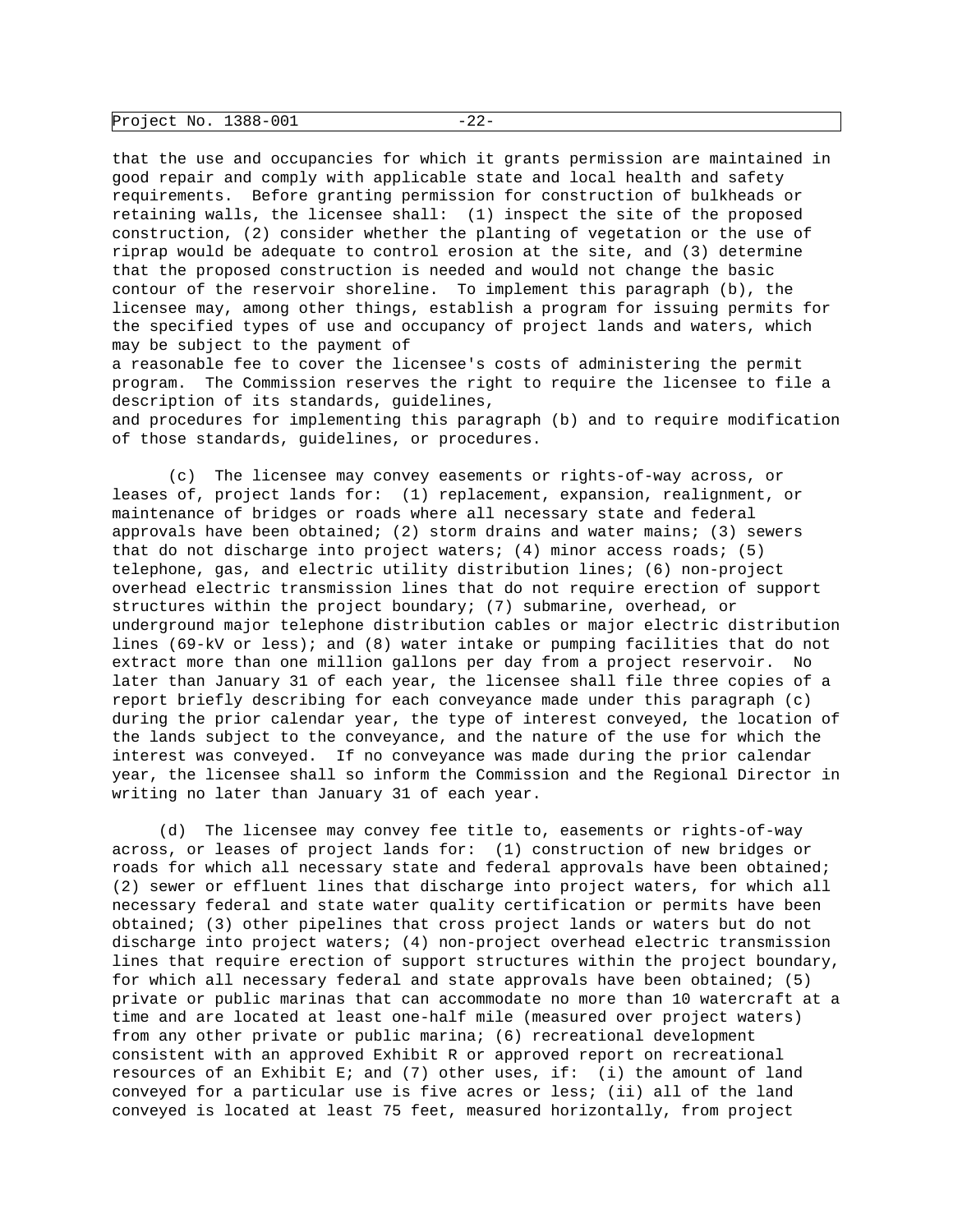| Project No. 1388-001 |  |  |
|----------------------|--|--|
|----------------------|--|--|

waters at normal surface elevation; and (iii) no more than 50 total acres of project lands for each project development are conveyed under this clause (d)(7) in any calendar year. At least 60 days before conveying any interest in project lands under this paragraph (d), the licensee must submit a letter to the Director, Office of Hydropower Licensing, stating its intent to convey the interest and briefly describing the type of interest and location of the lands to be conveyed (a marked exhibit G or K map may be used), the nature of the proposed use, the identity of any federal or state agency official consulted, and any federal or state approvals required for the proposed use. Unless the Director, within 45 days from the filing date, requires the licensee to file an application for prior approval, the licensee may convey the intended interest at the end of that period.

 (e) The following additional conditions apply to any intended conveyance under paragraph (c) or (d) of this Article:

 (1) Before conveying the interest, the licensee shall consult with federal and state fish and wildlife or recreation agencies, as appropriate, and the State Historic Preservation Officer.

 (2) Before conveying the interest, the licensee shall determine that the proposed use of the lands to be conveyed is not inconsistent with any approved exhibit R or approved report on recreational resources of an exhibit E; or, if the project does not have an approved exhibit R or approved report on recreational resources, that the lands to be conveyed do not have recreational value.

 (3) The instrument of conveyance must include the following covenants running with the land: (i) the use of the lands conveyed shall not endanger health, create a nuisance, or otherwise be incompatible with overall project recreational use; (ii) the grantee shall take all reasonable precautions to insure that the construction, operation, and maintenance of structures or facilities on the conveyed lands will occur in a manner that will protect the scenic, recreational, and environmental values of the project; and (iii) the grantee shall not unduly restrict public access to project waters.

 (4) The Commission reserves the right to require the licensee to take reasonable remedial action to correct any violation of the terms and conditions of this Article, for the protection and enhancement of the project's scenic, recreational, and other environmental values.

 (f) The conveyance of an interest in project lands under this Article does not in itself change the project boundaries. The project boundaries may be changed to exclude land conveyed under this Article only upon approval of revised exhibit G or K drawings (project boundary maps) reflecting exclusion of that land. Lands conveyed under this Article will be excluded from the project only upon a determination that the lands are not necessary for project purposes, such as operation and maintenance, flowage, recreation, public access, protection of environmental resources, and shoreline control, including shoreline aesthetic values. Absent extraordinary circumstances, proposals to exclude lands conveyed under this Article from the project shall be consolidated for consideration when revised exhibit G or K drawings would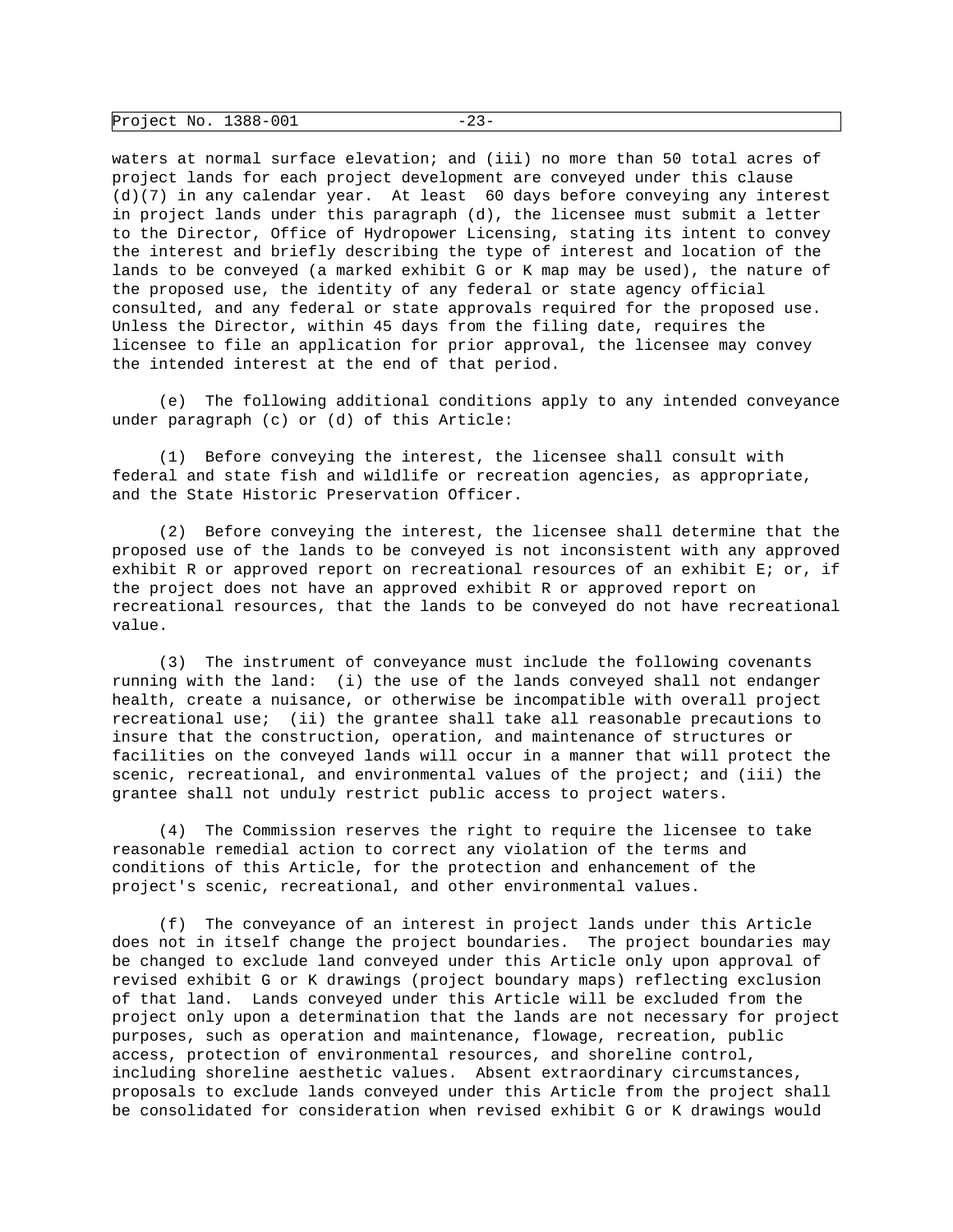| Project No. 1388-001 | -ソ4 - |  |
|----------------------|-------|--|
|----------------------|-------|--|

be filed for approval for other purposes.

 (g) The authority granted to the licensee under this Article shall not apply to any part of the public lands and reservations of the United States included within the project boundary.

 Article 501. If the licensee's project was directly benefitted by the construction work of another licensee, a permittee, or the United States on a storage reservoir or other headwater improvement during the term of the original license (including extensions of that term by annual licenses), and if those headwater benefits were not previously assessed and reimbursed to the owner of the headwater improvement, the licensee shall reimburse the owner of the headwater improvement for those benefits, at such time as they are assessed, in the same manner as for benefits received during the term of this new license.

 (F) The licensee shall serve copies of any Commission filing required by this order on any entity specified in this order to be consulted on matters related to that filing. Proof of service on these entities must accompany the filing with the Commission.

 (G) This order is final unless a request for rehearing is filed within 30 days of the date of issuance of this order, pursuant to Section 313 of the FPA. Requests for rehearing may be filed within 30 days of the date of this order, pursuant to 18 C.F.R. § 385.813. The filing of a request for rehearing does not operate as a stay of the effective date of this order or of any other date specified in this order, except as specifically ordered by the Commission. The licensee's failure to file a request for rehearing shall constitute acceptance of this license.

By the Commission.

( S E A L )

 Lois D. Cashell, Secretary.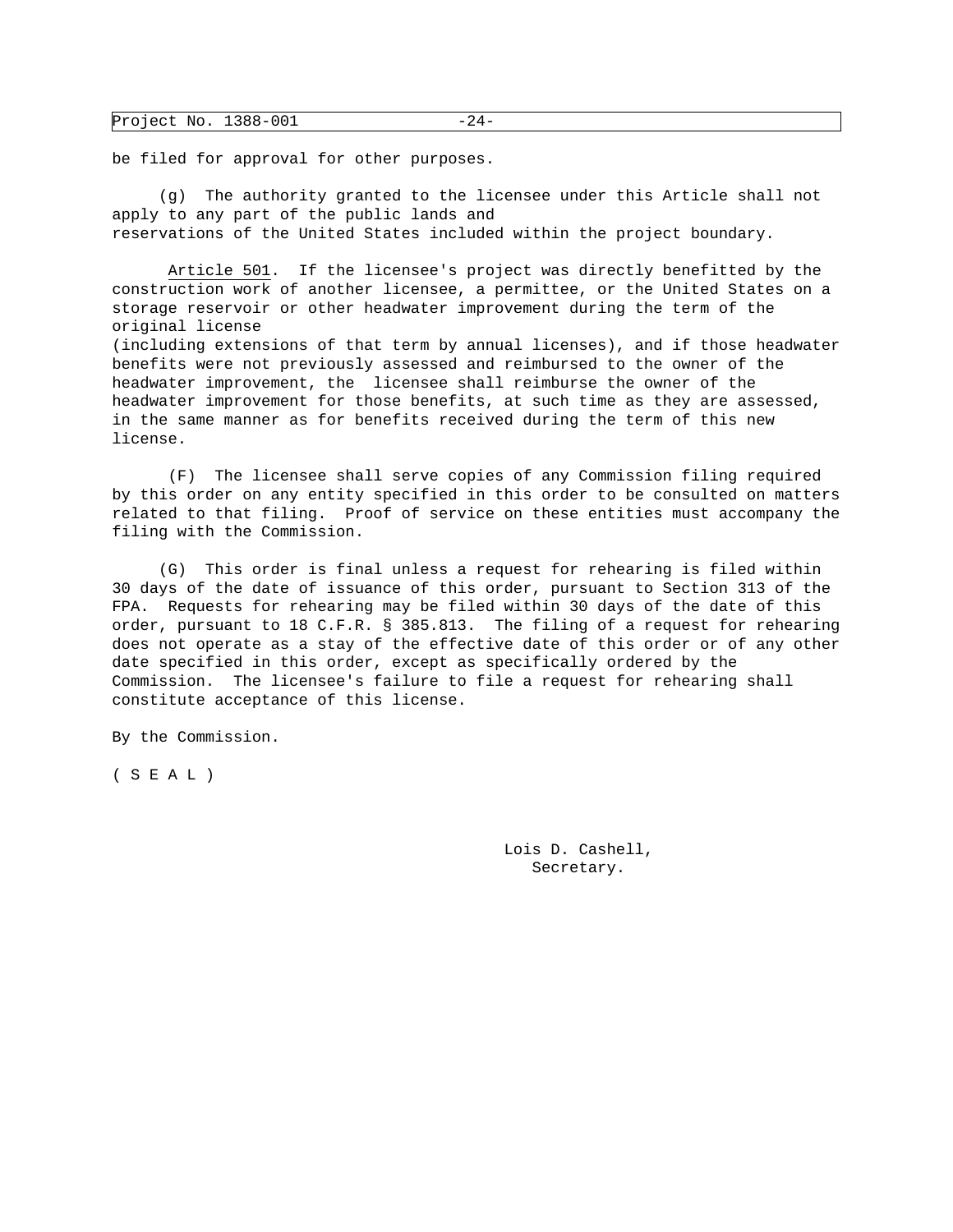### APPENDIX A

### FOREST SERVICE SECTION 4(E) CONDITIONS

#### Condition No. 1 - Forest Service Approval of Final Design.

 Before any construction of the project occurs on National Forest System (NFS) land, the Licensee shall obtain the prior written approval of the FS for all final design plans for project components which the FS deems as affecting or potentially affecting NFS resources. The Licensee shall follow the schedules and procedures for design review and approval specified in the FS special-use authorization. As part of such prior written approval, the FS may require adjustments in final plans and facility locations to preclude or mitigate impacts and to assure that the project is compatible with on-the-ground conditions. Should such necessary adjustments be deemed by the FS, the Commission, or the Licensee to be a substantial change, the licensee shall follow the procedures of Article 2 of the license. Any changes to the license made for any reason pursuant to Article 2 or Article 3 shall be made subject to any new terms and conditions of the Secretary of Agriculture made pursuant to section 4(e) of the Federal Power Act.

### Condition No. 2 - Approval of Changes After Initial Construction.

 Notwithstanding any license authorization to make changes to the project, the licensee shall get written approval from the FS prior to making any changes in the location of any constructed project features or facilities, or in the uses of project lands and waters, or any departure from the requirements of any approved exhibits filed with the Commission. Following receipt of such approval from the FS, and at least 60 days prior to initiating any such changes or departure, the Licensee shall file a report with the Commission describing the changes, the reasons for the changes, and showing the approval of the FS for such changes. The licensee shall file an exact copy of this report with the FS at the same time it is filed with the Commission. This article does not relieve the Licensee from the amendment or other requirements of Article 2 or Article 3 of this License.

### Condition No. 3 - Consultation

 Each year during the 60 days preceding the anniversary date of the license, the Licensee shall consult with the FS with regard to measures needed to ensure protection and development of the natural resource values of the project area. Within 60 days following such consultation, the Licensee shall file with the Commission evidence of the consultation with any recommendations made by the FS. The Commission reserves the right, after notice and opportunity for hearing, to require changes in the project and its operation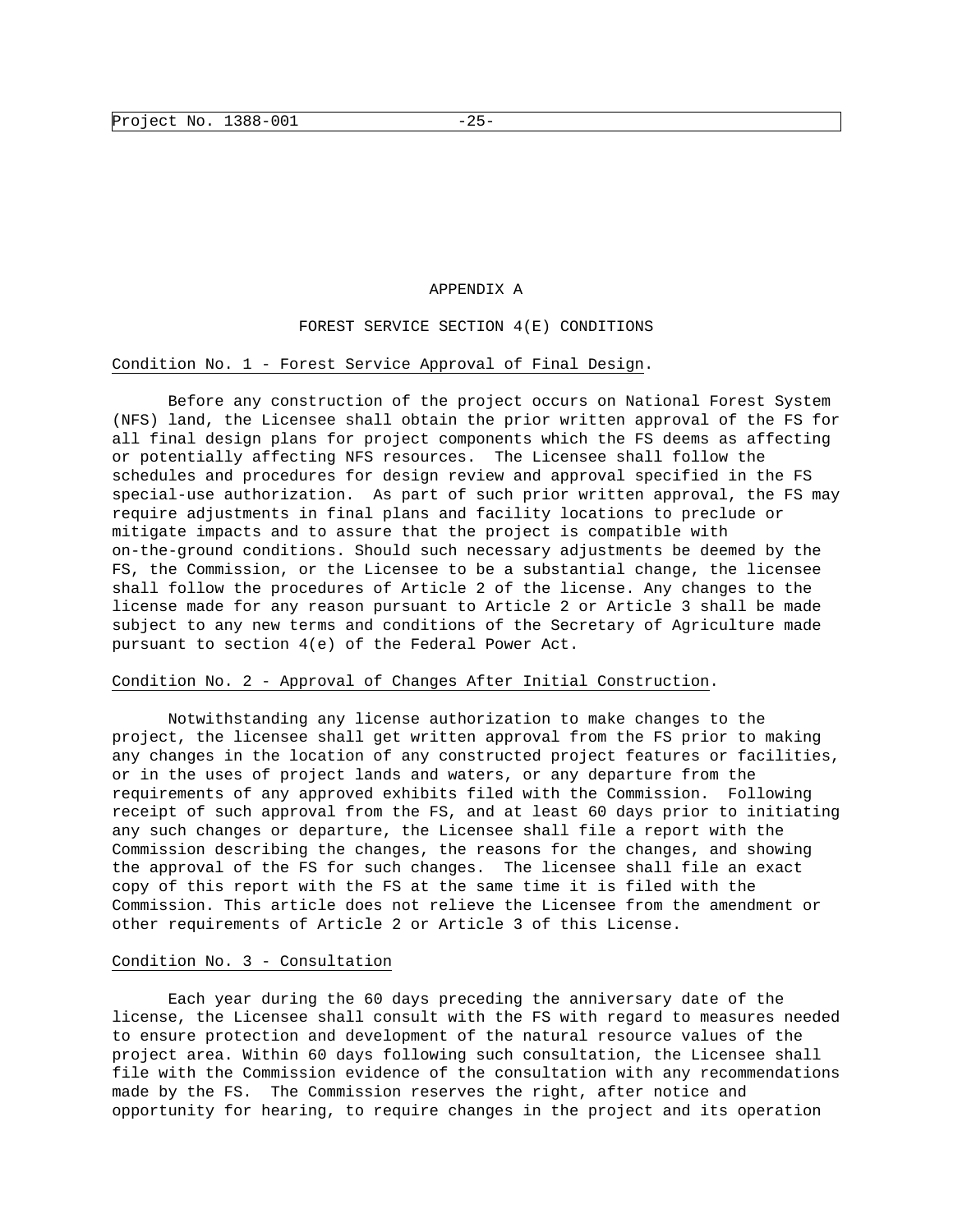| Project No. 1388-001 | 2 L |  |
|----------------------|-----|--|
|----------------------|-----|--|

that may be necessary to accomplish natural resource protection.

#### Condition No. 4 - Minimum Streamflow Requirements

 During the operation of the facilities authorized by this license, the Licensee shall maintain each year a continuous, minimum flow immediately below the outlet works at the Saddlebag Lake Dam and the outlet works at the Tioga Lake Dam, to be determined for each as follows:

IMMEDIATELY BELOW THE OUTLET WORKS FOR THE SADDLEBAG LAKE DAM

 The flows that could be sustained immediately below the Saddlebag Lake Dam on a consistent, year-long basis varies from year to year, depending primarily on the availability of water as of April 1st of any given year. However, using historic water availability and flow data, more general target flows have been identified as flows that could be consistently sustained on a year-long basis during years of below normal (dry), normal, and above-normal (wet) years of water availability. Those target flows are as follows:

# ENOUGH WATER TO HAVE A CONTINUOUS, TYPE OF YEAR MINIMUM YEAR ROUND FLOW OF:

| For DRY YEARS* |                      |  |       | 6 cubic feet per second (CFS) |  |
|----------------|----------------------|--|-------|-------------------------------|--|
|                | For NORMAL YEARS *** |  | 9 cfs |                               |  |

For WET YEARS\*\* 14 cfs

\* DRY YEARS are defined as those in which the water availability as of April 1st is representative of the water available on April 1st in the lowest 30% of all previous years dating back to the year 1966.

\*\* WET YEARS are defined as those in which water availability as of April 1st is representative of the water available on April 1st in the highest 30% of all previous years dating back to the year 1966.

\*\*\* NORMAL YEARS are those that cannot be classified as either DRY or WET YEARS, per the above definitions.

 The monthly flow regime immediately below the outlet works at the Saddlebag Lake Dam, for each given year of this license, shall be determined at two annual meetings to be held between the Forest Service and the Licensee. The first annual meeting shall be held no later than April 15th of each year. The Licensee will bring to that meeting applicable snow survey data, and calculations made pursuant to that data to indicate the amount of water available to the project based upon measurements taken on or near April 1st of that year. The Forest Service may also bring to that meeting other comparable and reliable snow survey data it may have that indicates the amount of water availability to this project. Using the available data, the Licensee and the Forest Service will develop a month-to-month flow regime for each of the 12 months in the upcoming water year. (The water year as referenced herein shall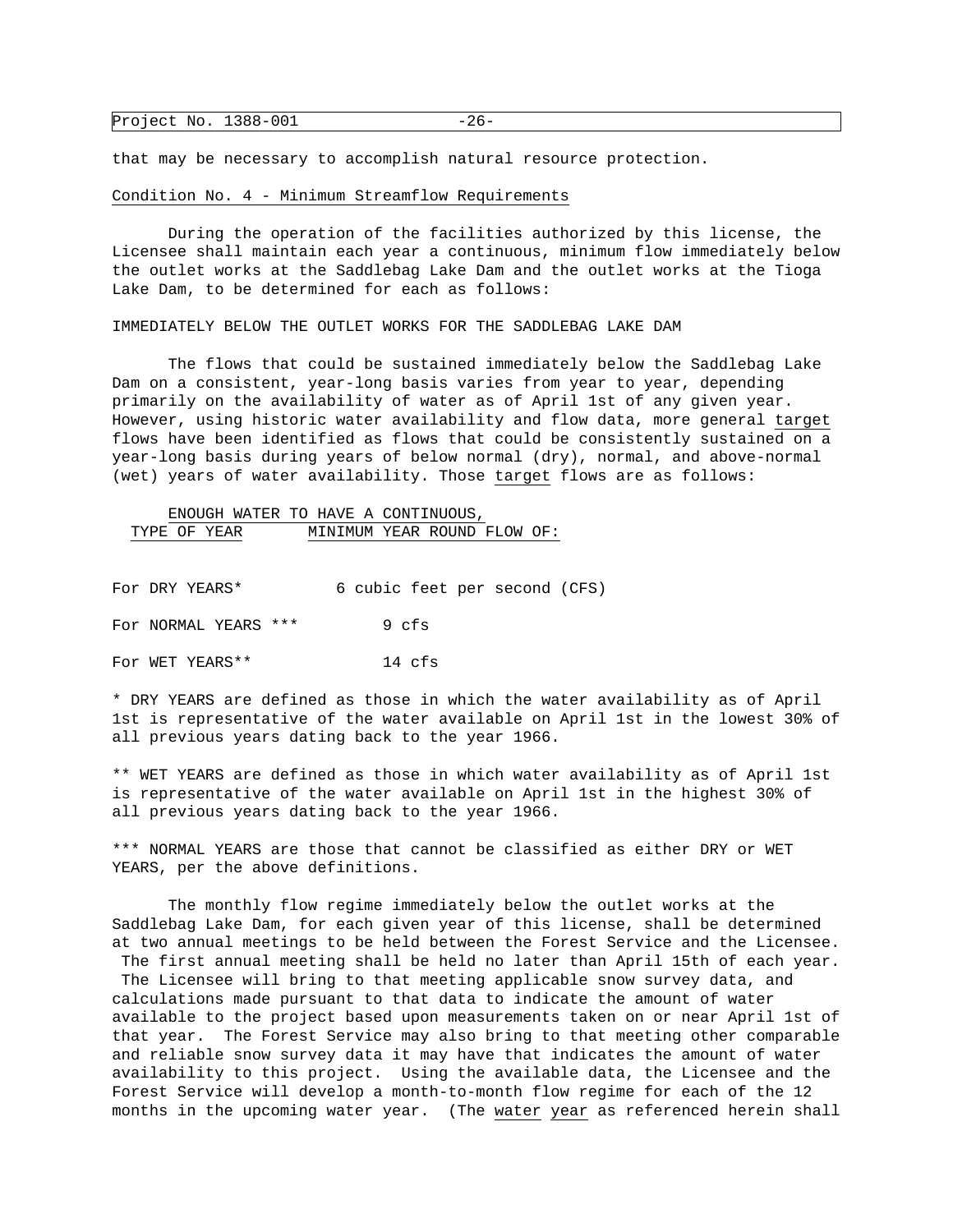| Project No. 1388-001 |  |  |
|----------------------|--|--|
|----------------------|--|--|

be the 12-month period beginning May 1st thru April 30th, annually). Such a regime shall be developed by no later than May 1st, using one of the following two methods:

 A. The Licensee and the Forest Service shall agree to a month-to-month flow regime for all 12 months in the upcoming water year, such that the cumulative flows of that regime do not exceed the total amount of water available to the project for that year as forecasted using available snow survey data; OR

 B. If the Licensee and the Forest Service are unable to agree upon a month-to-month flow release at Saddlebag Lake Dam for the upcoming water year, then a consistent, year-long flow release at Saddlebag Lake Dam will be calculated and established. That year-long release will be based upon the total amount of water available to Saddlebag Lake as snowpack on April 1st of that year, and determined by calculating a continuous, year-long flow which that amount of water will be able to sustain. The total amount of water available to Saddlebag Lake as of April 1st will be based upon data collected by the Licensee and provided to the Forest Service. Other reliable snowpack data collected by the Forest Service or other reliable sources may also be utilized; If, in any given year, the Forest Service and the Licensee are unable to agree upon the total amount of water available to Saddlebag Lake as snowpack on April 1st, and the basis of such a disagreement is reliable, but differing, snowpack data, then the year-long flow release at Saddlebag Lake Dam will be 6 CFS in DRY YEARS, 9 CFS in NORMAL YEARS, and 14 CFS in WET YEARS, as defined herein.

 Between August 1 and August 15 of each year, a second annual meeting shall be held between the Licensee and the Forest Service. At this meeting, both parties shall either: 1) further validate the flow regimes for the remainder of the water year as they were developed in the April meeting, or 2) if reliable spring runoff data collected between April 1 and July 30th of that year demonstrates that the availability of water to the project was significantly over or under forecasted at the April meeting, then both parties will renegotiate a month-to-month flow regime for the remainder of the water year (i.e., August 15 thru

April 30) per one of the two methods described in Items A and B, above.

 It shall be the objective of the Licensee to maintain the flow regimes established by one of the two methods described above. However, in no case shall the Licensee release a minimum, continuous flow of less than 60% of the flow regime to be established for any given month per either of the methods described above.

The month-to-month flow regime and the minimum flow requirements pursuant to each month shall be as measured immediately below the outlet works of the Saddlebag Lake Dam.

A product of these biannual meetings between the Licensee and the Forest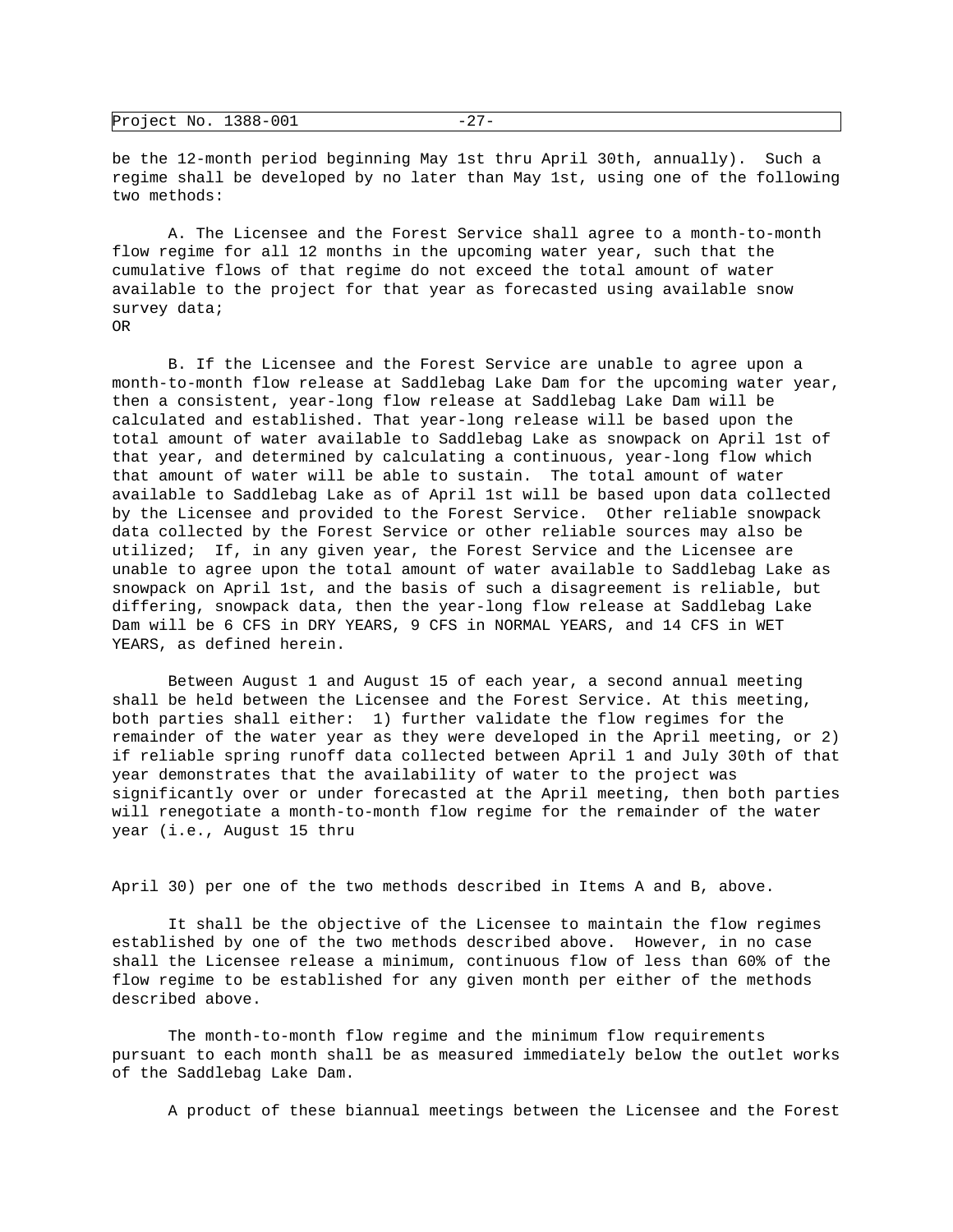| Project No. 1388-001 |  |  |
|----------------------|--|--|
|----------------------|--|--|

Service shall be a document (STATEMENT) signed by both parties which clearly identifies the flow regimes to be released immediately below the outlet works of the Saddlebag Lake Dam for the upcoming, or remaining months in the current, water year (as determined pursuant to each meeting), and the minimum, continuous flow requirements for which the Licensee shall be held accountable.

 The Licensee shall file two such STATEMENTS with the Director of the Office of Hydropower Licensing (FERC): One pursuant to the results of the above-referenced April meeting by no later than May 15th, and the second pursuant to the results of the early August meeting by no later than September 1st. A copy of each of these two filings will be sent to the Forest Service and the State of California Department of Fish and Game.

IMMEDIATELY BELOW THE OUTLET WORKS FOR THE TIOGA LAKE DAM

 (NOTE: The definitions of the terms DRY, NORMAL, and WET (water) years as used in the following text is the same as the definitions provided above, under the description of the flow regimes below Saddlebag Lake Dam).

The objectives for water management at Tioga Lake Dam shall be:

 Priority #1: Maintain a year-long base flow (release) of water from the outlet works at the dam needed to support downstream fisheries and riparian habitat.

Priority #2: Starting May 1st of each year, fill the level of Tioga Lake as quickly as possible while coincidentally:

 A. Maintaining the base flow needs identified in Priority #l; and, B. Continuing the Licensee's traditional practice of utilizing regulated flow releases as necessary for the springtime cutting of the natural channel of Glacier Creek through accumulated snow and ice, from Tioga Lake Dam downstream to Glacier Creek's intersection with Lee Vining Creek. This practice is needed to minimize the potential for downstream flooding and property damage at Tioga Lodge.

 Priority #3: To drain all of the storage capacity of Tioga Lake prior to December 1st of each year (to meet a previous, long-standing contractual agreement between the Licensee and a third party.

These water management objectives shall be achieved as follows:

 From December through April of each year, the Licensee shall release a continuous, minimum flow from the outlet works of the Tioga Lake Dam which is not less than the natural inflow into Tioga Lake. Such flow releases shall be measured in Glacier Creek immediately below the outlet works of the Tioga Lake Dam.

 From May 1 thru September 30th of each water year, the monthly flow regime immediately below the Tioga Lake Dam will be primarily dependent upon the availability of water as of April 1st of any given year.

Beginning May 1st of each NORMAL and WET year, when the natural inflow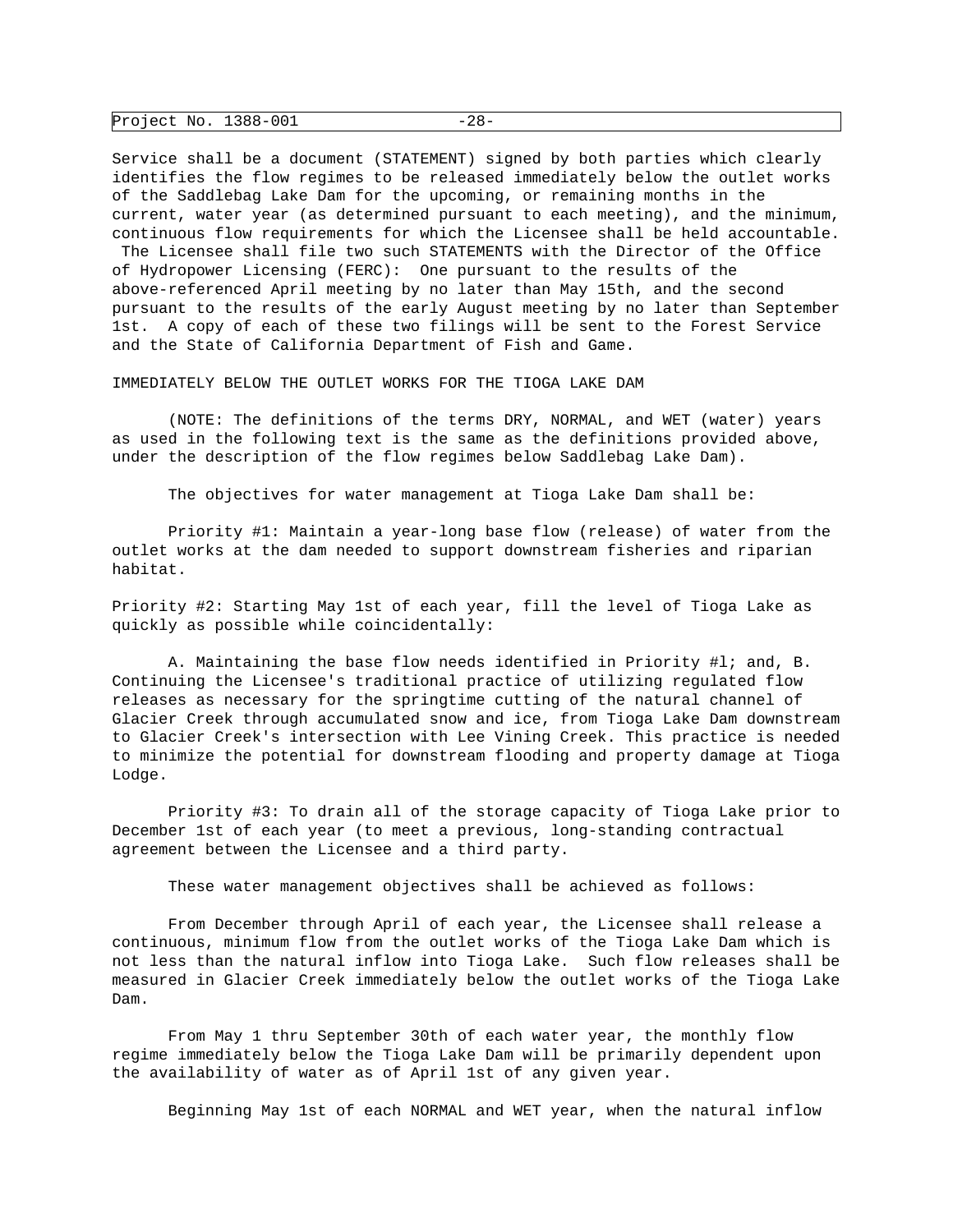| Project No. 1388-001 |  |  |
|----------------------|--|--|
|----------------------|--|--|

into Tioga Lake is less than 2 cubic feet per second (CFS), the Licensee shall release a continuous flow from the outlet valve of the Tioga Lake Dam that is not less than the natural inflow into Tioga Lake and does not exceed 2 (CFS). When the natural inflow into Tioga Lake increases to 2 CFS or more, the Licensee shall release a continuous flow from the outlet valve of the Tioga Lake Dam of 2 CFS, and will continue to do so until the water level of Tioga Lake rises to within 2 feet of the elevation of the top of the Tioga Lake Dam spillway. After that date, and thru September 30th of each NORMAL and WET year, the Licensee shall manage the release of water at the Tioga Lake Dam so as to maintain the water level of Tioga Lake to within two feet of the crest of the spillway of the Tioga Lake Dam. In doing so, the Licensee shall maintain a continuous, minimum flow below the outlet works of the Tioga Lake Dam that is not less than 60% of the natural inflow into Tioga Lake.

 Beginning on May 1st of each DRY year, when the natural inflow into Tioga Lake is 2 CFS or less the Licensee shall release a continuous flow from the outlet valve of the Tioga Lake Dam that is not less than the natural inflow into Tioga Lake and does not exceed 2 CFS. When the natural inflow into Tioga Lake is greater than 2 CFS, the Licensee shall release a continuous flow from the outlet valve at the Tioga Lake Dam of 2 CFS. Such flow requirements will continue until the level of Tioga Lake rises to within two feet of the crest of the Tioga Lake Dam spillway or, in very dry years, reaches its peak for the year at some point below that level. From that date thru September 30th, the Licensee shall release a continuous flow from the outlet valve of the Tioga Lake Dam that is equal to the natural inflow into Tioga Lake.

 During October and November of each year, the Licensee shall release a continuous minimum flow from the outlet works of the Tioga Lake Dam of 2 CFS or natural inflow into Tioga Lake, whichever is less.

 Provided, however, that the Licensee and the Forest Service shall meet by no later than April 15th of each year to discuss water availability, and the Licensee's plans to utilize regulated flow releases necessary to cut a channel through snow and ice accumulations in Glacier Creek (from Tioga Lake Dam to Lee Vining Creek). The Licensee shall bring to that meeting applicable snow survey data, and calculations made pursuant to that data, to indicate the amount of water available to the project as measured on or near April 1st of that year. The data will determine whether this is a DRY, NORMAL, or WET year of water availability. The Licensee will identify for the Forest Service plans for the regulated release of water (in terms of both quantity and duration) that the Licensee predicts will be needed that year to cut a channel through the accumulated ice and snow in Glacier Creek, and the dates when the Licensee is planning to do so. Based upon those needs, the availability of water, and the flow regimes specified above, the Licensee will provide the Forest Service with its predictions for the upcoming water year as to 1) when the level of Tioga Lake will rise to within 2 feet of the Tioga Lake Dam spillway, and the period of time that the Licensee is planning to manage the lake at that level, or 2) in DRY years, approximately when the Licensee predicts that the level of Tioga Lake will peak, approximately what that lake level will be, and the period of time that the Licensee plans to manage the lake at that level.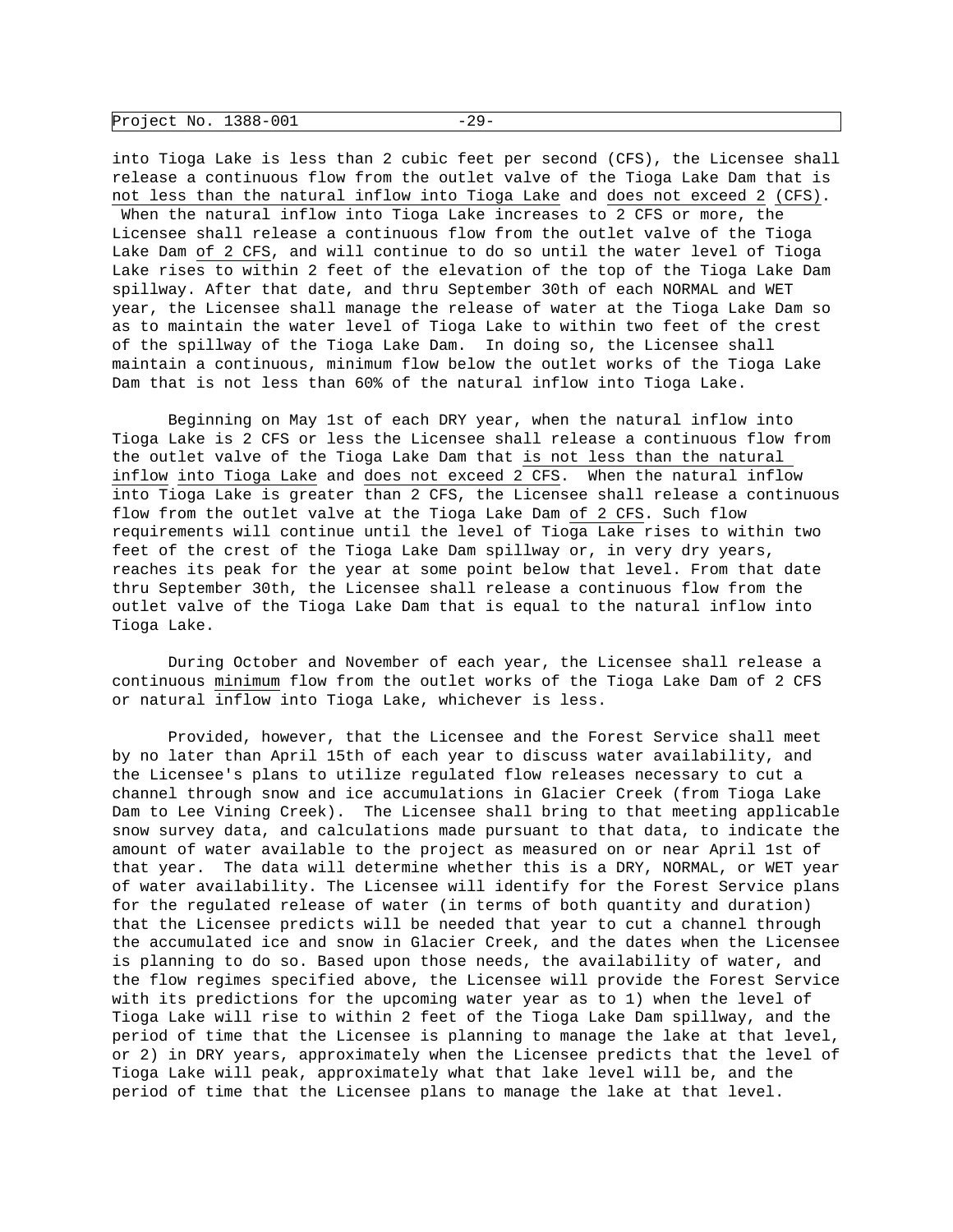| Project No. 1388-001 | – 3 U – |  |
|----------------------|---------|--|
|----------------------|---------|--|

#### AT AND BELOW THE POOLE POWERHOUSE

 During the operation of the facilities authorized by this license, the Licensee shall maintain each year a continuous, minimum flow as follows: August - May, 27 cubic feet per second (cfs) or the natural flow, which ever is less; June - July, 89 cubic feet per second (cfs) or the natural flow, whichever is less, as measured by a continuously recording gauging device to be installed in the Poole Powerhouse. During those periods when short-term repair and testing of the Poole Powerplant facilities may be needed, minimum flows in Lee Vining Creek, as measured downstream from the confluence of the creek and the tailrace of the Poole Powerhouse, may be reduced to not less than 10 cfs (this, then, would include Warren Fork's contribution to Lee Vining Creek).

 The Licensee may temporarily modify minimum flows if required by operating emergencies beyond the control of the Licensee. The Licensee may also modify minimum flows for short periods upon written consent of the Forest Service.

### Condition No. 5 - Stream Gauges and Lake Level Monitoring Devices

 The Licensee shall install a water measurement control section with continuously-recording streamgauges located: a) on Glacier Creek immediately below the outlet works of the Tioga Lake Dam, b) on Lee Vining Creek immediately below the outlet works of the Saddlebag Lake Dam, and c) on Lee Vining Creek, below the confluence of the creek and the tailrace of the Poole Powerhouse, and immediately upstream of the culvert in Mono County Road #3035 (the "Poole Power Plant Road") where that road crosses Lee Vining Creek. The Licensee shall also install continuously recording lake level measuring devices in Saddlebag and Tioga Lakes that have the sensitivity to be utilized in conjunction with the recording streamgauges being required (above) as a means of providing the data necessary to accurately determine the natural inflows into these two lakes at any given point in time. The Licensee shall also install a continuously recording lake level measuring device in Ellery Lake. Forest Service approval must be obtained for the design and location of the measuring control section, streamgauges and the lake level measuring devices not yet installed and prior to their installation. The Licensee shall file a report of the streamflow at the gauging stations and lake levels of Saddlebag, Tioga, and Ellery Lakes by December 31 of each year for the preceding water year. The report must be filed with the Inyo National Forest.

### Condition No. 6 - Recreation, Visual and Riparian Resources

 In addition to the lake level management requirements for Tioga Lake specified in Condition No. 4, Ellery Lake will be managed to be full (within 2 feet of its spillway elevation) during the annual recreation season (defined as the Friday preceding Memorial Day thru the end of September). During this annual recreation season, Ellery Lake may be drawn down to a level that is more than within 2 feet of the spillway elevation, but only for short periods of time if needed to meet emergency maintenance needs, or with prior written approval from the Forest Service to do so.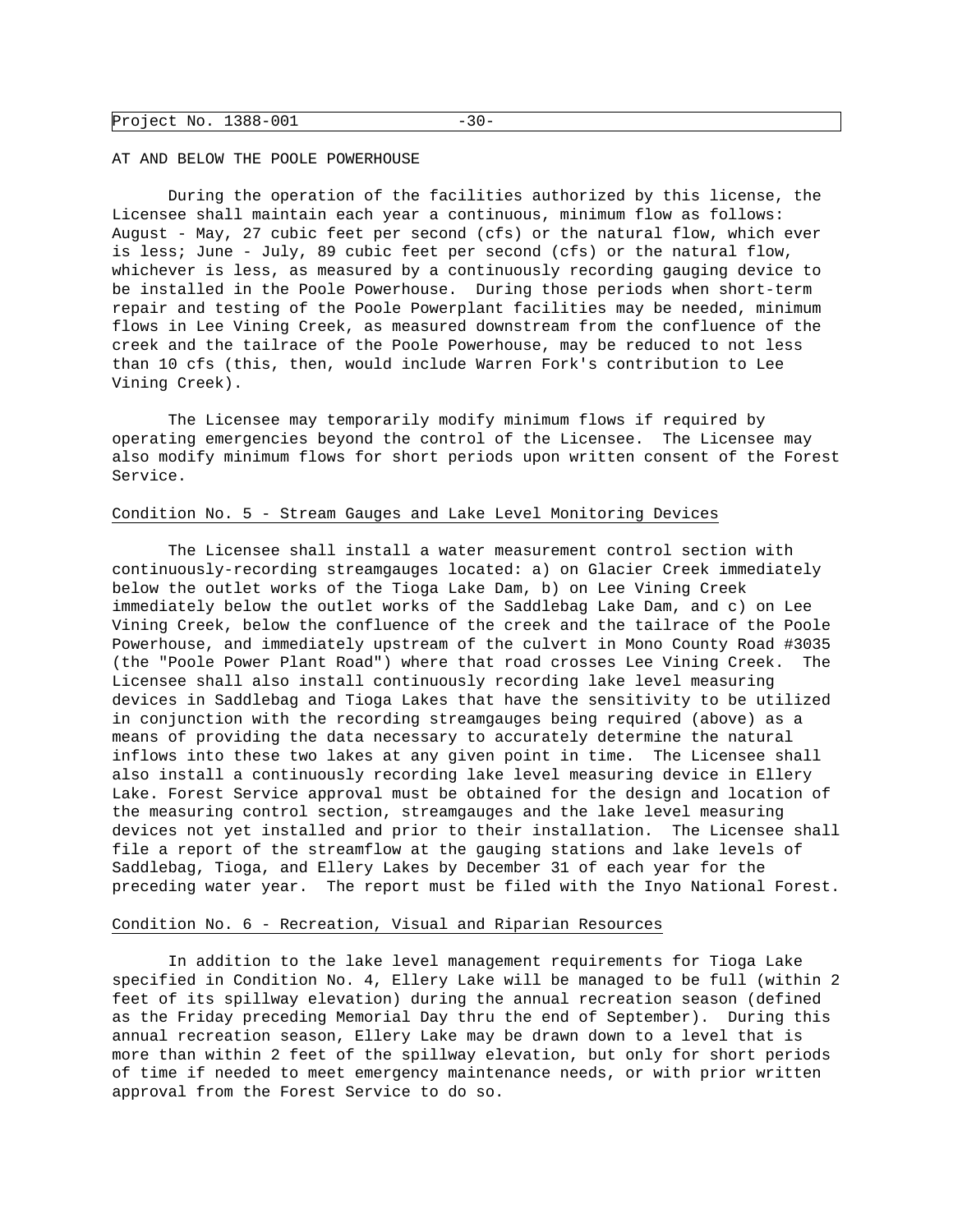| Project No. 1388-001 |  |  |
|----------------------|--|--|
|----------------------|--|--|

 The Licensee, the Forest Service, and the California Department of Fish and Game will meet by no later than April 15th of each year to develop a summer operations and maintenance plan for the project facilities. This plan will address the subjects of construction and maintenance of the powerhouse, powerlines, penstocks, flowlines, roads, dams and all other facility construction and maintenance work which is earth disturbing in nature and is beyond simple maintenance where forest resources will not be impacted. Additionally, water management for Ellery, Tioga and Saddlebag Lake levels will be addressed (as previously described under Condition No. 4) and, to the extent possible within the Licensee's operational control over the Project, Forest Service and California Fish and Game management objectives will be met.

### Condition No. 7--Monitoring

A monitoring program will be conducted by the Licensee as follows:

A. Monitoring will continue for the term of the license.

 B. The Licensee will ensure continuity between monitoring periods, subject to approval by the Forest Service (FS). The FS will approve transect locations and marking methodology prior to implementation. Deviations from approved methodologies must be approved by the FS before their implementation.

 C. The Licensee and its contractor will meet with the FS for a field review prior to and at the end of each field season. At the end of each monitoring field season, the Licensee, its contractor, and the FS will discuss monitoring reporting format for final approval by the FS. If determined necessary, a draft of the report will be provided by the Licensee to the FS for review by the end of December of that calendar year.

 D. By March 1 of the year following each monitoring season, the Licensee will provide the FS with a monitoring report that has been prepared in accordance with the previously agreed-to format. Monitoring reports will include all data collected, photos, data analysis, a comparative analysis between current and past years' data, and detailed descriptions of methodologies used. Repeatability of measurements within transects and quadrants will be ensured by providing adequate information on all locations. The Licensee and the FS will then meet by March 31 for a post monitoring review.

 E. Yearly riparian measurements will be taken after peak annual flows, at the time of peak vegetative production and prior to annual reservoir drawdowns to provide for comparable data throughout the term of the monitoring plan. Aquatic monitoring will be conducted concurrently.

 F. Monitoring will be conducted at 5 sites on Lee Vining and Glacier Creeks. The specific location of each site will be identified on the ground by the FS in consultation with the Licensee and its contractor. Endpoints of transects will be permanently marked with either angle iron or rebar and referenced to permanent bearing points outside the riparian zone. Flagging, transect lines, and other monitoring paraphanelia will be removed upon the completion of data collection at each site.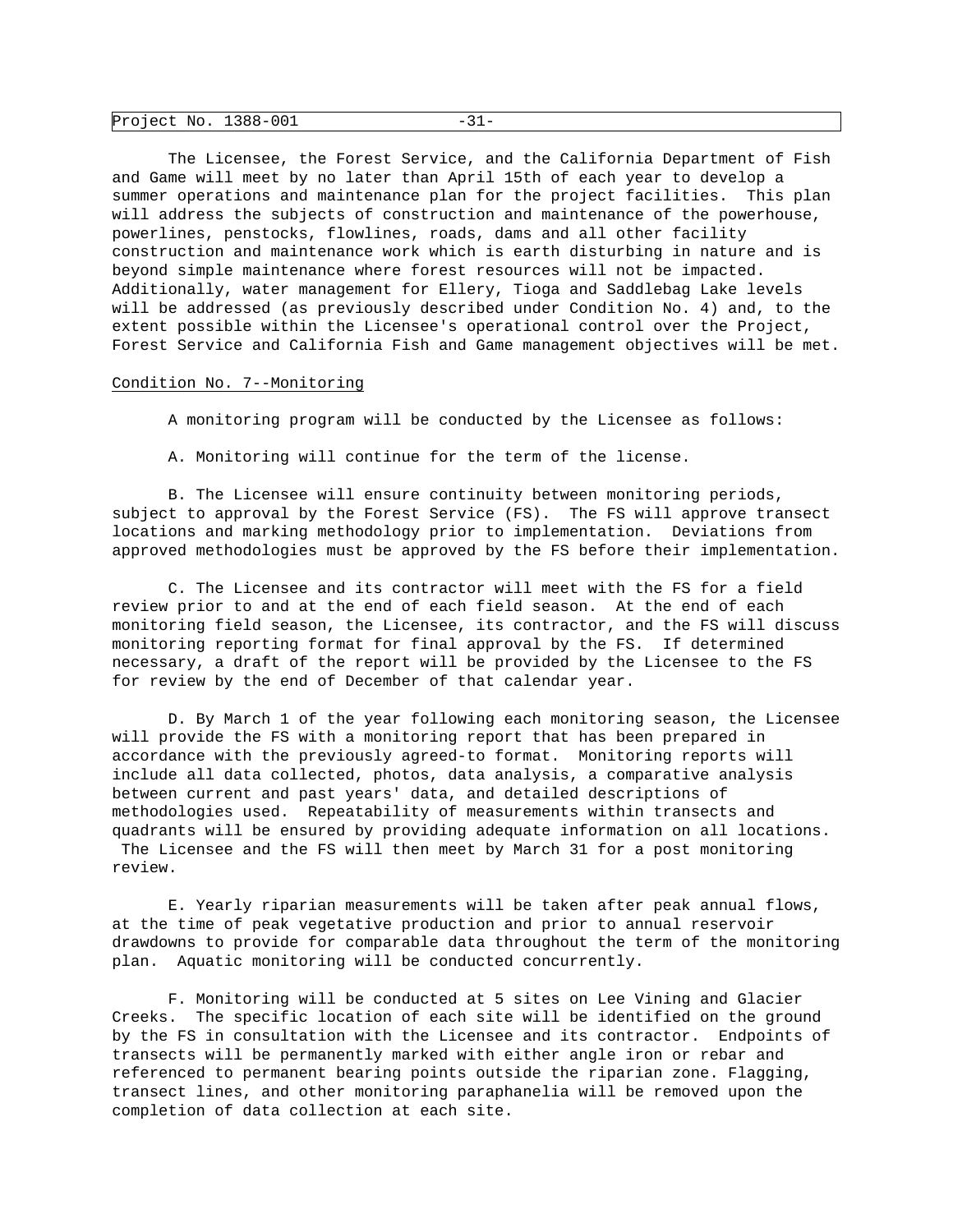|  | Project No. | 1200 001<br>TOO-OOT |  |
|--|-------------|---------------------|--|
|--|-------------|---------------------|--|

 G. Riparian transects will extend beyond the fluvial surface to ensure that future increases in riparian vegetation are accounted for.

 H. Photo documentation will be completed at the same time as the vegetation and aquatic monitoring.

 I. As new methodologies and technologies become available, their usefulness and applicability to the monitoring will be evaluated. The Forest Service will have final approval regarding any changes in methodology.

 J. Within l year from the issuance of this license, and before starting any activities of a land-disturbing nature, the Licensee in conjunction with the Forest Service, shall file a fish and wildlife habitat mitigation plan approved by the Forest Service with the Director, Office of Hydropower Licensing. This plan shall identify mitigation measures necessary to meet Forest Service fish, wildlife, and riparian standards and objectives as outlined in the Land and Resource Management Plan. As a minimum, this plan should address mitigation of the predicted losses identified in the Environmental Analysis for the minimum flows stipulated in Condition 4.

ABIOTIC PARAMETERS TO BE MEASURED ONCE INITIALLY AND ONCE AT THE END OF THE TERM OF LICENSE

(In addition, cataclysmic events may necessitate re-evaluation of some or all of these parameters between monitoring years).

| Parameter                 | Units   | Definition                                                                                                                                                                                                                                |
|---------------------------|---------|-------------------------------------------------------------------------------------------------------------------------------------------------------------------------------------------------------------------------------------------|
| Physiographic valley type | N/A     | Classification of types based on<br>landform features                                                                                                                                                                                     |
| Reach types               | N/A     | Hydrological classification of<br>stream reaches (e.g., gaining,<br>losing, or in equilibrium)                                                                                                                                            |
| Elevation                 | Meters  | Altitude above sea level                                                                                                                                                                                                                  |
| Channel Gradient          | Degrees | Slope of stream channel along<br>length of stream                                                                                                                                                                                         |
| Valley Slope              | Degrees | Slope of surfaces beyond the<br>active channel edge and<br>perpendicular to the stream                                                                                                                                                    |
| Soil profile description  | N/A     | Description of soil horizon<br>characteristics including color,<br>structure, texture, degree of<br>alkalinity or acidity, rooting<br>depths by species or life form.<br>Descriptions will follow Soil<br>Conservation Service (SCS) soil |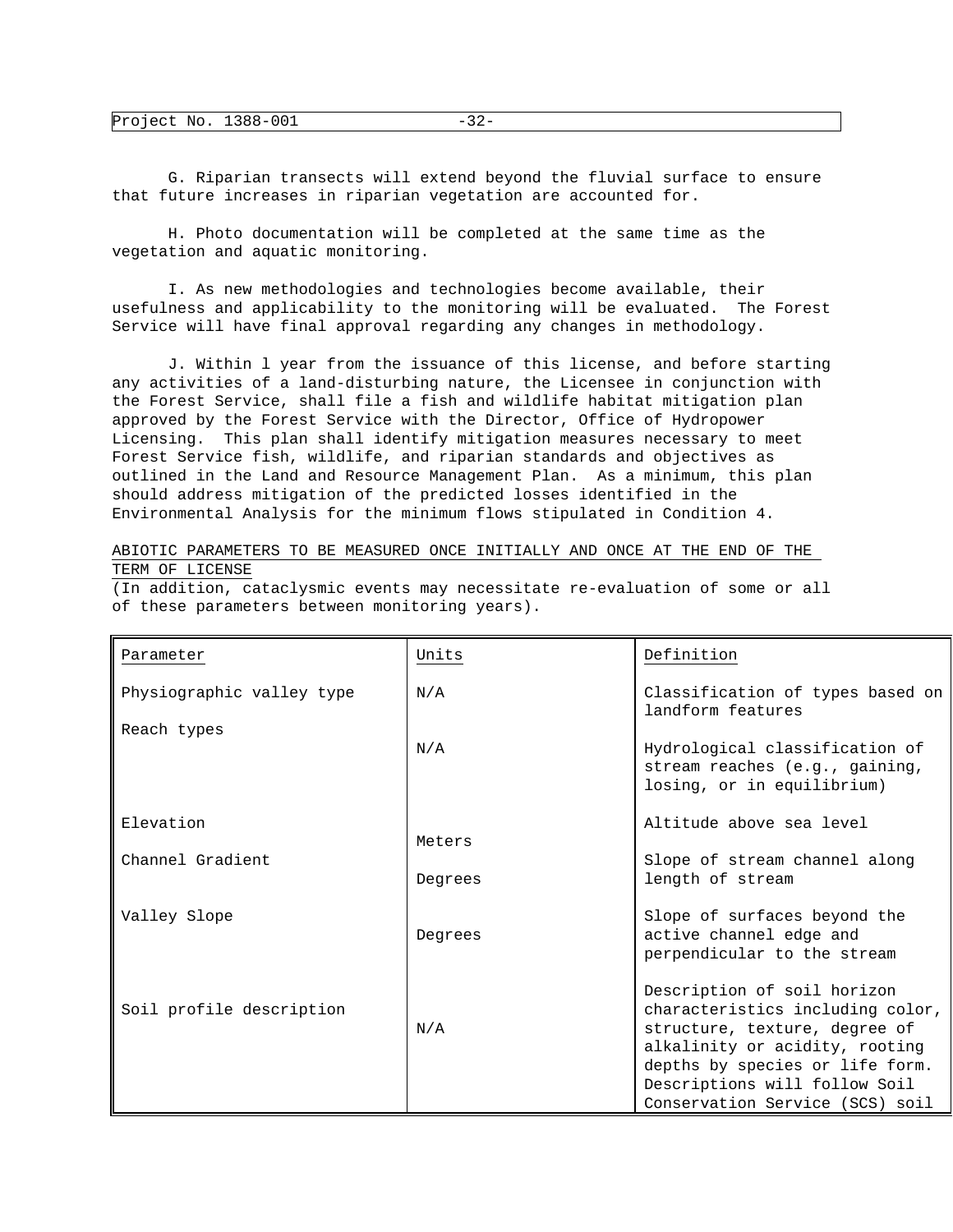| Project No. 1388-001                | $-33-$                   |                                                                                                                                                           |
|-------------------------------------|--------------------------|-----------------------------------------------------------------------------------------------------------------------------------------------------------|
|                                     |                          | survey and profile description<br>standards. Number of profiles<br>will reflect soil variability<br>within each site and fluvial<br>surface.              |
| Soil moisture retention<br>capacity | $qm/cm$ or $\frac{8}{9}$ | Measure of moisture holding<br>capacity of soil determined by<br>gravimetric method or available<br>water holding (field AWC)<br>following SCS standards. |

# ABIOTIC PARAMETERS TO BE MEASURED IN 1993, 1994, 1995, AND THEN ONCE EVERY FIVE YEARS THEREAFTER, (i.e., 2000, 2005, 2010, etc.)

Yearly measurements are to be taken after peak flows, during the peak of vegetative production, and prior to annual reservoir drawdown of the year in which monitoring is conducted.

| Parameter                             | Units  | Frequency                                       | Method or Source of Data                                                                                  |
|---------------------------------------|--------|-------------------------------------------------|-----------------------------------------------------------------------------------------------------------|
| Streamflow                            | cfs    | Daily                                           | License gauging stations                                                                                  |
| Streamflow                            | cfs    | Weekly during<br>growing season at<br>each site | Current meter or gauge<br>calibrated to gauging<br>stations.                                              |
| Riparian zone width                   | Meters | Yearly                                          | Direct measure with tape. Show<br>x-section profile in data<br>summary.                                   |
| Channel width bankfull to             |        |                                                 | Direct measure on transects                                                                               |
| bankfull                              | Meters | Yearly                                          | Direct measure along transects                                                                            |
| Channel depth bankfull to<br>bankfull | Meters | Yearly                                          | (note current water level<br>height)                                                                      |
| Soil moisture                         | Ohms   | Yearly                                          | Fiberglass blocks. Number of<br>blocks per transect to be<br>determined according to soil<br>variability. |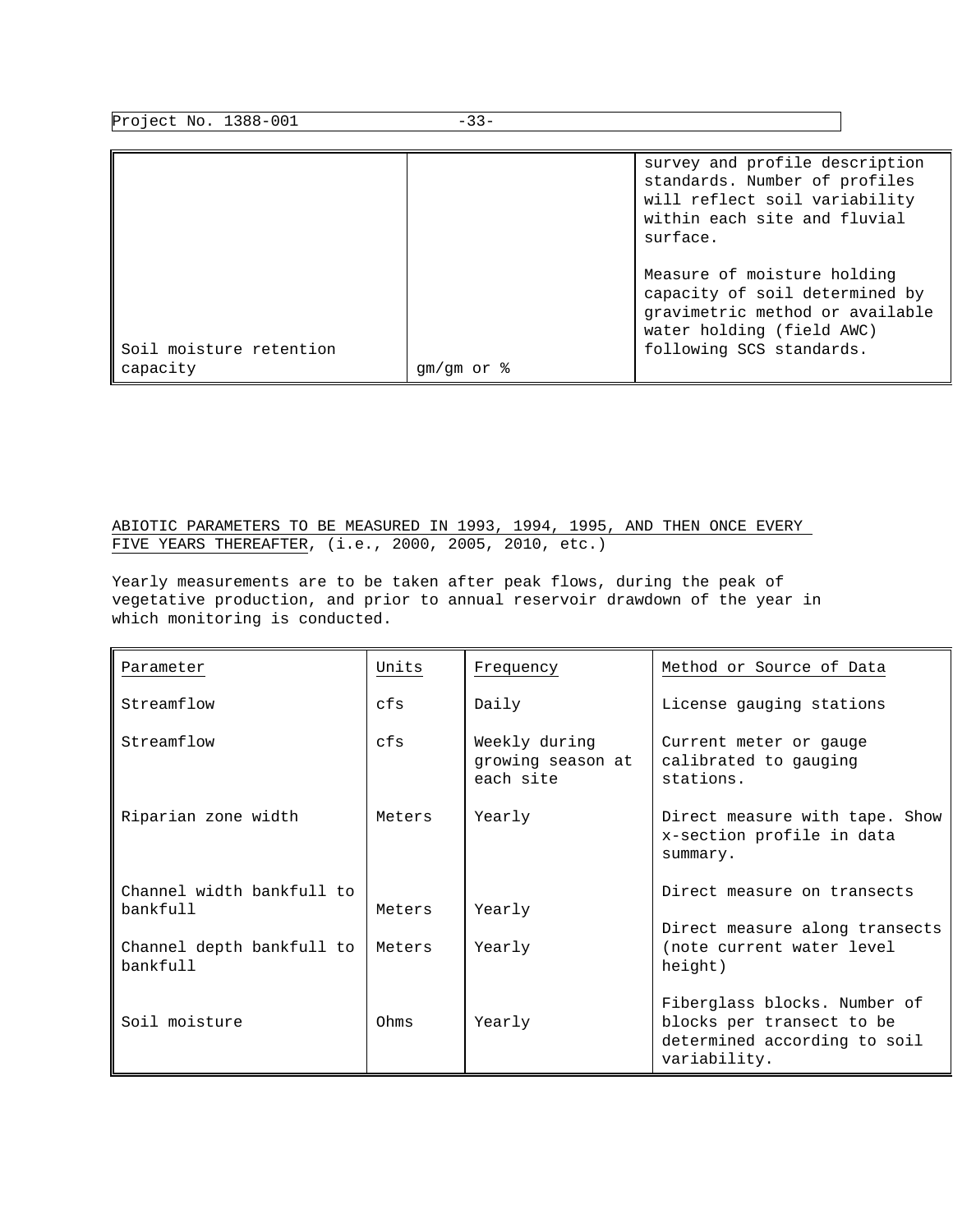Project No. 1388-001 -34-

\* For the following climatic parameters, information from the nearest location where weather data is collected, will be provided.

| Temperature<br>Precipitation<br>Relative humidity | Degrees<br>Millimeters<br>Percent | Daily<br>Daily<br>Daily | License<br>License<br>CA Dept of Water<br>Resources, or near<br>source |
|---------------------------------------------------|-----------------------------------|-------------------------|------------------------------------------------------------------------|
| Wind speed                                        | Meters/second                     | Daily                   | CA Dept of Water<br>Resources, or near<br>source                       |

 VEGETATIVE PARAMETERS TO BE MEASURED IN 1993, 1994, 1995, AND THEN EVERY FIVE YEARS THEREAFTER, (i.e., 2000, 2005, etc.)

Yearly measurements are to be taken after peak flows, during the peak of vegetative production, and prior to annual reservoir drawdowns during the year in which monitoring is conducted.

All vegetative parameters will be identified by fluvial surface. All vegetative parameters will be measured using belt transects, each five meters in width, with the exception of seedling beds and species composition, which will be determined for each entire site.

| Parameter                                         | Units   | Frequency | Method of Source of Data                                                                            |
|---------------------------------------------------|---------|-----------|-----------------------------------------------------------------------------------------------------|
| Riparian Vegetative<br>Zone Width                 | Meters  | Yearly    | Direct measure with tape. Show x-<br>profile with corresponding fluvia<br>surfaces in data summary. |
| Absolute Cover<br>(transects)<br>Tree/shrub cover | Percent | Yearly    | Belt transect by species and by<br>size/age classes.                                                |
| Herbaceous cover                                  | Percent | Yearly    | Nested sq meter plot<br>(min. 3 per transect).                                                      |
| Ground cover<br>(rock, litter,<br>bare ground,    | Percent | Yearly    | Nested sq meter plot (min. 3 per<br>transect); use SCS stds for rock<br>categories.                 |
| water, moss)<br>Absolute Cover<br>(site walkover) | Percent | Yearly    | Ocular estimate of absolute cover<br>by species, over entire plot                                   |
| Frequency                                         | Number  | Yearly    | Number of individuals recorded<br>during cover estimate on belt<br>transect and cover estimate over |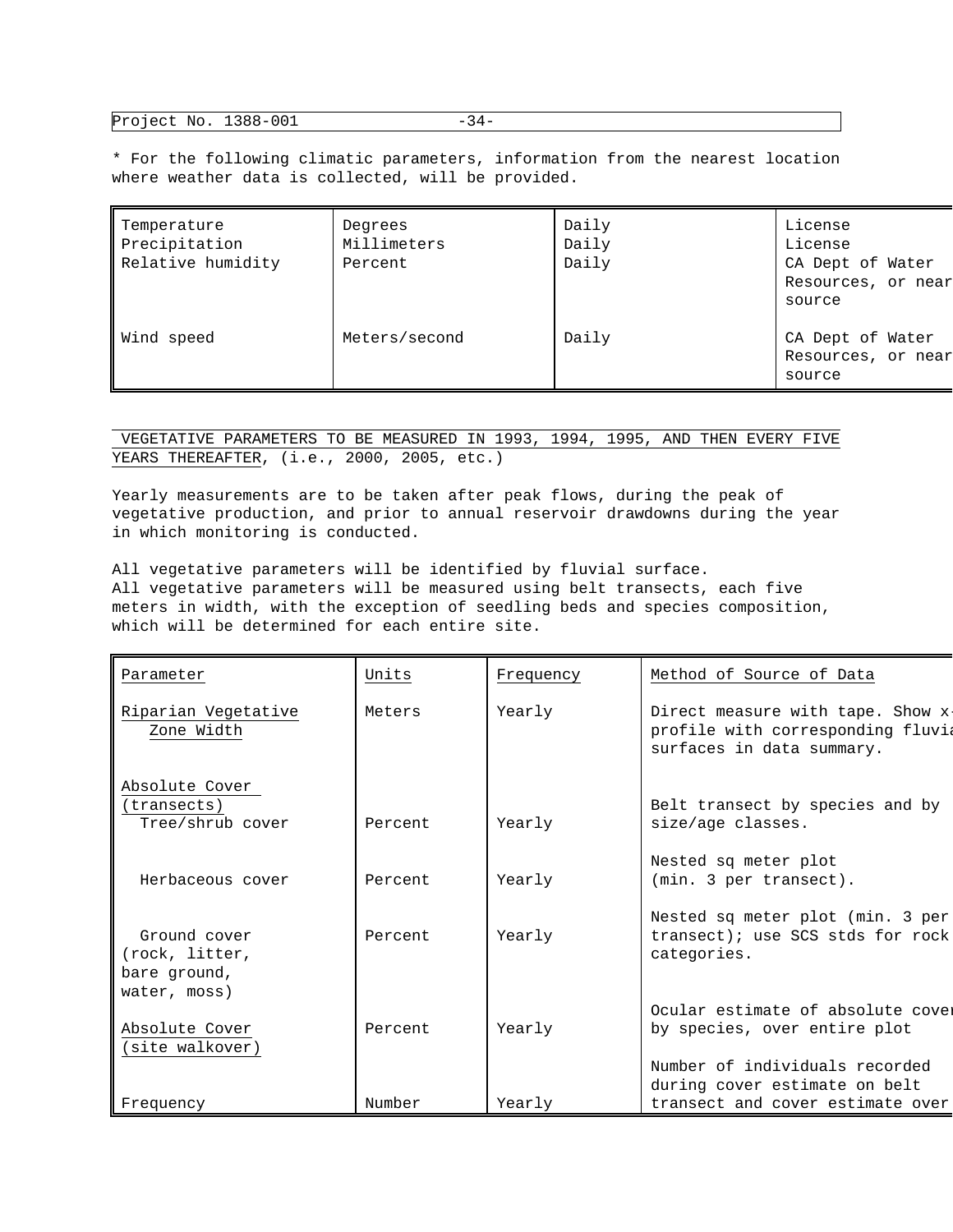Project No. 1388-001 -35-

٦

|                                               |           |                                | entire plot.                                                                          |
|-----------------------------------------------|-----------|--------------------------------|---------------------------------------------------------------------------------------|
|                                               |           |                                | Display from plot and belt trans<br>data.                                             |
| Species Richness                              | Number    | Yearly                         | Belt transects-count individuals<br>species and by size/age classes.                  |
| Relative Importance<br>Tree and shrub density | #/hectare | Yearly                         | Belt transect-direct measure or<br>estimation, by species and by<br>size/age classes. |
| Tree and shrub height                         | Meters    | Yearly                         | Display from plot and belt trans<br>data.                                             |
| Relative cover                                |           |                                |                                                                                       |
| Stand Age and<br>Productivity                 | Percent   | Yearly                         | Measure along transect by species                                                     |
| Tree diameter at<br>breast height             | Cm        | Yearly                         | Increment bore taken only once pe<br>tree.                                            |
| Tree growth                                   | Cm/yr     | Baseline and<br>10 yr interval | Increment bore will be taken only<br>once per tree.                                   |
|                                               | Years     | Baseline and<br>10 yr interval | For species with height/dbh<br>relationships                                          |
|                                               |           | Yearly                         | Reference unit estimation method<br>species.                                          |
|                                               |           | Yearly                         | Nested plots on transect, referer<br>unit estimation, by species.                     |
|                                               |           |                                | Count stems on transect.                                                              |
|                                               |           | Yearly                         | Count stems on transect.                                                              |
|                                               |           | Yearly                         | Ocular estimate, brief description                                                    |
|                                               |           | Yearly                         | of cause, include collection of<br>damaged leaves & insects for<br>verification.      |
|                                               |           | Yearly                         | Count by spee<br>and size class over whole site.                                      |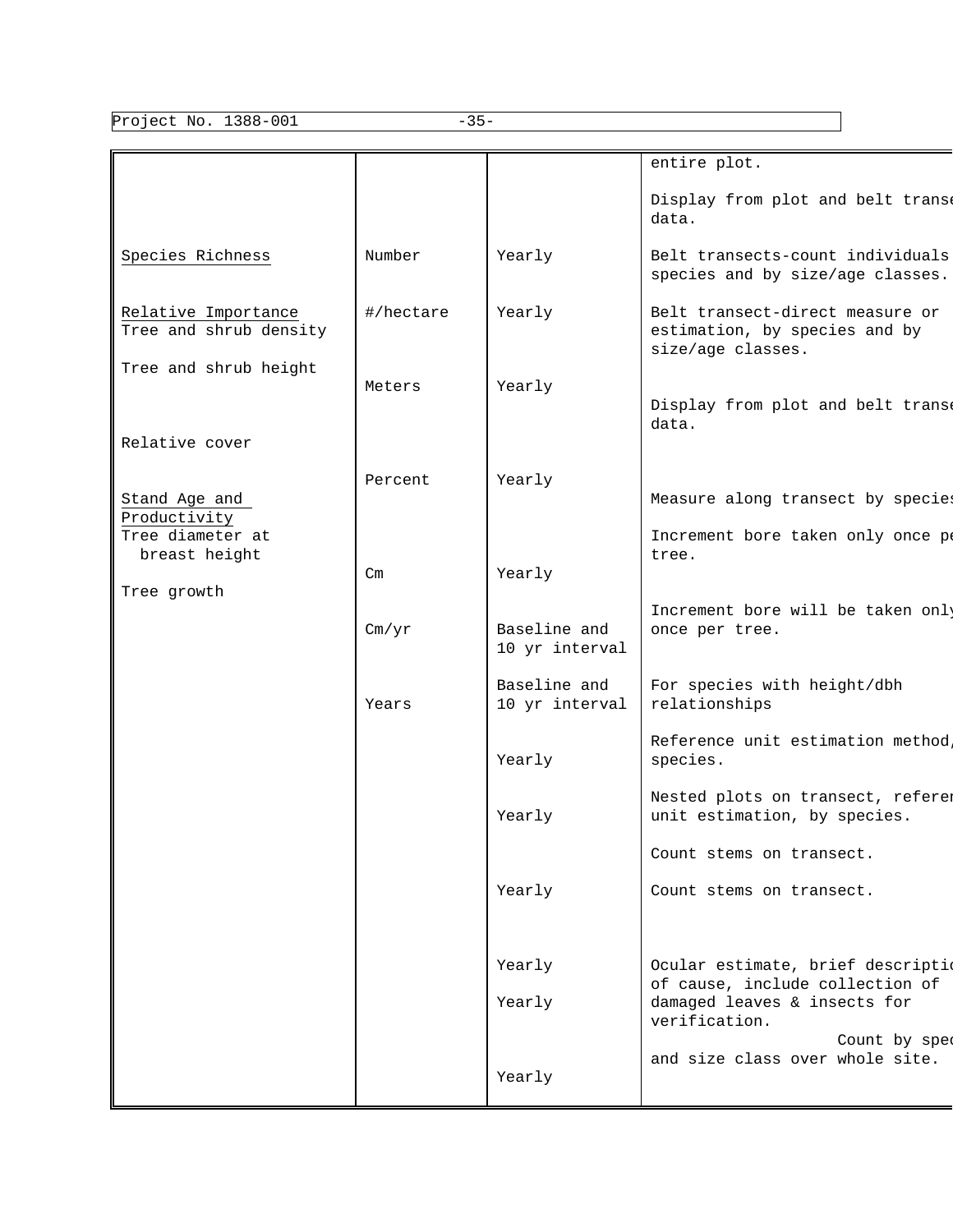| $-36-$               |                                       |                                                                                                                                                                                                                                                                                                                                                                                                            |  |
|----------------------|---------------------------------------|------------------------------------------------------------------------------------------------------------------------------------------------------------------------------------------------------------------------------------------------------------------------------------------------------------------------------------------------------------------------------------------------------------|--|
| Project No. 1388-001 | Yearly<br>Monthly<br>Yearly<br>Yearly | Entire site, in channel; record<br>substrate and location.<br>Presence or absence on transects<br>fluvial surfaces.<br>Bud scar count and height by<br>species.<br>Ocular observation and ht by<br>species.<br>Avg ht and number by species of<br>those to small to increment bore<br>% of ground area shaded by all we                                                                                    |  |
|                      | Yearly                                | veg. Using a ceptometer or sphere<br>densiometer.<br>Ceptometer reading mid-stream<br>channel pt on transect.<br>Minimum 4/transect: upstream,<br>downstream, endpoints<br>False color infrared.<br>Minimum of 4/location (upstream,<br>downstream, and endpoints) at 5<br>locations to be identified betwee<br>Waugh Lake and Rush Creek Powerh<br>(other than the 3 aquatic/riparia<br>monitoring sites) |  |

| Tree age | Years      | Baseline and 10<br>yr interval | Increment bore will be taken<br>only once per tree. |
|----------|------------|--------------------------------|-----------------------------------------------------|
| Biomass  |            |                                |                                                     |
|          |            | Yearly                         |                                                     |
| Trees    | Kg/hectare |                                | For species with height/dbh<br>relationships        |
|          |            | Yearly                         |                                                     |
| Shrubs   | Kg/hectare |                                | Reference unit estimation                           |
|          |            |                                | method, by species.                                 |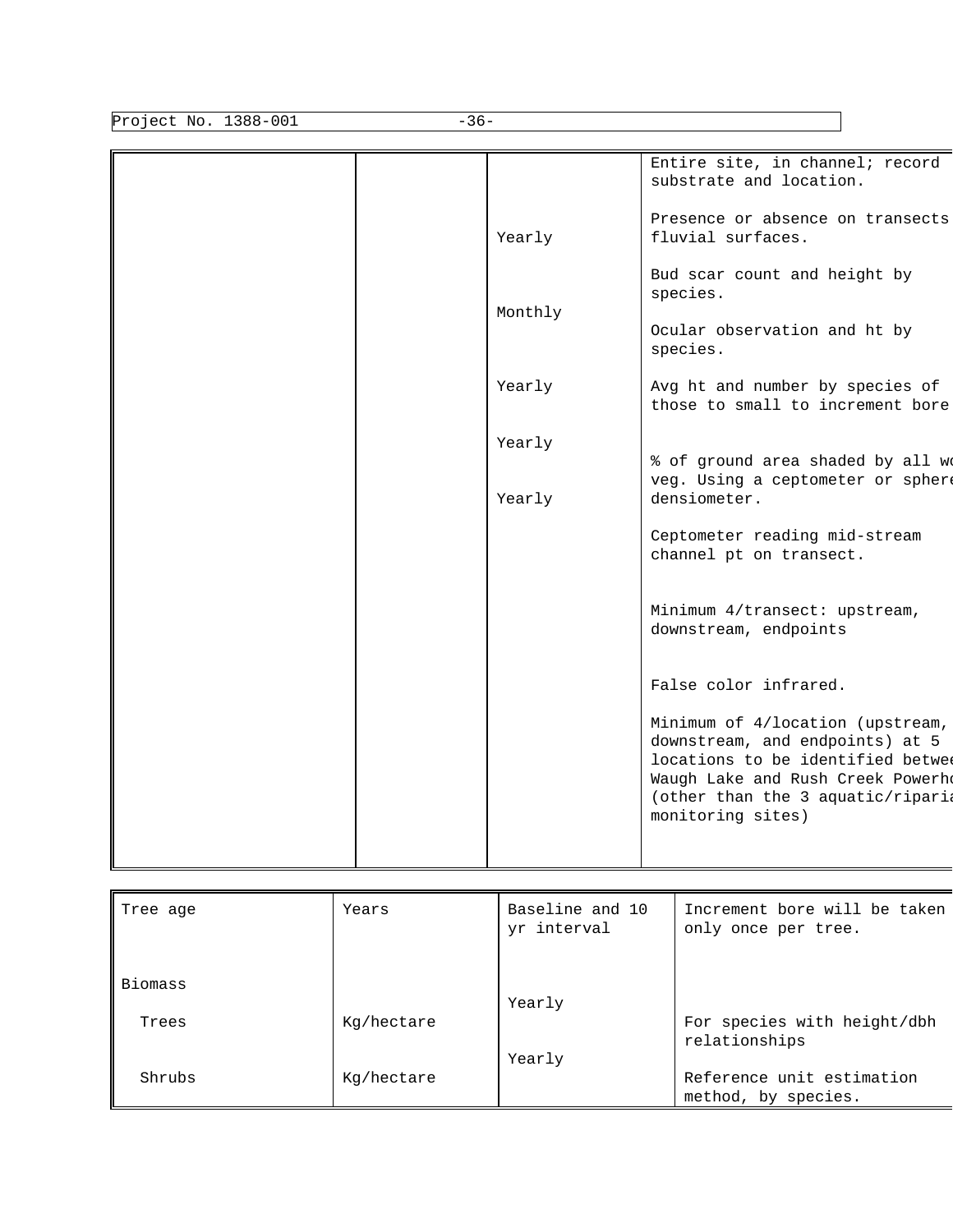Project No. 1388-001 -37-

| Herbaceous                                  | Kg/hectare                              | Yearly           | Nested plots on transect,<br>reference unit estimation, by<br>species.                                               |
|---------------------------------------------|-----------------------------------------|------------------|----------------------------------------------------------------------------------------------------------------------|
| Shrub stem number                           | #/shrub                                 | Yearly<br>Yearly | Count stems on transect.                                                                                             |
| Tree stem number for<br>multi-stemmed trees | #/tree                                  |                  | Count stems on transect.                                                                                             |
| Mortality<br>Trees & Shrubs                 | % of total by<br>species on<br>transect | Yearly           | Ocular estimate, brief<br>description of cause, include<br>collection of damaged leaves<br>insects for verification. |
| Snags                                       | Number/ac                               | Yearly           | Count by species and size cla<br>over whole site.                                                                    |
| Recruitment<br>Seedling beds                | Number, spp                             | Monthly          | Entire site, in channel; reco<br>substrate and location.                                                             |
| Seedlings                                   | Number, spp                             | Yearly           | Presence or absence on<br>transects by fluvial surfaces                                                              |
| Tree & shrub<br>juveniles                   |                                         |                  | Bud scar count and height by<br>species.                                                                             |
| Shoot age                                   | Years/meters                            | Yearly           | Ocular observation and ht by<br>species.                                                                             |
| Shoot origin                                | Sexual or                               | Yearly           | Avg ht and number by species                                                                                         |
| Basal diameter                              | veg./meters<br>Millimeters              | Yearly           | those to small to increment<br>bore.                                                                                 |
| Canopy Closure                              | Percent                                 |                  |                                                                                                                      |
| Stream Shading                              | Percent                                 |                  |                                                                                                                      |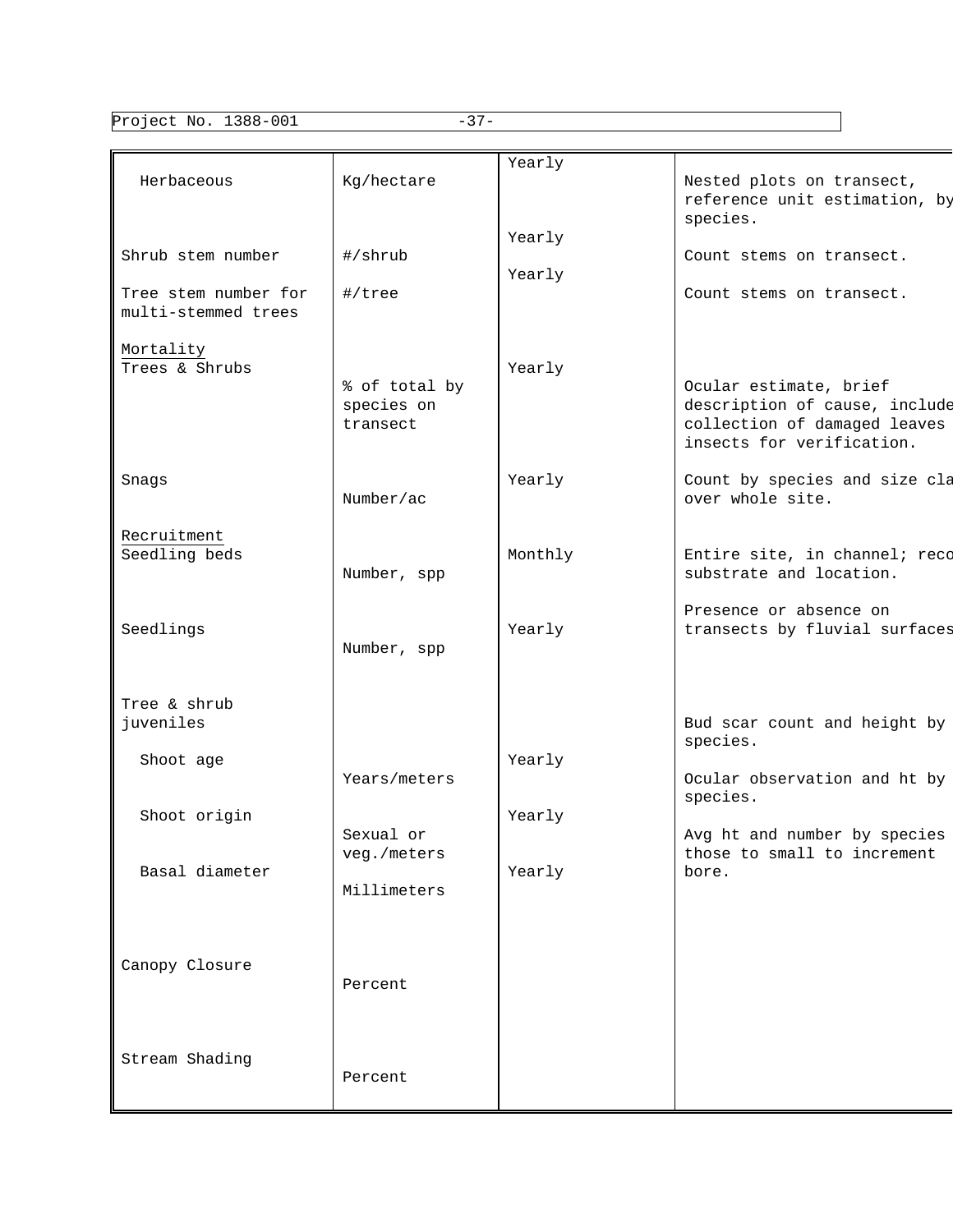Project No. 1388-001 -38-

|                                     | 35 mm<br>(black and<br>white prints)   |        |                                                                                                                                                                                                                    |
|-------------------------------------|----------------------------------------|--------|--------------------------------------------------------------------------------------------------------------------------------------------------------------------------------------------------------------------|
| Shading<br>Canopy Closure           | Percent                                | Yearly | % of ground area shaded by<br>all woody veg. using a<br>ceptometer or sphere<br>densiometer.                                                                                                                       |
| Stream Shading                      | Percent                                | Yearly | Ceptometer reading mid-<br>stream, channel pt on<br>transect.                                                                                                                                                      |
| Photo documentation<br>Photo points | $35$ mm<br>(black and<br>white prints) | Yearly | Minimum 4/transect:<br>upstream, downstream,<br>endpoints                                                                                                                                                          |
| Aerial photos                       | 1" : 500"                              | Yearly | False color infrared.                                                                                                                                                                                              |
| Off-site Photo Points               | 35 mm<br>(black and<br>white prints)   | Yearly | Minimum of 4/location<br>(upstream, downstream, and<br>endpoints) at 5 locations<br>to be identified between<br>Waugh Lake and Rush Creek<br>Powerhouse (other than the<br>3 aquatic/riparian<br>monitoring sites) |

 AQUATIC PARAMETERS TO BE MEASURED IN 1993, 1994, 1995, AND THEN ONCE EVERY FIVE YEARS THEREAFTER (I.E., 2000,2005, ETC.)

Yearly measurements will be taken after peak flows, during the peak of vegetative production, and prior to annual reservoirs drawdowns during the year in which monitoring is conducted.

All parameters will be measured along the same transects used for riparian monitoring. Unless otherwise indicated, parameters are measured at 15 evenly spaced sampling points across each transect.

| Units<br>Parameter | Frequency | Method<br>Data<br>Source<br>оt<br>ot |  |
|--------------------|-----------|--------------------------------------|--|
|--------------------|-----------|--------------------------------------|--|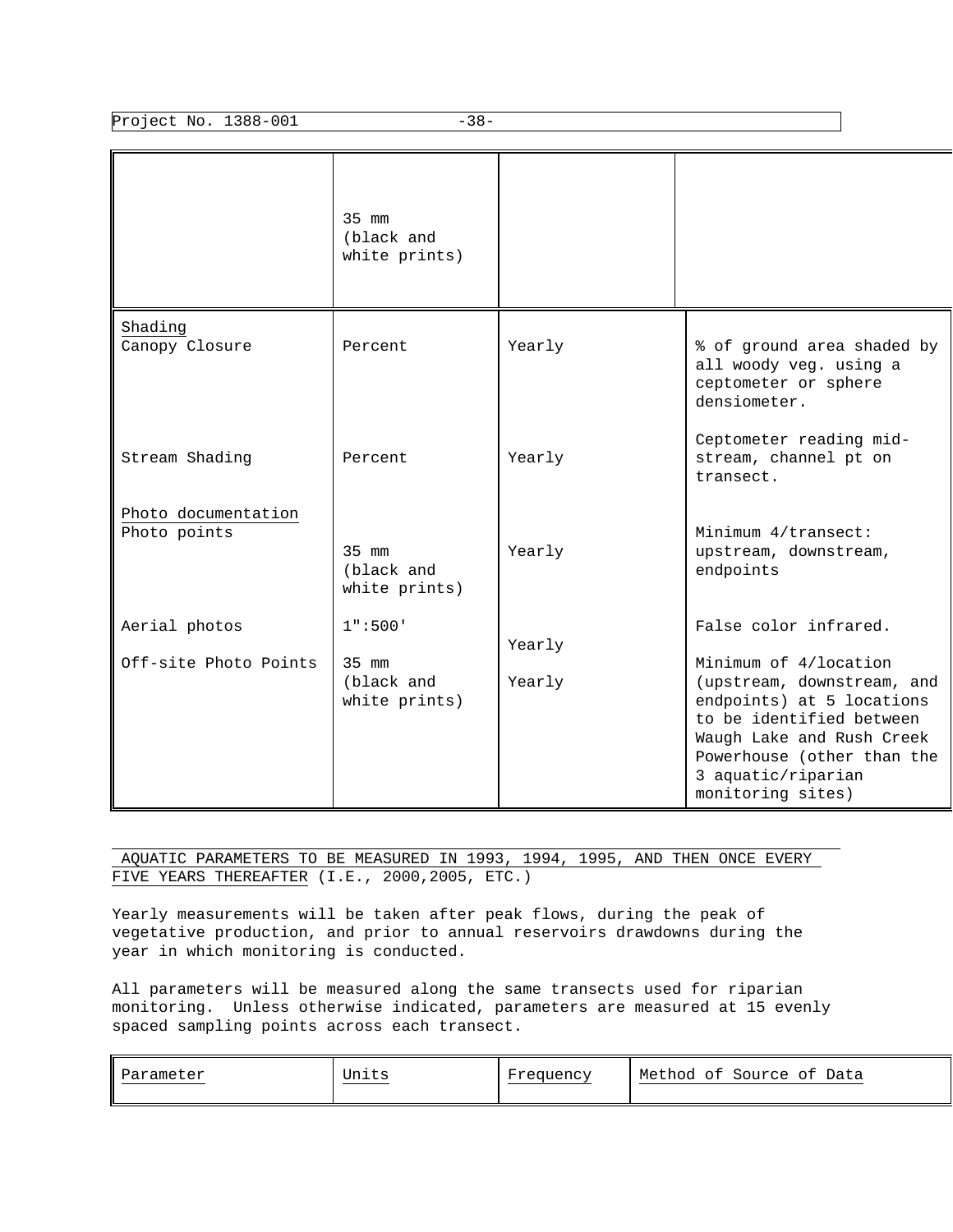Project No. 1388-001 -39-

| Height of Bankfull                         | $\rm cm$  | Yearly                                        | vertical distance from water<br>level to bankfull                                                                                                                                                                                                                                   |
|--------------------------------------------|-----------|-----------------------------------------------|-------------------------------------------------------------------------------------------------------------------------------------------------------------------------------------------------------------------------------------------------------------------------------------|
| Wetted Perimeter<br>width                  | $\rm cm$  | $\boldsymbol{\mathsf{u}}$<br>$\mathbf{u}$     | distance across wetted perimeter<br>of channel                                                                                                                                                                                                                                      |
| Water Depth                                | $\rm cm$  | $\boldsymbol{\mathsf{u}}$<br>$\boldsymbol{H}$ | at each sampling point along<br>transects                                                                                                                                                                                                                                           |
| Water Velocities                           | ft/sec    | Yearly                                        | at each sampling point along<br>transects                                                                                                                                                                                                                                           |
| Discharge                                  | cu ft/sec | $\boldsymbol{\mathsf{u}}$<br>$\mathbf{u}$     | calculate from water depth and<br>velocity                                                                                                                                                                                                                                          |
| Channel Substrate                          | $\rm cm$  | $\boldsymbol{\mathsf{u}}$<br>$\mathbf{u}$     | actual particle size for each<br>sampling point along line<br>transect.                                                                                                                                                                                                             |
| Size Composition                           | percent   | $\boldsymbol{\mathsf{u}}$                     | a) ocular estimate of particle<br>size distribution along wetted<br>width of veg. Belt transects<br>b) calculated from above point<br>sampling estimates and grouped<br>as follows: boulder > 30 cm<br>cobble 8-30cm<br>gravel 0.5cm-8cm<br>sand $0.1 - 0.5$ cm<br>fines $< 0.1$ cm |
| Embeddedness                               | percent   | $\boldsymbol{\mathsf{u}}$                     | % percent particles embedded in<br>fine/sand substrates at each<br>sampling point along transects.                                                                                                                                                                                  |
|                                            |           |                                               | After Pfankuch (1978) for each<br>transect.                                                                                                                                                                                                                                         |
| Consolidation                              | rating    | $\boldsymbol{\mathsf{u}}$                     | Measured from water surface.                                                                                                                                                                                                                                                        |
| Streambank angle                           | degrees   | $\boldsymbol{\mathsf{M}}$                     | Horizontal extension of bank out<br>over water.                                                                                                                                                                                                                                     |
| Streambank overhang<br>Stream Canopy Cover | $\, cm$   | $\boldsymbol{\mathsf{u}}$                     | Using densiometer or similar<br>device with right, left, and<br>midchannel readings at each<br>transect.                                                                                                                                                                            |
|                                            | ៖         | $\boldsymbol{\mathsf{u}}$                     | Horizontal coverage of substrate<br>by submerged organic debris.                                                                                                                                                                                                                    |
|                                            |           |                                               | horizontal coverage of transect                                                                                                                                                                                                                                                     |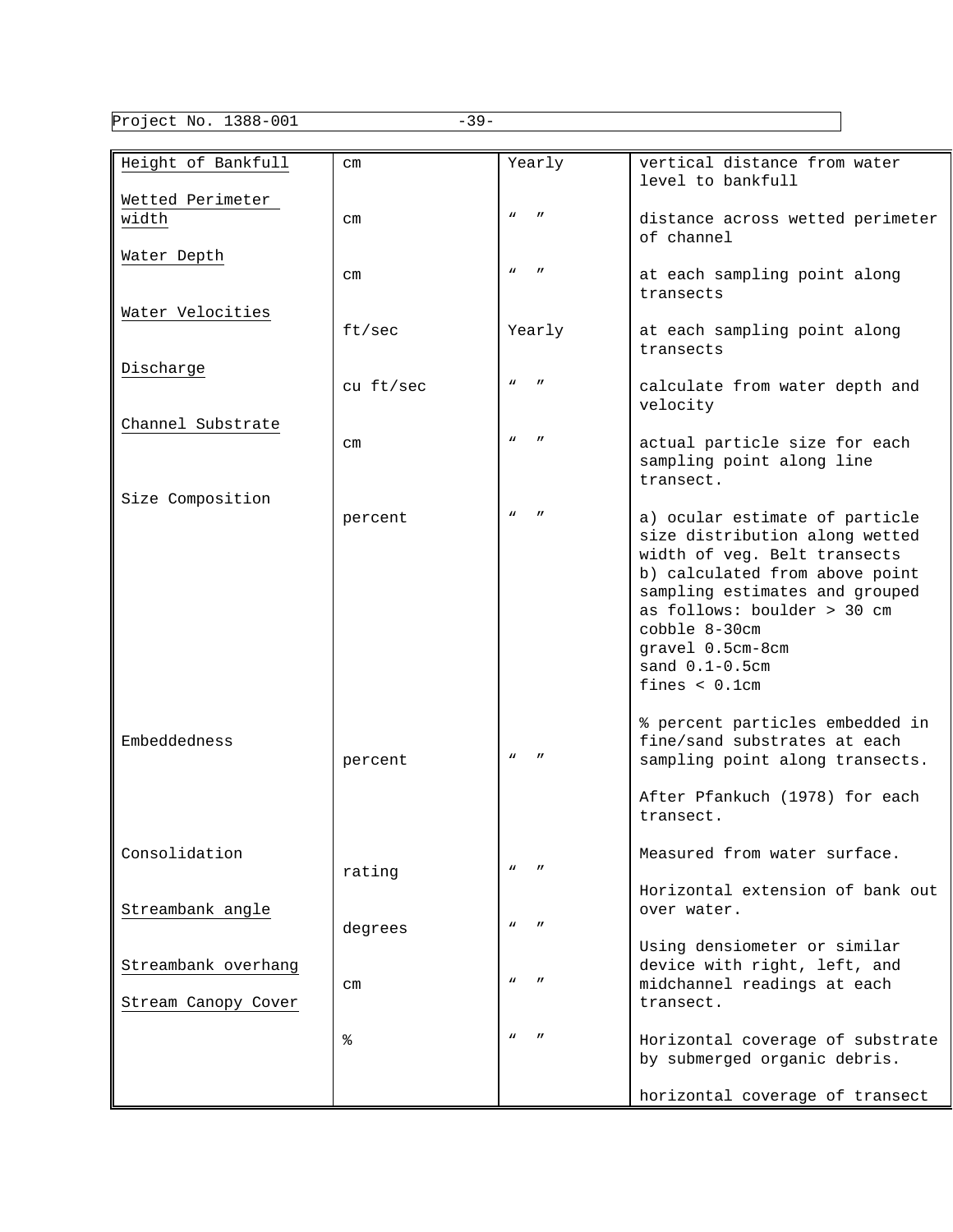Project No. 1388-001 -40-

|                    | $\rm cm$ | $\mathbf{v}$<br>$\overline{u}$     | by aquatic vegetation.                                           |
|--------------------|----------|------------------------------------|------------------------------------------------------------------|
|                    | $\rm cm$ | $\overline{u}$<br>$\boldsymbol{M}$ |                                                                  |
| Submerge Debris    | $\rm cm$ | $\mathbf{u}$<br>$\mathbf{H}$       | Horizontal coverage of substrate<br>by submerged organic debris. |
| Aquatic Vegetation | $\rm cm$ | $\mathbf{H}$<br>$\mathbf{H}$       | Horizontal coverage of transect by<br>aquatic vegetation.        |

 Immediately following the third five-year monitoring interval, (i.e., following the year 2011), the Licensee shall prepare, using the data collected as required above, an analysis of the effects of the flow requirements (identified in Condition No. 4) on aquatic and riparian dependent resources. Based upon that analysis, the licensee shall recommend any changes in flow necessary to meet Forest Service management goals and objectives for aquatic/riparian dependent resources, as identified in the Inyo National Forest Land and Resource Management Plan. The licensee shall provide the FS, FG, and the U.S. Fish and Wildlife Service an opportunity to comment on their analysis and recommendations, and shall submit all such documentation to the Commission by no later than 6 months following the close of the second five-year monitoring interval. The above procedure will be repeated after each subsequent five-year monitoring interval. In addition, the Forest Service reserves the right to petition the Commission to amend the flows cited in Condition No. 4 if determined necessary to meet the above referenced management goals and objectives.

### Condition No. 8 - Hazardous Substances Plan

 Within 1 year following the date of issuance of this license and at least 60 days before starting any activities the FS determines to be of a land-disturbing nature on National Forest System land, the Licensee shall file with the Director, Office of Hydropower Licensing, a plan approved by the Forest Service for oil and hazardous substances storage and spill prevention and cleanup.

 At a minimum, the plan must require the Licensee to (1) maintain in the project area,-a cache of spill cleanup equipment suitable to contain any spill from the project; (2) to periodically inform the Forest Service of the location of the spill cleanup equipment on National Forest System lands and of the location, type, and quantity of oil and hazardous substances stored in the project area; and (3) to inform the FS immediately of the nature, time, date, location, and action taken for any spill.

The Licensee shall not commence activities the FS determines to be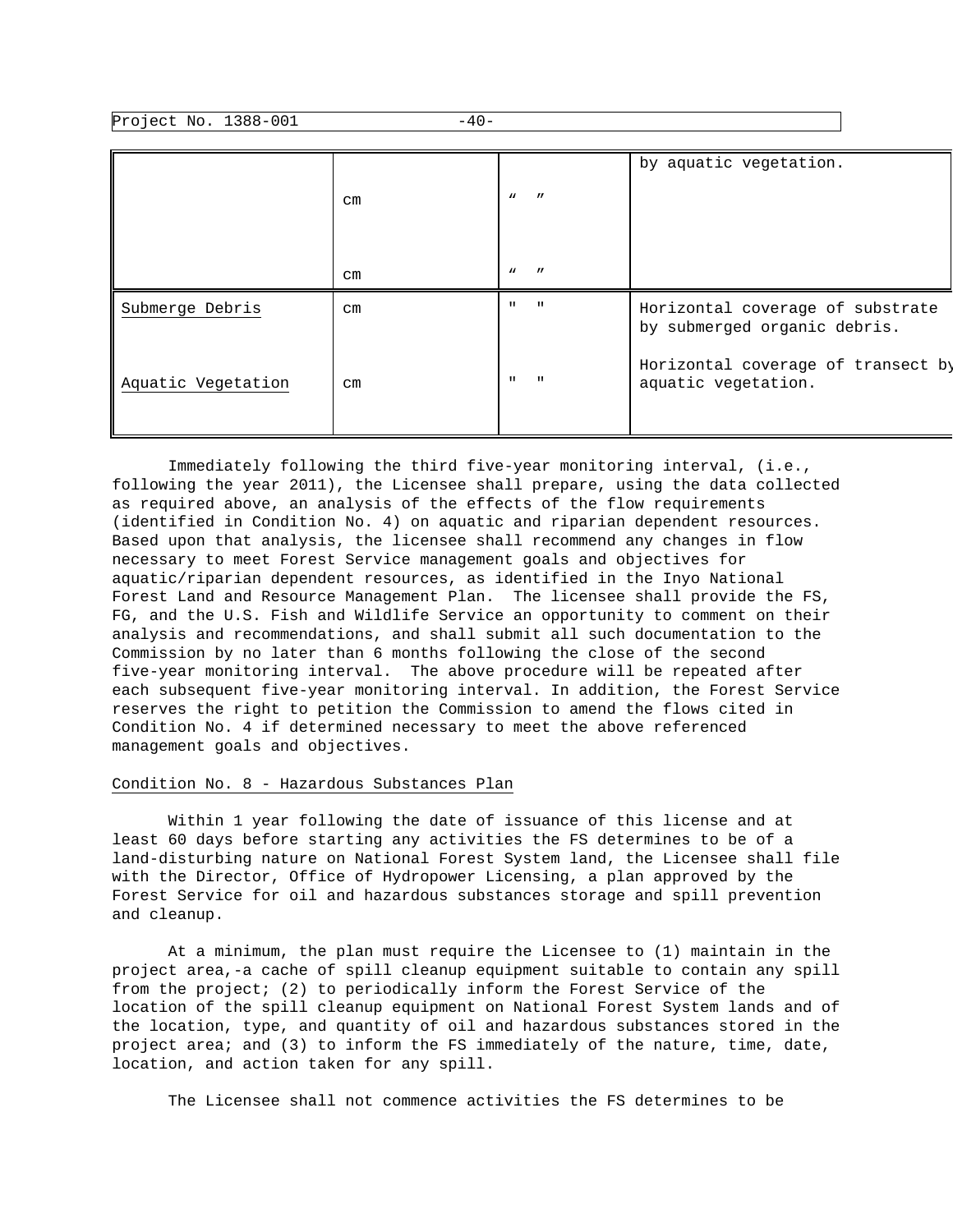|--|

affected by the plan until after 60 days following the filing date, unless the Director, Office of Hydropower Licensing, prescribes a different commencement schedule.

#### Condition No. 9 - Erosion Control Plan

 Within 1 year following the date of issuance of this license and before starting any activities the FS determines to be of a land-disturbing nature on NFS land, the Licensee shall file with the Director, Office of Hydropower Licensing, a plan approved by the FS for the control of erosion, stream sedimentation, dust, and soil mass movement. The Licensee shall not commence activities the FS determines to be affected by the plan until after 60 days following the filing date, unless the Director, Office of Hydropower Licensing, prescribes a different commencement schedule.

#### Condition No. 10 - Spoil Disposal

 Within 1 year following the date of issuance of this license and before starting any activities the Forest Service determines to be of a land-disturbing nature on National Forest System land, the Licensee shall file with the Director, Office of Hydropower Licensing, a plan approved by the Forest Service for the storage and/or disposal of excess construction/tunnel spoils and slide material. At a minimum, the plan must address contouring of any storage piles to conform to adjacent land forms and slopes, stabilization and rehabilitation of all spoil sites and borrow pits, and prevention of water contamination by leachate and runoff. The plan also must include an implementation schedule and maintenance program.

 The Licensee shall not commence activities the Forest Service determines to be affected by the plan until after 60 days following the filing date, unless the Director, Office of Hydropower Licensing, prescribes a different commencement schedule.

### Condition No. 11 - Visual Resource Protection

 Before starting any activities the FS determines to be of a land-disturbing nature on NFS lands, the Licensee shall file with the Director, Office of Hydropower Licensing, a plan approved by the FS for the design and construction of project facilities in order to preserve or enhance its visual character. The plan must consider facility configurations and alignments, building materials, color, conservation of vegetation, landscaping, and screening. Project facilities of concern to this plan include, among other things, clearings, diversion structures, penstocks,

pipes, ditches, powerhouses, other buildings, transmission lines and corridors, and access roads.

### Condition No. 12 - Protection of Sensitive and T&E Species

 Within 1 year from the issuance of this license and before starting any activities the FS determines to be of a land-disturbing nature on NFS land, the Licensee shall file with the Director, Office of Hydropower Licensing, a